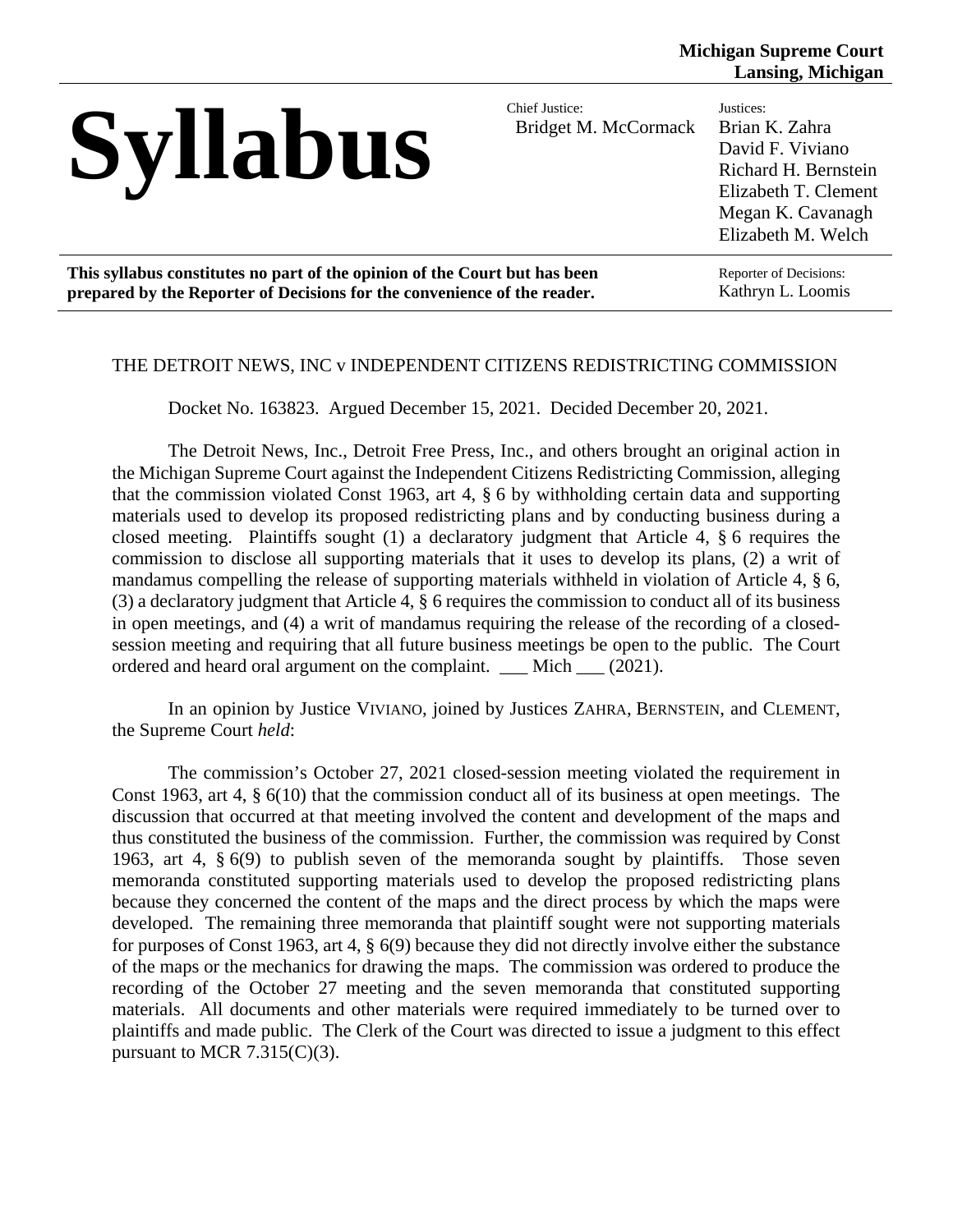1. In Michigan, privilege is governed by the common law, except as modified by statute or court rule. In general, the attorney-client privilege attaches to communications made to the attorney by the party or client, as legal adviser, and for the purpose of obtaining the attorney's legal advice and opinion relative to some legal right or obligation. Likewise, the roots of Michigan's work-product doctrine come from the common law. This doctrine protects materials prepared by an attorney in anticipation of litigation. It is generally sufficient if the prospect of litigation is identifiable, either because of the facts of the situation or the existence of pending claims. The commission grounded its assertions of privilege in the common law, but also noted various constitutional provisions that give it the power to retain counsel, suggesting that the common understanding of these provisions is that the commission retains the attorney-client privilege and any other general protections, such as those afforded by the work-product doctrine. However, nothing in Const 1963, art 4, § 6 refers to any attorney-client privilege or protections; rather, these are governed by the common law. Accordingly, they must give way to the Constitution to the extent they are "repugnant" to it, meaning "incompatible" or "inconsistent." To the extent that the common law would shield something the Constitution requires to be disclosed, there is a repugnance and the Constitution must prevail.

2. Under Const 1963, art 4, § 6(10), the commission is required to conduct all of its business at open meetings, and it must do so in a manner that invites wide public participation throughout the state, using technology to provide contemporaneous public observation and meaningful public participation in the redistricting process during all meetings and hearings. Because the actions of a public body are at issue, "business" is a term of art with a specialized meaning, specifically: "the matters that come before a deliberative assembly for its consideration and action, or for its information with a view to possible action in the future." The commission's core business is the development and adoption of redistricting plans, and the resulting maps must comply with certain legal requirements. The two memoranda discussed at the October 27 meeting were to ensure that the proposed maps complied with the Voting Rights Act, 52 USC 10101 *et seq*., which entails considerations such as the proportionality of minority-majority group districts to the group's share of the population and the history of voting-related discrimination in the state or subdivision. Legal advice on how to draw a map is akin to statistical advice on demographics or other expert counsel. Under Const 1963, art 4, § 6(5), the Legislature was required to appropriate funds sufficient to enable the commission to carry out its functions, operations, and activities, which included retaining independent, nonpartisan subject-matter experts and legal counsel, as well as any other activity necessary for the commission to conduct its business. Accordingly, the retention of experts and counsel was an "activity necessary for the commission to conduct its business" because adopting maps that comply with the law is a necessary part of the commission's business, and obtaining counsel's advice was necessary to that end. While such advice might otherwise be privileged as a communication from an attorney, any such privilege must yield to the requirement in Const 1963, art 4, § 6(10) that the commission "conduct all of its business at open meetings." Mere anticipation of likely litigation was not enough to overcome the constitutional mandate that business be conducted in the open, and allowing the simple prospect of litigation to shield the commission's discussions on how to make a map would threaten to swallow the open-meeting requirement altogether. Because the October 27 meeting at issue concerned the adoption of the plans and not any pending litigation, the subject of the meeting constituted the commission's business and therefore had to be conducted in an open session under Const 1963, art 4, § 6(10). Accordingly, disclosure of the recording of the meeting was required.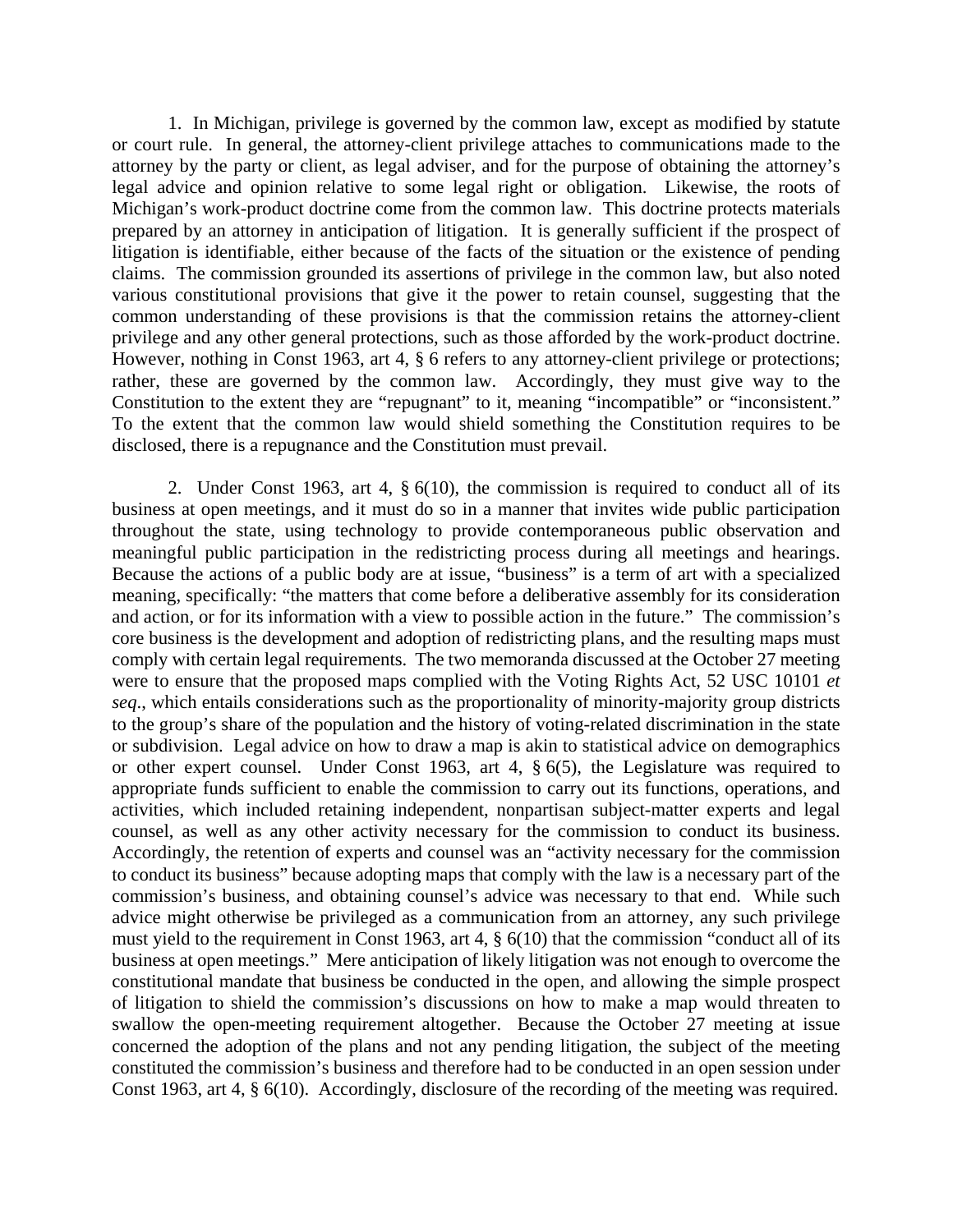3. Under Const 1963, art 4, § 6(9), once the commission has developed at least one proposed redistricting plan for each type of district, the commission is required to publish the proposed redistricting plans and any data and supporting materials used to develop the plans. Plaintiffs contended that the 10 memoranda whose publication they sought constituted supporting materials used to develop the plans that were proposed on October 11, 2021, and later revised and published in November. In response, the commission contended that the memoranda all involved privileged communications seeking legal advice from its attorneys and thus did not constitute supporting materials, which the commission argued must be understood in the context of the associated term "data" and limited to purely factual information. However, the common quality of the terms "data" and "supporting materials" is that they are things used in the development of the maps, not that they limit the materials that must be disclosed to factual information as opposed to advice or opinion. The fact that some of the memoranda postdate the publication of the first proposed plans on October 11, 2021, does not mean they cannot qualify as supporting materials, because the plans are subject to revision. Nonetheless, to fall within the publication requirement, the materials must "support" the development of a plan. To "support" the plan's development means "to hold up or serve as a foundation or prop for" the plans. Thus, there must be some connection between the material and the plan's development. Because the business of the commission is to develop and adopt redistricting plans, any materials related to the plans' substance would be supporting, as would a memorandum containing legal advice about how a district needs to be constructed in order to comply with the law. But the connection between the materials and the plan's development must not be too attenuated to justify the conclusion that the materials provided a foundation for, i.e., supported, the plan's development. In general, the further the materials stray from the content of the plan or the process by which that content was developed, the less likely it is that they can be said to support the plan's development. The first memorandum plaintiffs sought, from January 21, 2021, dealt with the individual interests and behavior of the commissioners themselves and had no direct bearing on the plans or how they were formed. The next two memoranda related to the action brought by the commission this past summer seeking to obtain approval to delay various deadlines imposed by the Constitution, which did not directly involve either the substance of the maps or the mechanics for drawing the maps. Consequently, these three memoranda did not constitute "supporting materials" and were not required to be published. However, the remaining seven memoranda—those from June 24, October 7, October 14, October 26, November 3, November 4, and November 7, 2021—all related to the core content of the maps or the immediate process by which that content was developed and were therefore "supporting materials." Accordingly, the commission was required to publish them under Const 1963, art 4, § 6(9).

Justice CLEMENT, concurring in part and dissenting in part, joined the majority opinion and its interpretation of what qualifies as the "business" of the commission and what qualifies as "supporting material" to proposed maps. As a result, she concurred with the majority that three of the memoranda did not qualify as supporting material and that the remaining seven memoranda did qualify as supporting material, for the reasons stated. Notwithstanding her agreement that three of the memoranda were not supporting material, she would have ordered their disclosure because concealing them was incompatible with the commission's obligation to conduct business at open meetings pursuant to Const 1963, art 4, § 6(10), which also provided an independent basis for ordering the disclosure of the other seven memoranda. She also agreed that the commission must disclose the recording of the October 27, 2021 meeting.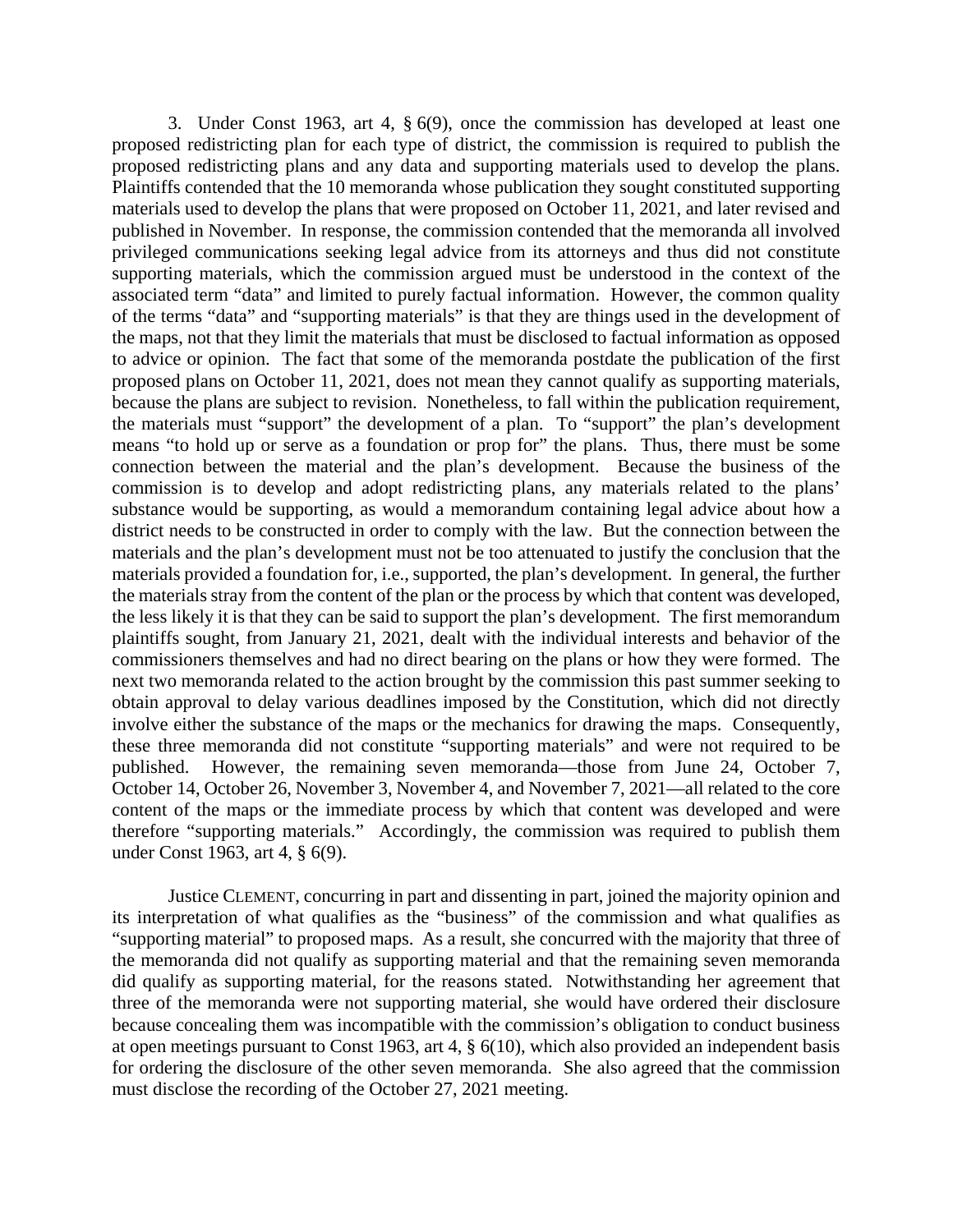Justice WELCH, joined by Chief Justice MCCORMACK and Justice CAVANAGH, dissenting, stated that the commission was guaranteed legal representation by Const 1963, art 4, § 6(4), and that this representation necessarily includes the common-law attorney-client and work-product privileges. She stated that if the voters had meant to deprive the commission of this fundamental part of legal representation, they would have said so explicitly in Const 1963, art 4, § 6. She also observed that, until now, no court in a state that has an independent redistricting commission had decided that its commission's right to legal representation encompasses something less than what would be enjoyed by any other public body. She noted that it would have been possible to review the materials at issue *in camera* to ensure that the commission was properly asserting the attorneyclient privilege, and she would have taken that step in this case. She also disagreed with the majority's conclusion that Const 1963, art 4, § 6(9)—which requires the commission to publish the proposed redistricting plans and any data and supporting materials used to develop the plans requires the disclosure of privileged documents, because § 6(9) explicitly defines what materials the commission must provide when publishing its proposed plans: namely, such census data as is necessary to accurately describe the plan and verify the population of each district and a map and legal description that include the political subdivisions, man-made features, and natural features that form the boundaries of the districts. Likewise, she noted that  $\S$  6(14)(b), which sets forth what is required when the commission is prepared to enter the 45-day comment period before voting to adopt a plan, also specifies what materials must be publicly available, and it does not include privileged material. She concluded that the Constitution unambiguously affords the commission legal representation and, by depriving the commission of the common-law right to attorney-client and work-product privileges that are generally understood as defining an attorney-client relationship, the majority put its own views above those of the voters, who wanted the commission to draw fair and legal maps and knew that legal representation was important to do so successfully.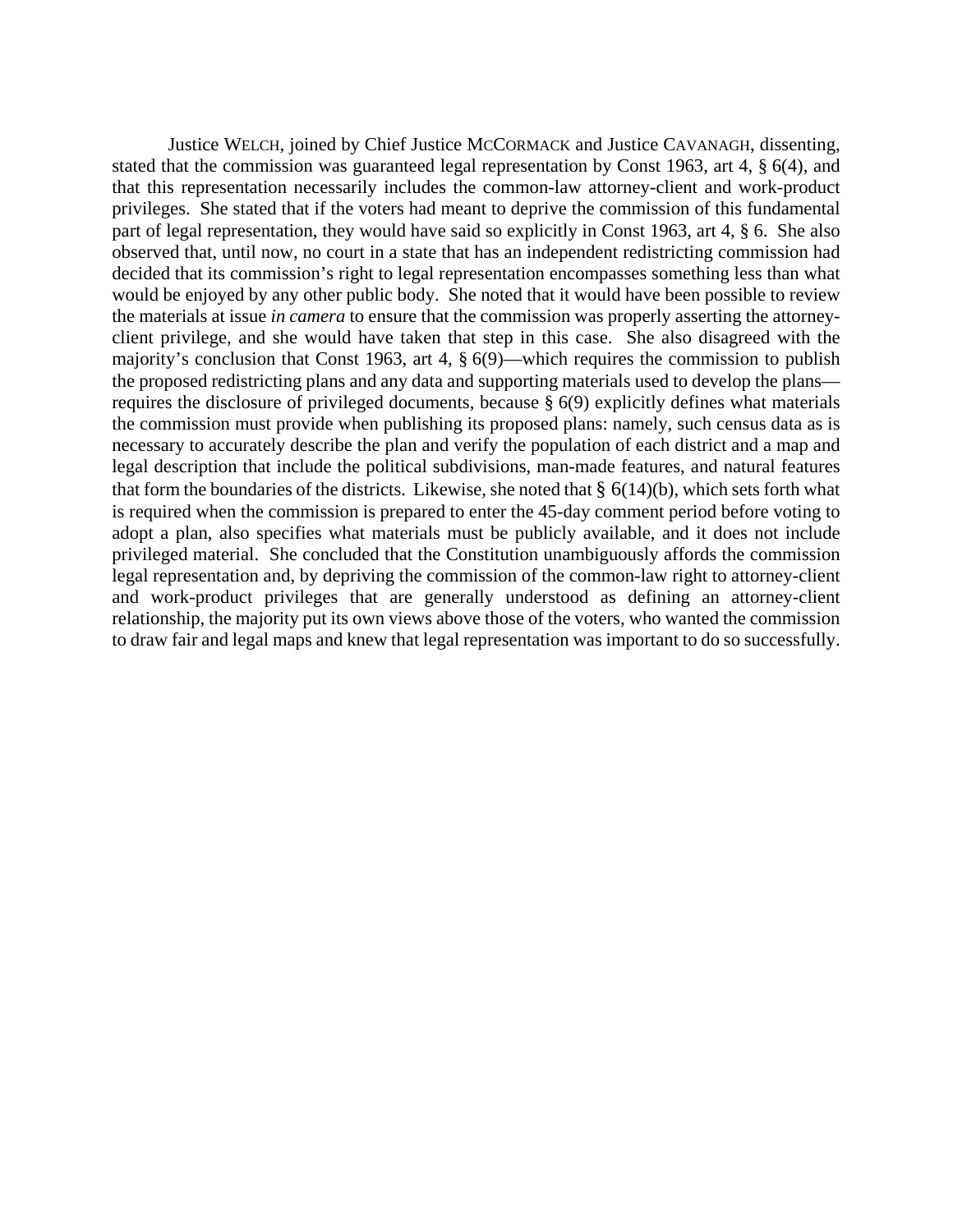# **OPINION** Bridget M

Bridget M. McCormack

**Michigan Supreme Court Lansing, Michigan**

> Justices: Brian K. Zahra David F. Viviano Richard H. Bernstein Elizabeth T. Clement Megan K. Cavanagh Elizabeth M. Welch

FILED December 20, 2021

# STATE OF MICHIGAN

# SUPREME COURT

THE DETROIT NEWS, INC., DETROIT FREE PRESS, INC., THE CENTER FOR MICHIGAN, INC., also known as BRIDGE MICHIGAN, MICHIGAN PRESS ASSOCIATION, and LISA McGRAW,

Plaintiffs,

v No. 163823

INDEPENDENT CITIZENS REDISTRICTING COMMISSION,

Defendant.

# BEFORE THE ENTIRE BENCH

VIVIANO, J.

In 2018, the voters of Michigan chose to vest responsibility for redistricting in an independent body. That body they created, the Independent Citizens Redistricting Commission (the Commission), consists of 13 commissioners generally selected on a random basis from a pool of applicants. Const 1963, art 4, § 6(2). This marked a departure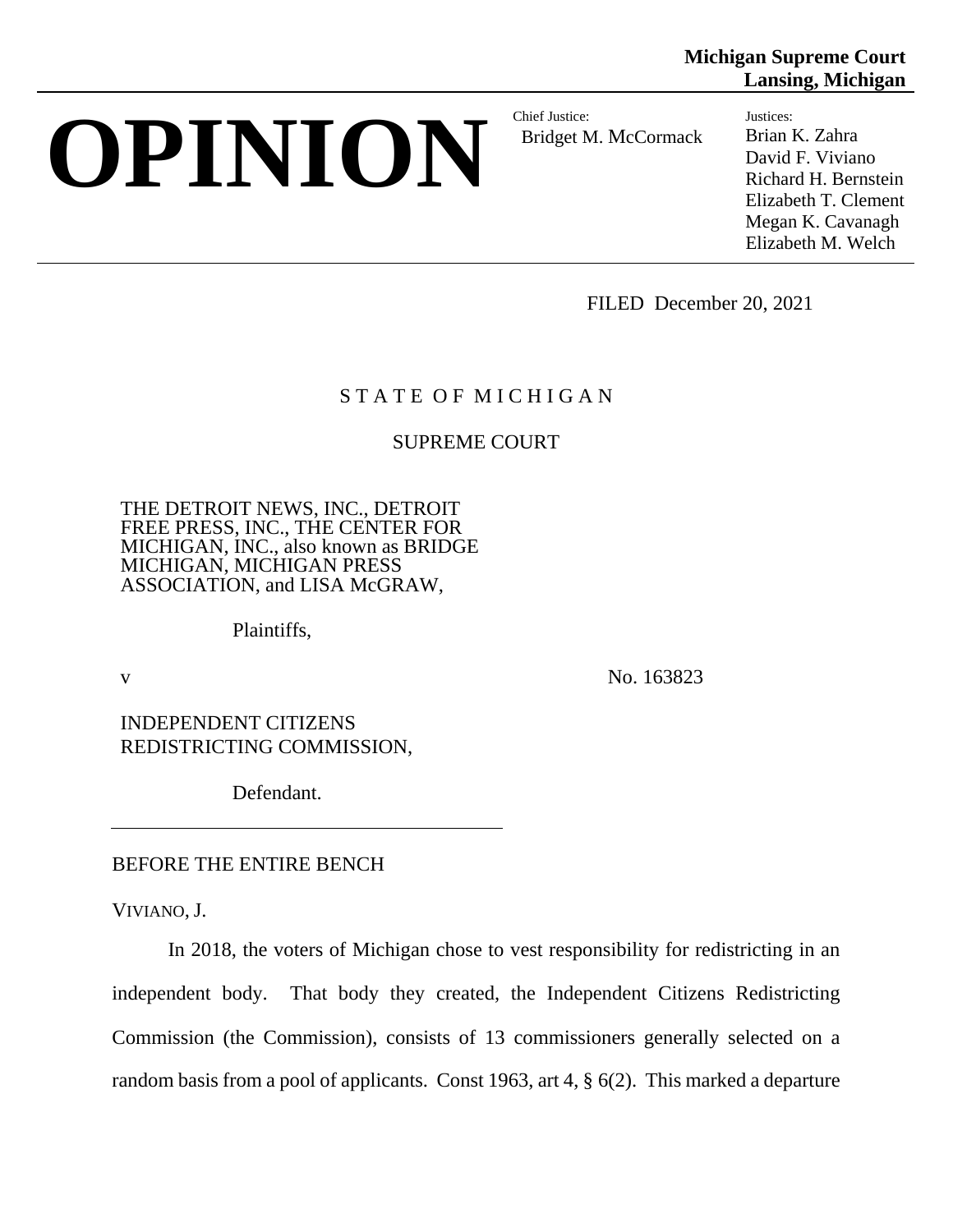from the prevailing mode of redistricting, which had been done for decades by the Legislature. See *Citizens Protecting Michigan's Constitution v Secretary of State*, 503 Mich 42, 87-88; 921 NW2d 247 (2018) (*CPMC*). In placing the redistricting power with an independent body of unelected officials, the voters chose to ring the body with transparency requirements, forcing much, if not all, of the Commission's work into the daylight.

The present case concerns the scope of these provisions and how they relate to any privileges and protections that the Commission might have with respect to its communications with its attorneys. Plaintiffs are a group of news organizations and press seeking to enforce the transparency requirements.<sup>[1](#page-5-0)</sup> In particular, they seek production of a recording from the Commission's closed-session meeting on October 27 of this year, contending that holding the meeting in secret violated the constitutional mandate that the Commission "conduct all of its business at open meetings." Const 1963, art 4, § 6(10). We agree. From the titles of the memoranda discussed at that meeting, it is beyond dispute that the meeting involved the development of the redistricting maps. Such work is unquestionably within the Commission's core "business," and it therefore needed to be conducted in the open. Plaintiffs also request disclosure of 10 memoranda that the Commission claims are privileged attorney-client communications. We conclude that, in light of the constitutional text requiring disclosure of materials that support development of redistricting plans, seven of the memoranda must be published as "supporting materials"

<span id="page-5-0"></span><sup>&</sup>lt;sup>1</sup> In addition to the individual news outlets, plaintiffs include the Michigan Press Association, the official trade association for various newspapers in Michigan, and its executive director.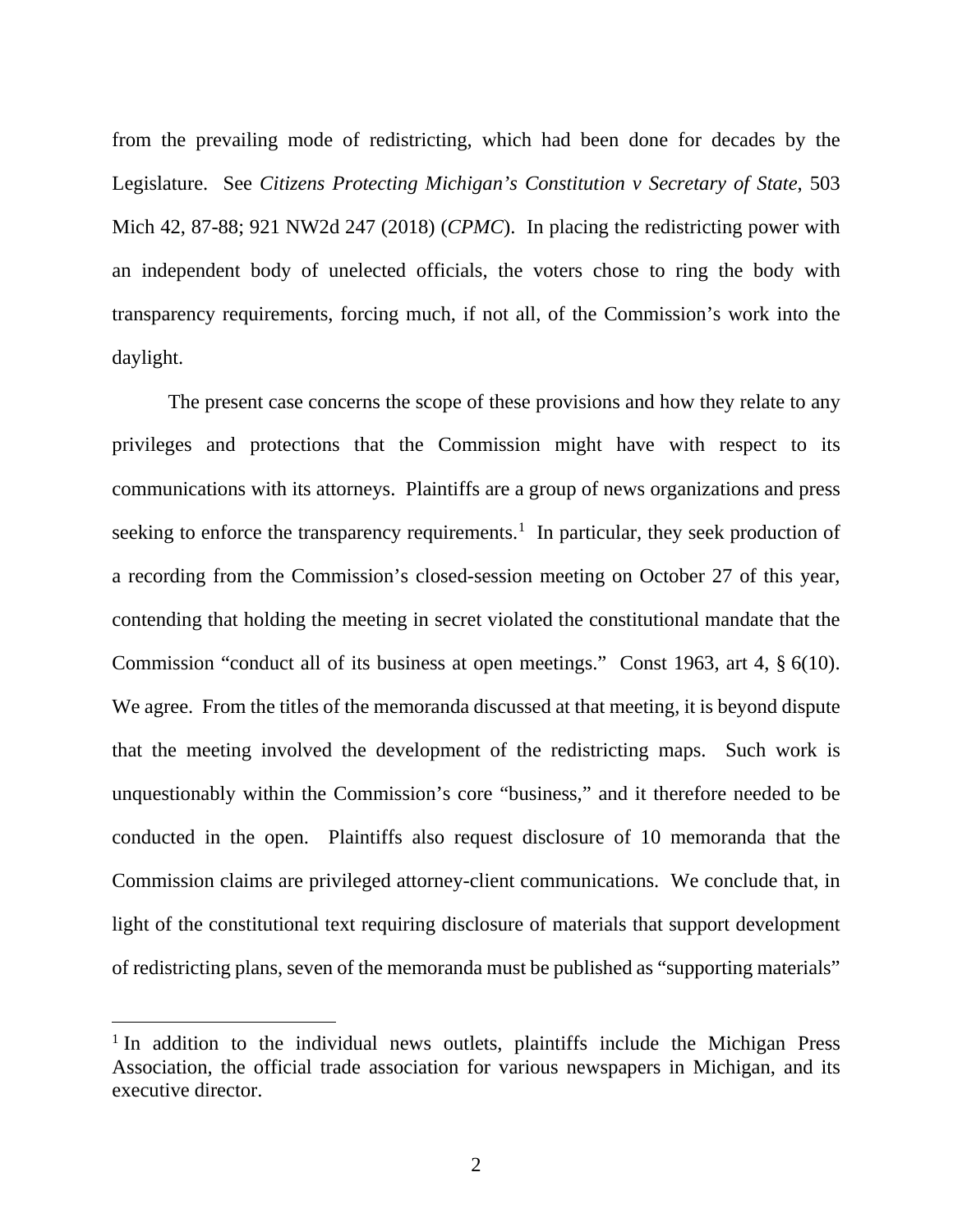under Const 1963, art 4, § 6(9). The other three are not "supporting materials" and therefore need not be disclosed.

#### I. FACTS AND PROCEDURAL HISTORY

On October 15, 2020, the Secretary of State convened the Commission. The Commission is charged with drawing redistricting plans for our state and federal legislative offices: "The commission shall adopt a redistricting plan for each of the following types of districts: state senate districts, state house of representative districts, and congressional districts." Const 1963, art 4, § 6(1). Pursuant to that duty, the Commission must consult with and provide information to the public.

Before any drafting begins, the Commission must hold at least 10 public hearings and receive materials from the public. Const 1963, art 4, § 6(8). Then, "[a]fter developing at least one proposed redistricting plan for each type of district, the commission shall publish the proposed redistricting plans and any data and supporting materials used to develop the plans." Const 1963, art 4, § 6(9). The first proposed plans were published on October 11, 2021. In compliance with Const 1963, art 4, § 6(9), the Commission held five public hearings to consider proposed plans. The next relevant step in the process was to publish proposed plans that the Commission will ultimately vote on. Const 1963, art 4,  $§ 6(14)(b)$ . That occurred on November 1[2](#page-6-0), 2021.<sup>2</sup>

<span id="page-6-0"></span> $2$  It is worth noting that these dates do not conform to the constitutionally imposed deadlines for the proposal and adoption of plans. Const 1963, art 4, § 6(7). The Commission filed a previous suit requesting authority to disregard these deadlines because of the delay in obtaining federal census data, but this Court denied the request because we were not persuaded the requested relief should be granted. *In re Independent Citizens Redistricting Comm*, \_\_\_ Mich \_\_\_; 961 NW2d 211 (2021).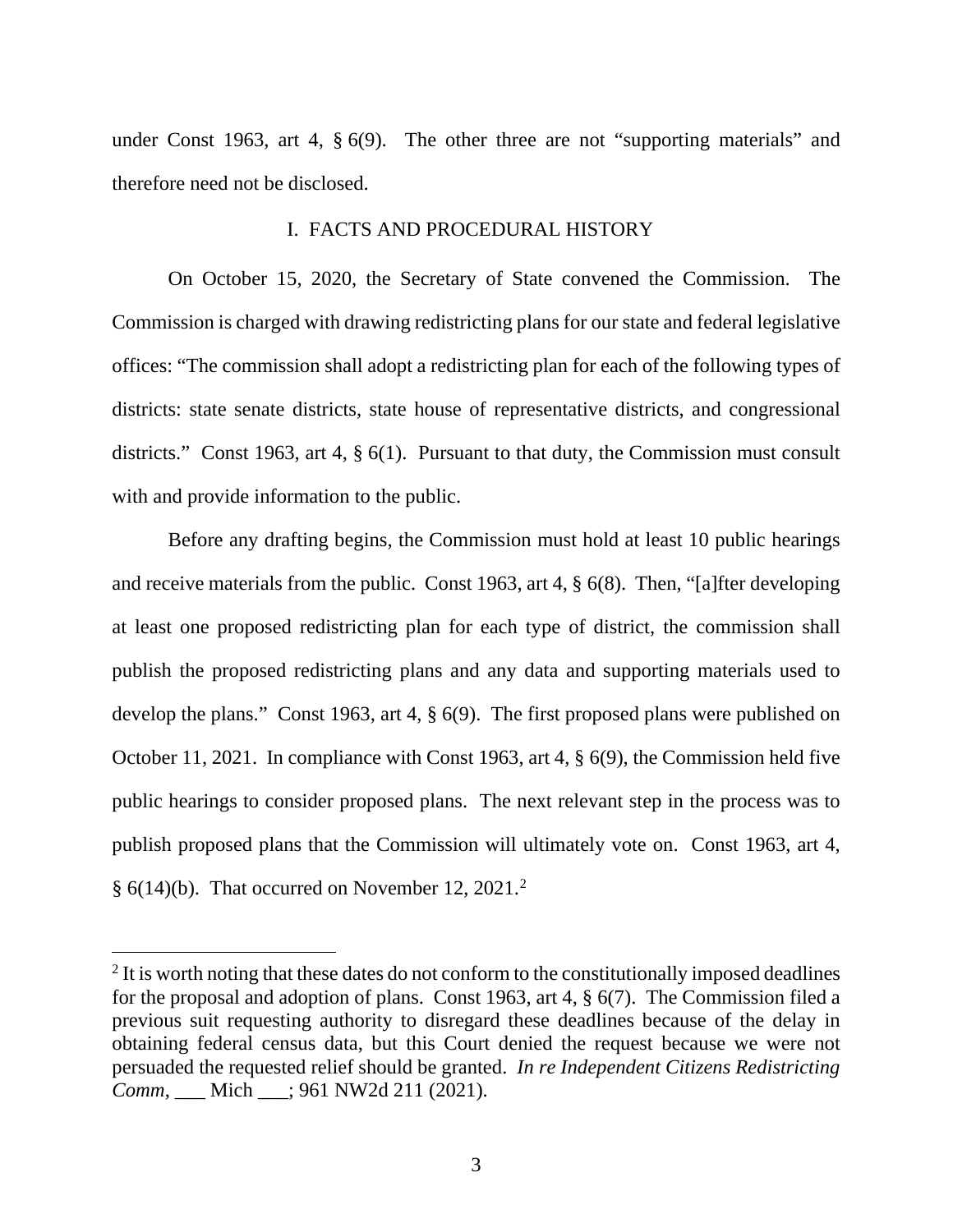In the meantime, however, the Commission voted to enter a closed-session discussion on October 27, 2021, to consider two memoranda. The first was dated October 14, 2021, and entitled "Voting Rights Act." The Commission, in this Court, has described the memorandum as follows: "Attorney-client communication and attorney work product providing case law interpretation and legal advice with associated litigation risks related to certain redistricting criteria." The second memorandum, dated October 26, 2021, bore the title "The History of Discrimination in the State of Michigan and its Influence on Voting," and it has been described by the Commission as follows:

Attorney-client communication and attorney work product providing case law interpretation and legal advice with associated litigation risk related to certain redistricting criteria. Sets forth research, interpretation and legal advice regarding threshold issues required to be met by Plaintiffs in Voting Rights Act challenges.

Plaintiffs subsequently requested these memoranda from the Commission, along with a recording of the closed-session meeting. In the process of communicating with the Commission, plaintiffs learned that at least eight other memoranda had been considered by the Commission but were never disclosed to the public. The Commission asserted that these memoranda and the October 27 meeting were privileged and confidential communications from the Commission's attorneys.

As these efforts were ongoing, a bipartisan pair of legislators asked the Attorney General to produce an opinion on whether the Commission violated the Constitution by conducting a closed session. The Attorney General concluded that the meeting needed to be open under Const 1963, art 4, § 6(10), and that the memoranda considered at the meeting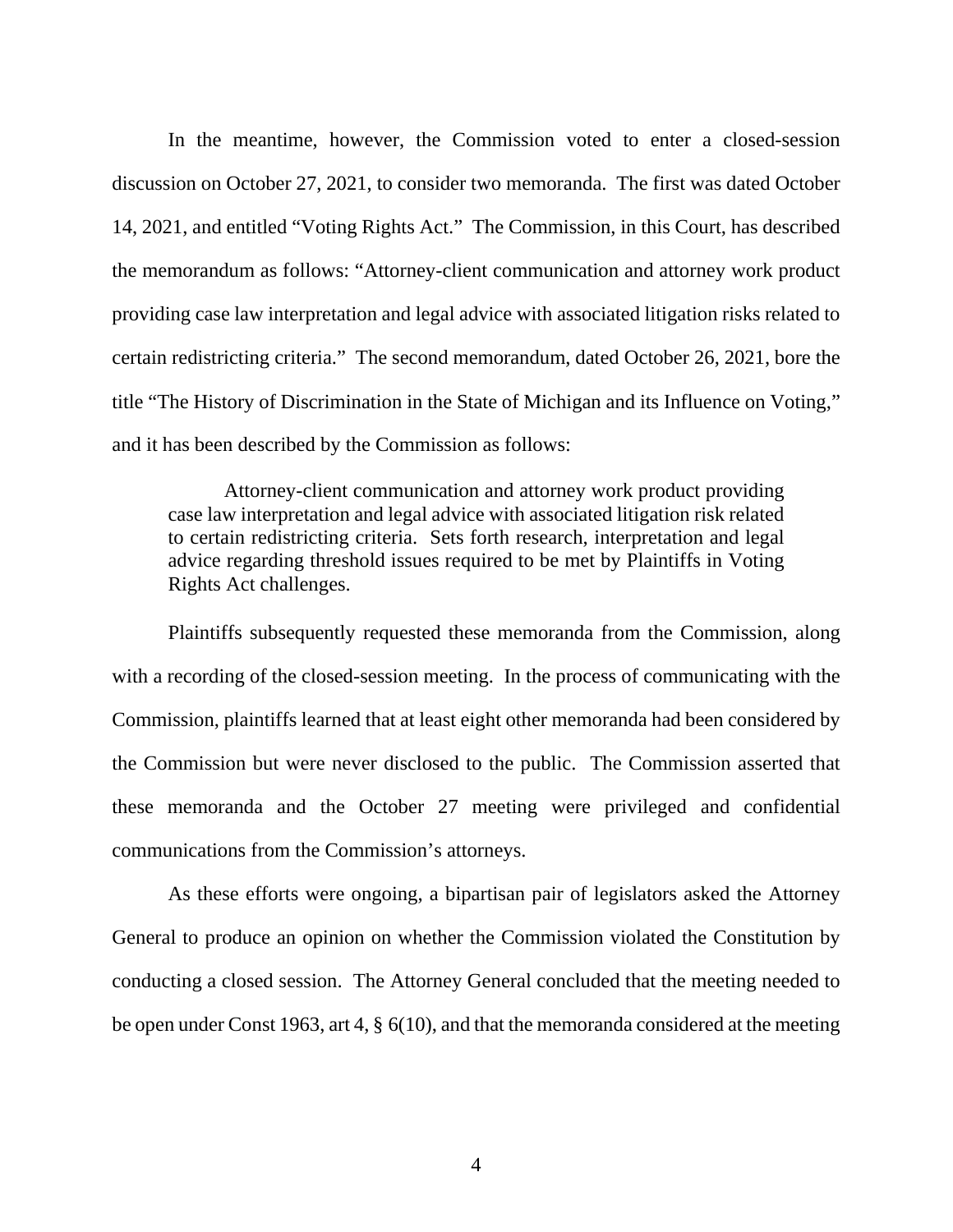needed to be published under Const 1963, art 4, § 6(9). OAG, 2021, No. 7,317 (Nov 22, 2021).

Unfazed by the Attorney General's analysis, the Commission continued to deny plaintiffs' requests. Plaintiffs then filed this emergency action in our Court, invoking our original jurisdiction under Const 1963, art 4, § 6(19). In it, they request the 10 memoranda and a recording of the closed meeting. The Commission claims these materials are shielded from the public as privileged. We have heard arguments, and the case is now ready for resolution.

#### II. ANALYSIS

Answering the question presented by this case—whether the requested materials are privileged—requires a close analysis of the constitutional text to determine whether the Constitution requires a public meeting or disclosure. If it does, then, as discussed more below, any privilege or protection must give way.

#### A. ATTORNEY-CLIENT PRIVILEGE AND WORK-PRODUCT DOCTRINE

In determining how the Constitution limits the attorney-client privilege or protection afforded by the work-product doctrine, it is necessary to begin by briefly considering the source and scope of those privileges and protections. In Michigan, "[p]rivilege is governed by the common law, except as modified by statute or court rule." MRE 501. In general, the attorney-client privilege attaches to communications "made to the attorney by the party, or client, as his legal adviser, and for the purpose of obtaining his legal advice and opinion, relative to some legal right or obligation." *Alderman v People*, 4 Mich 414, 423 (1857). Likewise, the roots of our work-product doctrine come from the common law. See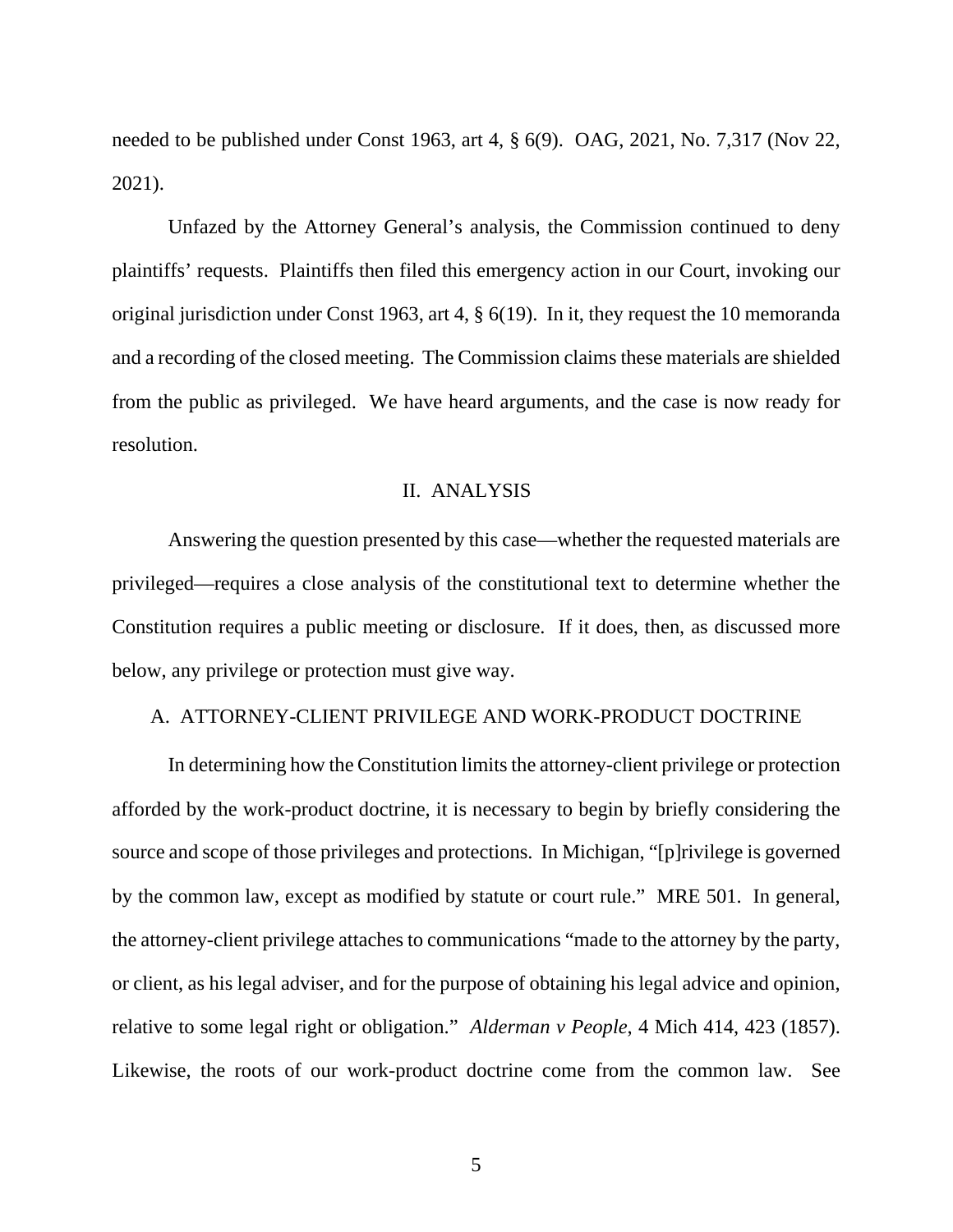*D'Alessandro Contracting Group, LLC v Wright*, 308 Mich App 71, 84 n 5; 862 NW2d 466 (2014). The doctrine protects materials prepared by an attorney "in anticipation of litigation . . . " *Id*. at 77. "It is generally sufficient if the prospect of litigation is identifiable, either because of the facts of the situation or the existence of pending claims." *People v Gilmore*, 222 Mich App 442, 455; 564 NW2d 158 (1997).

The Commission appears to recognize these rules and ground its assertions of privilege in the common law. But the Commission also points to various constitutional provisions that give it the power to retain counsel, suggesting that the common understanding of these provisions is that the Commission retains the attorney-client privilege and any other general protections, such as those afforded by the work-product doctrine.[3](#page-9-0)

It is true that we interpret the Constitution by the ordinary meaning of its terms, i.e., the meaning that would be commonly understood by the ratifiers at the time of ratification. *CPMC*, 503 Mich at 61. But that interpretive principle does not lead to the conclusion the Commission urges. For one thing, nothing in the text itself makes reference to any attorney-client privilege or protections. A reader at the time of ratification would need to infer from the fact that the Constitution allows the Commission to obtain legal representation that the Constitution also incorporates a particular vision of the privileges

<span id="page-9-0"></span><sup>&</sup>lt;sup>3</sup> See Const 1963, art 4, § 6(4) ("The commission shall have procurement and contracting authority and may hire staff and consultants for the purposes of this section, including legal representation."); Const 1963, art 4, § 6(5) (noting that the Legislature must appropriate funds for "legal counsel" for the Commission); Const 1963, art 4, § 6(6) (noting that the Commission has "legal standing to prosecute an action regarding the adequacy of resources provided for the operation of the commission, and to defend any action regarding an adopted plan").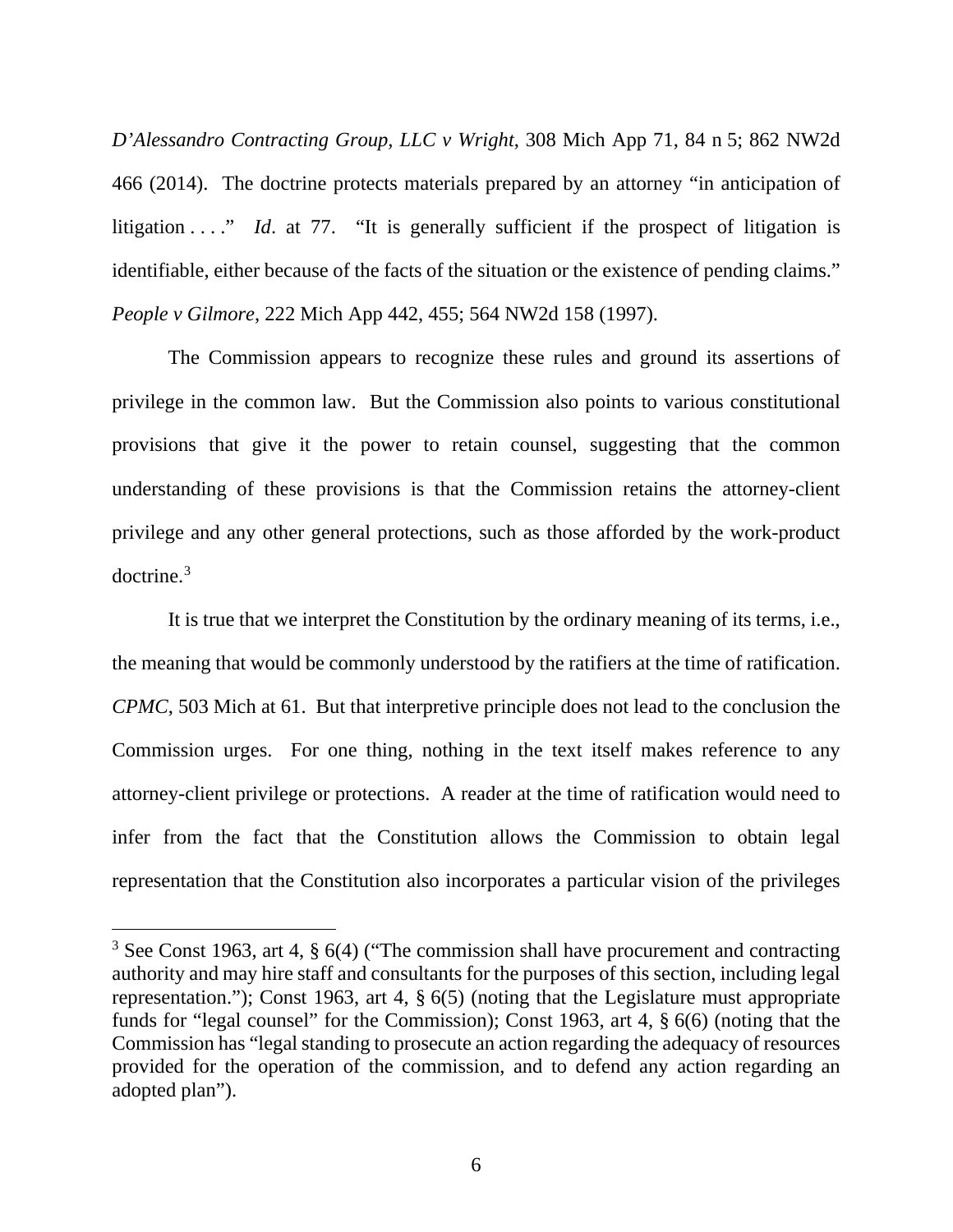and protections attendant to that relationship. There is no textual support, however, for the proposition that the Constitution itself protects communications or other materials exchanged with a lawyer. Rather, the privilege and protection are governed by the common law, which remains in effect unless "repugnant" to the Constitution. Const 1963, art 3, § 7.

Consequently, any privilege and protection accorded to the Commission comes from the common law. Plaintiffs do not dispute the existence of some privilege and protection for public bodies such as the Commission. And our Court of Appeals has accorded government officials and bodies this privilege and protection. See *McCartney v Attorney General*, 231 Mich App 722, 725; 587 NW2d 824 (1998) (holding that memoranda from the Attorney General to the Governor were exempt from statutory disclosure requirements pursuant to the attorney-client privilege); *Booth Newspapers, Inc v Wyoming City Council*, 168 Mich App 459; 425 NW2d 695 (1988) (analyzing the attorney-client privilege of a city council); *Gilmore*, 222 Mich App at 453 (concluding "that the work-product privilege applies in the context of criminal proceedings to the work product of the prosecutor").

The attorney-client privilege "is the oldest of the privileges for confidential communications" and " 'is founded upon the necessity, in the interest and administration of justice, of the aid of persons having knowledge of the law and skilled in its practice, which assistance can only be safely and readily availed of when free from the consequences or the apprehension of disclosure.' " *Upjohn Co v United States*, 449 US 383, 389; 101 S Ct 677; 66 L Ed 2d 584 (1981), quoting *Hunt v Blackburn*, 128 US 464, 470; 9 S Ct 125; 32 L Ed 488 (1888). The work-product doctrine similarly reflects the necessity recognized historically that attorneys must "work with a certain degree of privacy, free from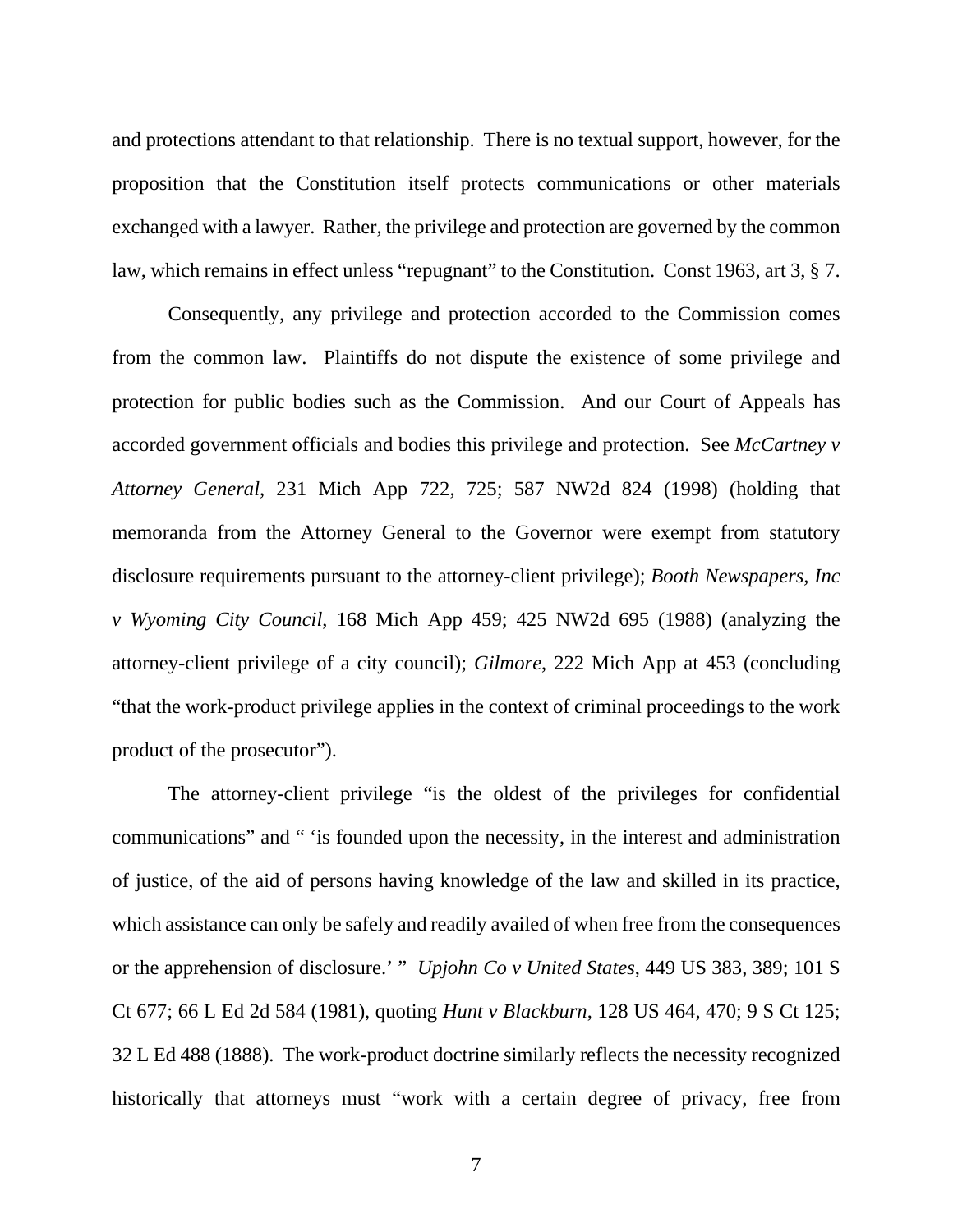unnecessary intrusion by opposing parties and their counsel." *Hickman v Taylor*, 329 US

495, 510-511; 67 S Ct 385; 91 L Ed 451 (1947).[4](#page-11-0)

<span id="page-11-0"></span> $4$  It is noteworthy, however, that neither the parties in this case, the dissent, nor our own independent research has discovered any opinion from this Court applying the privilege or protection to governmental bodies. Moreover, while the privilege and the protection are commonly accorded to public bodies, there is scant caselaw analyzing the issue in depth, and some courts and commentators have suggested that the scope of the privilege and the protection are narrower when applied to public bodies. See *Falcone v Internal Revenue Serv*, 479 F Supp 985, 989-990 (ED Mich, 1979) (noting that the privilege extended in this context "is not in every case consistent with the privilege as applied between private parties," that "a broad attorney-client privilege would permit legal opinions, recognized as authoritative interpretations within the agency, to be hidden from the public," and that "the purpose of the privilege is not to protect communications which are statements of policy and interpretations adopted by the agency"); *Nelson v City of Billings*, 390 Mont 290, 305; 2018 MT 36; 412 P3d 1058 (2018) ("It is plain, then, that in a court's review of a claimed privilege when a citizen seeks government information, it should not treat the privileges as sacrosanct. Particularly in light of the presumption of openness the Constitution endows, a reviewing court must examine whether the claimed privilege in a given document is sufficient to keep that document from public disclosure. The attorney-client privilege raises special concerns when the client is a government entity. Though the attorney-client and work-product privileges apply equally to government entities as well as private entities, we must recognize the peculiar nature of government entities vis-à-vis the privileges and the public's right to know. As a threshold matter, the attorney-client and work-product privileges belong to, and benefit, their public sector clients, not the lawyers. Unlike their private adversaries, state and local government entities exist for the sole purpose of serving the public.") (citations omitted); Salkin, *Beware: What You Say to Your [Government] Lawyer May Be Held Against You—The Erosion of Government Attorney-Client Confidentiality*, 35 Urb Law 283, 287-289 (2003) ("Although most courts agree that there is a government attorney-client privilege there is no clear precedent for courts to use in determining its scope. Unlike the private-attorney-client privilege, there is no legal tradition of a government privilege. . . . The most persuasive argument against extending the privilege to government lawyers-clients is that in the public practice of law, the ultimate client might be the general public and not the public official.") (citations omitted); Leslie, *Government Officials As Attorneys and Clients: Why Privilege the Privileged?*, 77 Ind L J 469 (2002) (noting that the application of the privilege to government clients and government attorneys has little historical grounding and arguing that the justification for any privilege is to create an even playing field during litigation).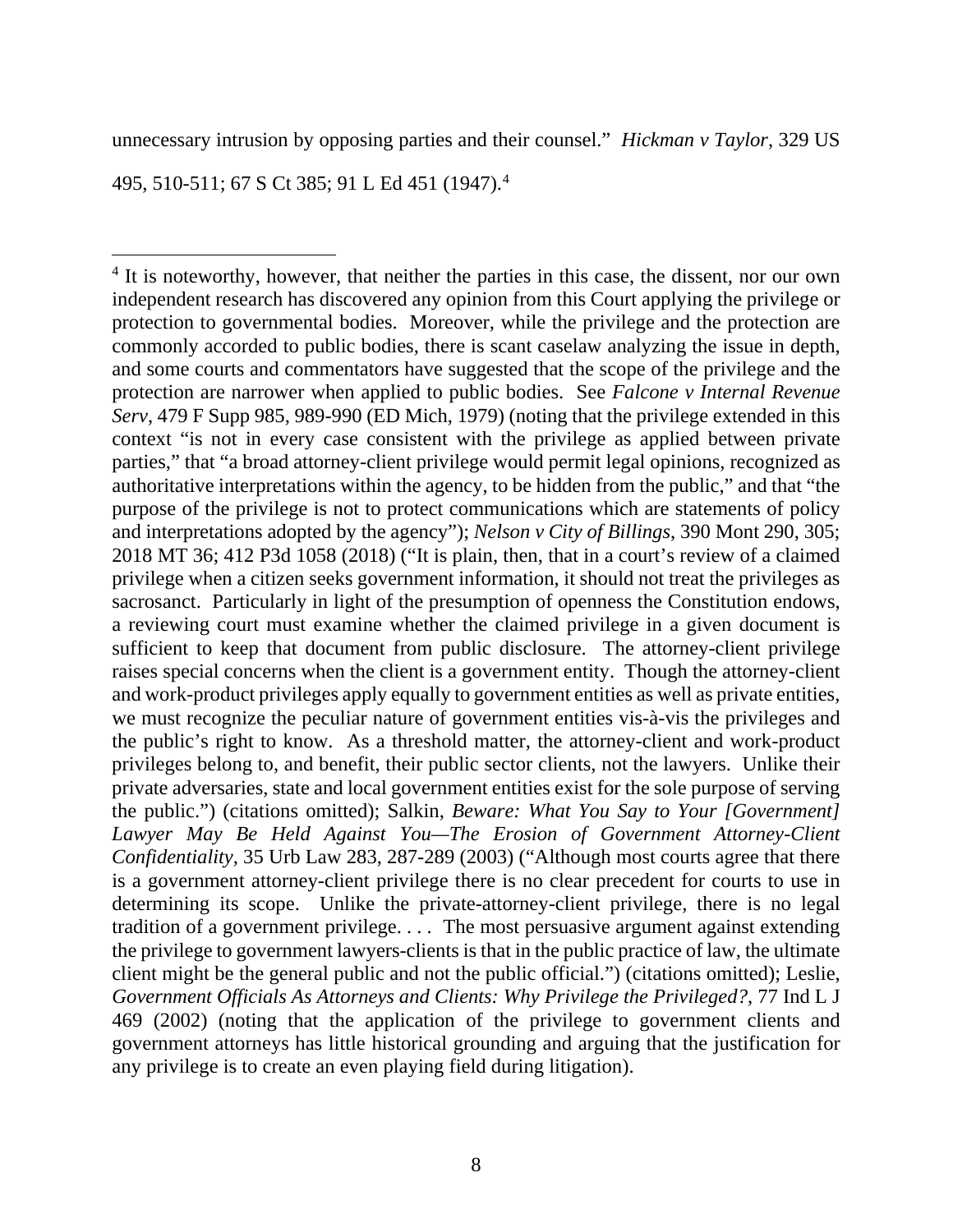The present question requires consideration of whether Const 1963, art 4, § 6 has limited the attorney-client privilege and the work-product doctrine. Because the privilege and the protection are creatures of the common law, they must give way to the Constitution to the extent they are "repugnant" to it. Const 1963, art 3, § 7. At the time this constitutional provision was ratified, "repugnant" meant "incompatible" or "inconsistent." *Webster's New Collegiate Dictionary* (1973). Thus, to the extent that the common law would shield something the Constitution requires to be disclosed, there is a repugnance and the Constitution must prevail.<sup>[5](#page-12-0)</sup>

 $\overline{a}$ 

In theory, by taking line-drawing power away from legislators, independent redistricting commissions, almost by definition, prevent the smoke-filled-room approach to redistricting. That said, a common critique of independent commissions is that they take power from accountable members of state legislatures only to put it in the hands of unelected and unaccountable commission members. To combat this concern, independent commissions employ a variety of mechanisms to enable public oversight and participation. [Green, *Redistricting Transparency*, 59 Wm & Mary L Rev 1787, 1806 (2018) (citations omitted).]

Although there appears to be no direct caselaw addressing the scope of the common-law privilege in this context—and the dissent has not pointed us to any—similar concerns have led the Florida Supreme Court to deny that state's legislature the full scope of the legislative privilege (against disclosure of documents) with regard to materials related to the legislature's compliance with constitutional redistricting criteria. See *League of Women Voters of Florida v Florida House of Representatives*, 132 So 3d 135, 148-154 (Fla, 2013).

<span id="page-12-0"></span><sup>5</sup> The dissent merely assumes the truth of its preferred conclusion with its self-serving and legally unsupported assertion that the term "legal representation" incorporates the ratifiers' understanding of all the legal principles attendant to that representation. However, contrary

This is because public bodies work on behalf of the public rather than private interests, and a broad application of the privilege would impede the flow of information to the public, on whose behalf the work is being undertaken. This concern would be especially acute with regard to the Commission, which is unelected and unaccountable to the public through the democratic process. As one author has noted: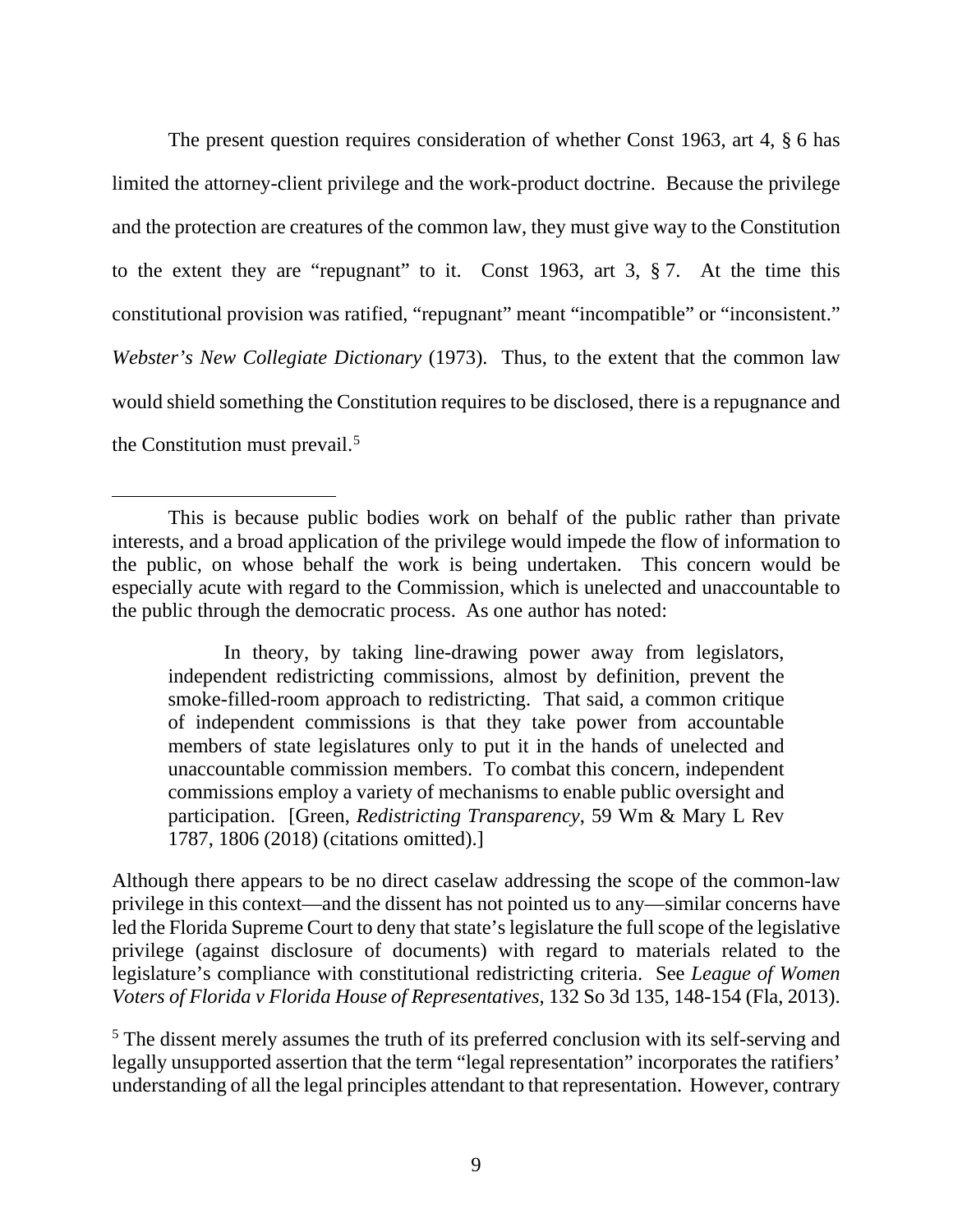## B. OPEN MEETINGS

As noted, plaintiffs request two basic categories of materials: (1) the recording from the secret meeting that occurred on October 27, 2021, and (2) the 10 memoranda, including the two discussed at the October 27 meeting. With regard to the first category, the plaintiffs' basis for the request is Const 1963, art 4, § 6(10):

Each commissioner shall perform his or her duties in a manner that is impartial and reinforces public confidence in the integrity of the redistricting process. *The commission shall conduct all of its business at open meetings.* Nine commissioners, including at least one commissioner from each selection pool shall constitute a quorum, and all meetings shall require a quorum. The commission shall provide advance public notice of its meetings and hearings. The commission shall conduct its hearings in a manner that invites wide public participation throughout the state. The commission shall use technology to provide contemporaneous public observation and meaningful public participation in the redistricting process during all meetings and hearings. [Emphasis added.]

Because this involves the actions of a public body, "business" was used as a term of art with a specialized meaning. MCL 8.3a. In the parliamentary setting applicable to public bodies, *Black's Law Dictionary* (11th ed) defines "business" as "[t]he matters that come before a deliberative assembly for its consideration and action, or for its information with a view to possible action in the future."[6](#page-13-0)

to the dissent, it is not up to this Court "to harmonize the Commission's constitutional obligation to conduct its business in public with its constitutional right to legal representation." The Constitution sets the balance. The Commission is entitled to retain lawyers and seek legal advice. But when it comes to legal advice relating to the development and eventual adoption of redistricting plans, the legal advice provided to the Commission must be open to the public.

<span id="page-13-0"></span><sup>&</sup>lt;sup>6</sup> The relevant lay meaning of "business" is not much different: "work that is part of a job." Merriam-Webster.com Dictionary, *Business* <https://www.merriamwebster.com/dictionary/business> (accessed December 17, 2021) [https://perma.cc/U32K-3NWV]. The Commission has proposed a definition that means "decisional actions." But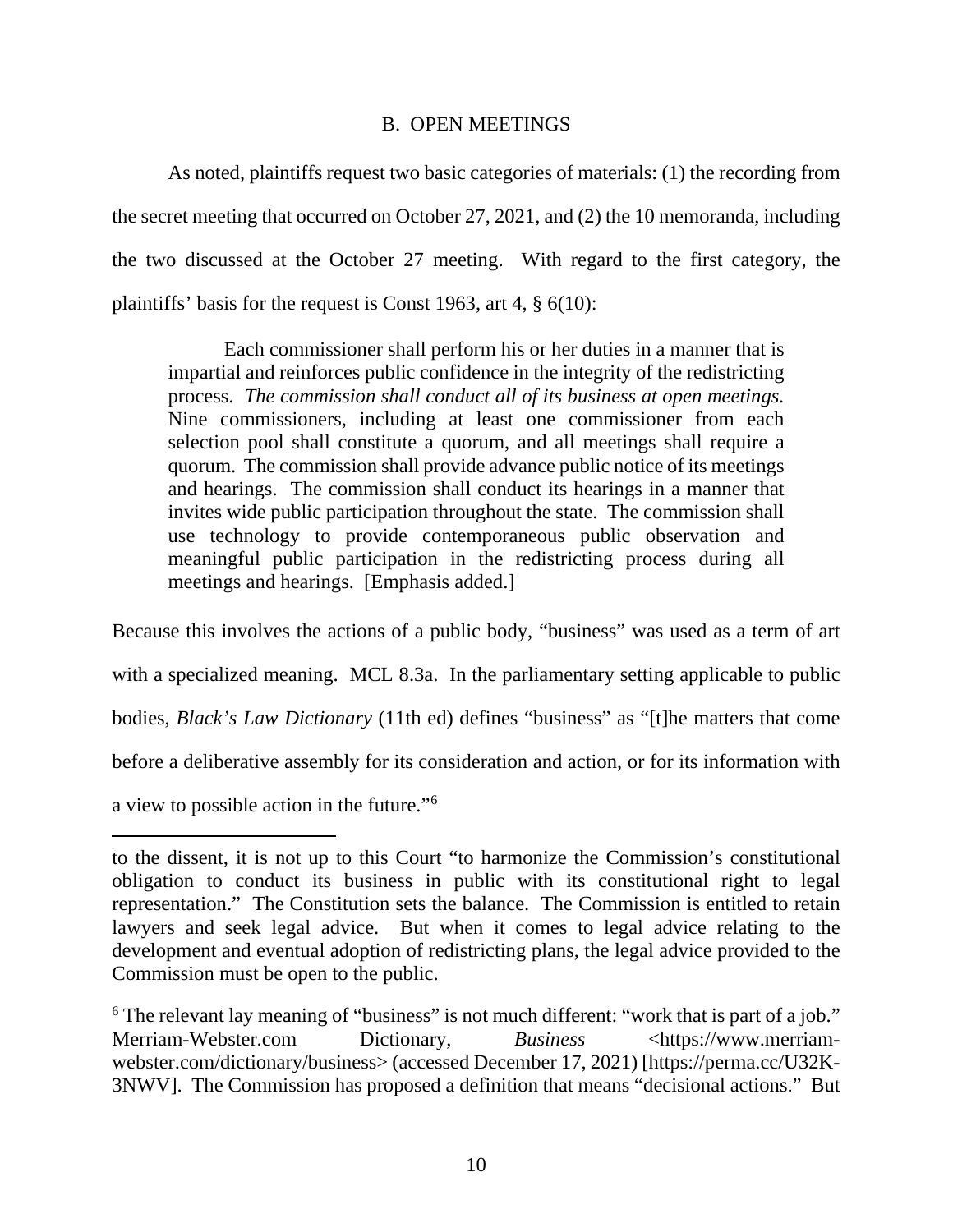The Commission's core "business" is the development and adoption of redistricting plans. Const 1963, art 4, §§ 6(1), 6(9). The question we are presented with here is whether obtaining legal advice with respect to the validity of the plans is part of the Commission's "business," i.e., the development and adoption of the plans. As a general matter, it seems obvious that such advice is part of the Commission's "business." After all, the Commission is not charged with drawing illegal maps, but it necessarily must draw legal ones. See Const 1963, art 4,  $\S 6(13)(a)$  (requiring the districts drawn to "be of equal population as mandated by the United States constitution" and "comply with the voting rights act and other federal laws"). And this is important, because the maps are essentially legal products—their content and construction is determined by law. The Commission's own argument in this Court shows this to be true. It notes that the two memoranda discussed at the October 27 meeting were to ensure that the maps complied with the Voting Rights Act, 52 USC 10101 *et seq*., which imposes various requirements that must be considered when constructing the maps. See, e.g., *League of United Latin American Citizens v Perry*, 548 US 399, 436; 126 S Ct 2594; 165 L Ed 2d 609 (2006) (noting that the Voting Rights Act

it has failed to offer any supporting authority, such as cases or dictionaries, to support its interpretation of the constitutional text. The Commission merely suggests that its interpretation is consistent with the Open Meetings Act (OMA), MCL 15.261 *et seq*., but the OMA expressly provides that "[a]ll decisions of a public body must be made at a meeting open to the public." MCL 15.263(2). Thus, any focus on decisions in that context stems from the particular text of the statute. In the present context, by contrast, incorporating such a limitation without the rest of the OMA's framework would threaten to eviscerate the higher level of protection afforded by the Constitution's open-meetings requirement. If the only meetings that needed to be conducted in the open were those at which decisions are made, then the Commission could operate mostly in secret, popping out into the open only to cast a "decisional" vote on matters discussed and deliberated upon in private.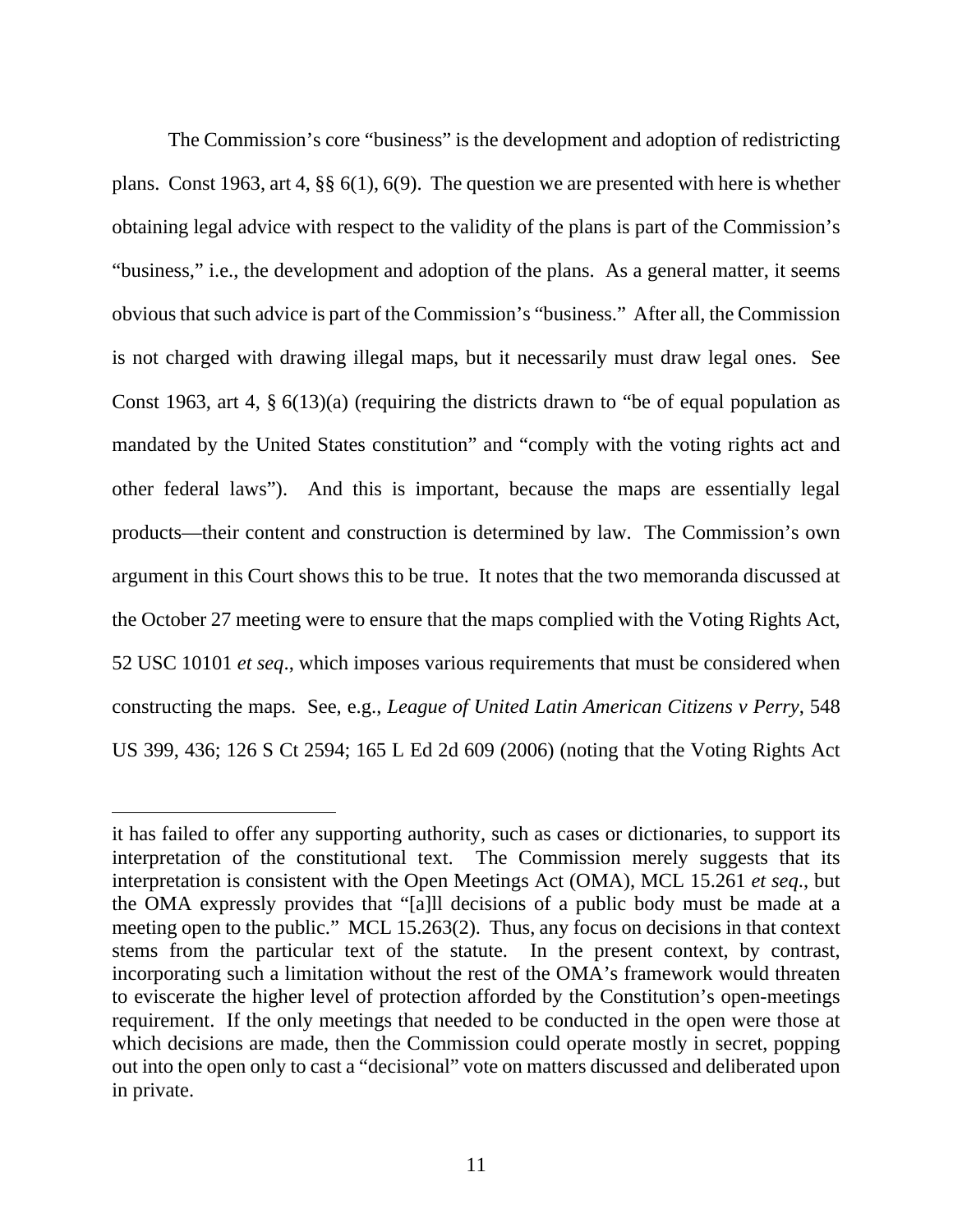requires considerations such as the proportionality of minority-majority group districts to the group's share of the population and the history of voting-related discrimination in the state or subdivision). As noted above, our Constitution specifically *requires* the Commission to consider the Voting Rights Act when "proposing and adopting each plan," and it places this consideration as the Commission's top priority. Const 1963, art 4, § 13(a). And in any event, because knowledge of the Voting Rights Act is important to comply with the law and avoid subsequent litigation, by definition the act must be considered when drawing the districts. That is no doubt why the Commission wanted this information *before* it adopted any maps.

Legal advice on how to draw a map is therefore akin to statistical advice on demographics or other expert counsel. The Constitution suggests such a view. Section  $6(5)$  is useful:

Beginning no later than December 1 of the year preceding the federal decennial census, and continuing each year in which the commission operates, the legislature shall appropriate funds sufficient to compensate the commissioners and to enable the commission to carry out its functions, operations and activities, which activities include retaining independent, *nonpartisan subject-matter experts and legal counsel*, conducting hearings, publishing notices and maintaining a record of the commission's proceedings, and *any other activity necessary for the commission to conduct its business* . . . . [Emphasis added.]

This provision demonstrates that retention of experts and counsel is an "activity necessary for the commission to conduct its business" because adopting maps that comply with the law is a necessary part of the Commission's business, and obtaining counsel's advice is necessary to that end.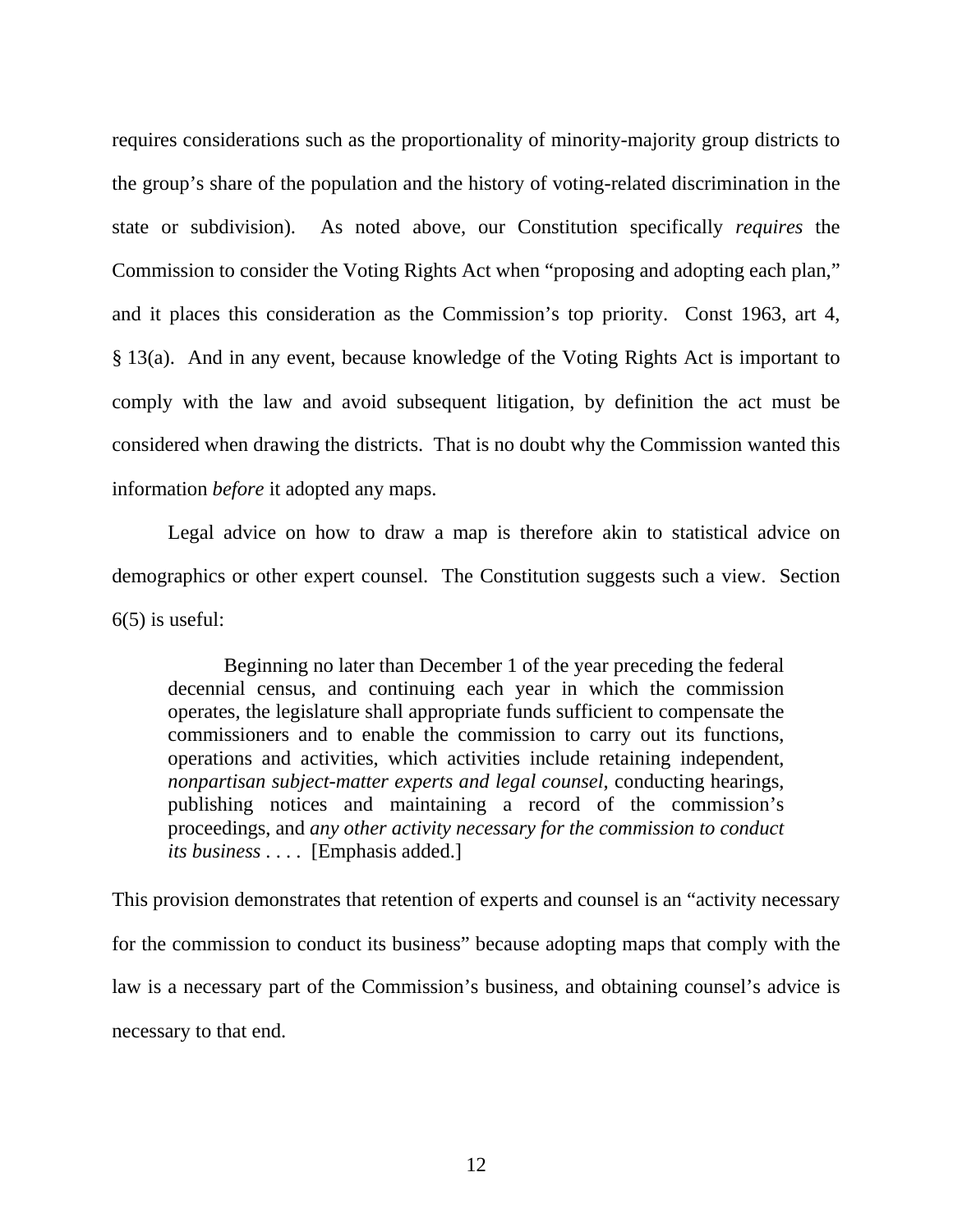From this perspective, the October 27 meeting addressed the "business" of the Commission. As the Commission itself acknowledges, the memoranda considered at the meeting involved how to bring the maps in compliance with federal law. Indeed, according to the Commission, the meeting was "replete with questions a client would ask his or her attorney about how to comply with the law and candid answers and guidance by the Commission's attorneys." This demonstrates that the meeting involved the core business of the Commission. While such advice might otherwise be privileged as a communication from an attorney, any such privilege must yield to the constitutional requirement that the Commission "conduct *all* of its business at open meetings." Const 1963, art 4, § 6(10) (emphasis added).

The Commission suggests that the meeting was conducted in relation to litigation that would almost certainly ensue. To be sure, "you don't need a weatherman to know which way the wind blows" with redistricting—litigation is likely inevitable. Bob Dylan, *Subterranean Homesick Blues*, on Bringing it All Back Home (Columbia Records 1965). But as noted, the plans themselves are a legal product, comprising numerous legal determinations about what the law requires when drawing the maps. No doubt, these decisions are made so that the Commission can produce maps that successfully withstand legal challenges. But that is a function of the Commission's duty to develop and adopt redistricting maps. Thus, mere anticipation of litigation is not enough at this stage of the process to overcome the constitutional mandate that business be conducted in the open. Indeed, allowing the simple prospect of litigation to shield the Commission's discussions on how to make a map would threaten to swallow the open-meeting requirement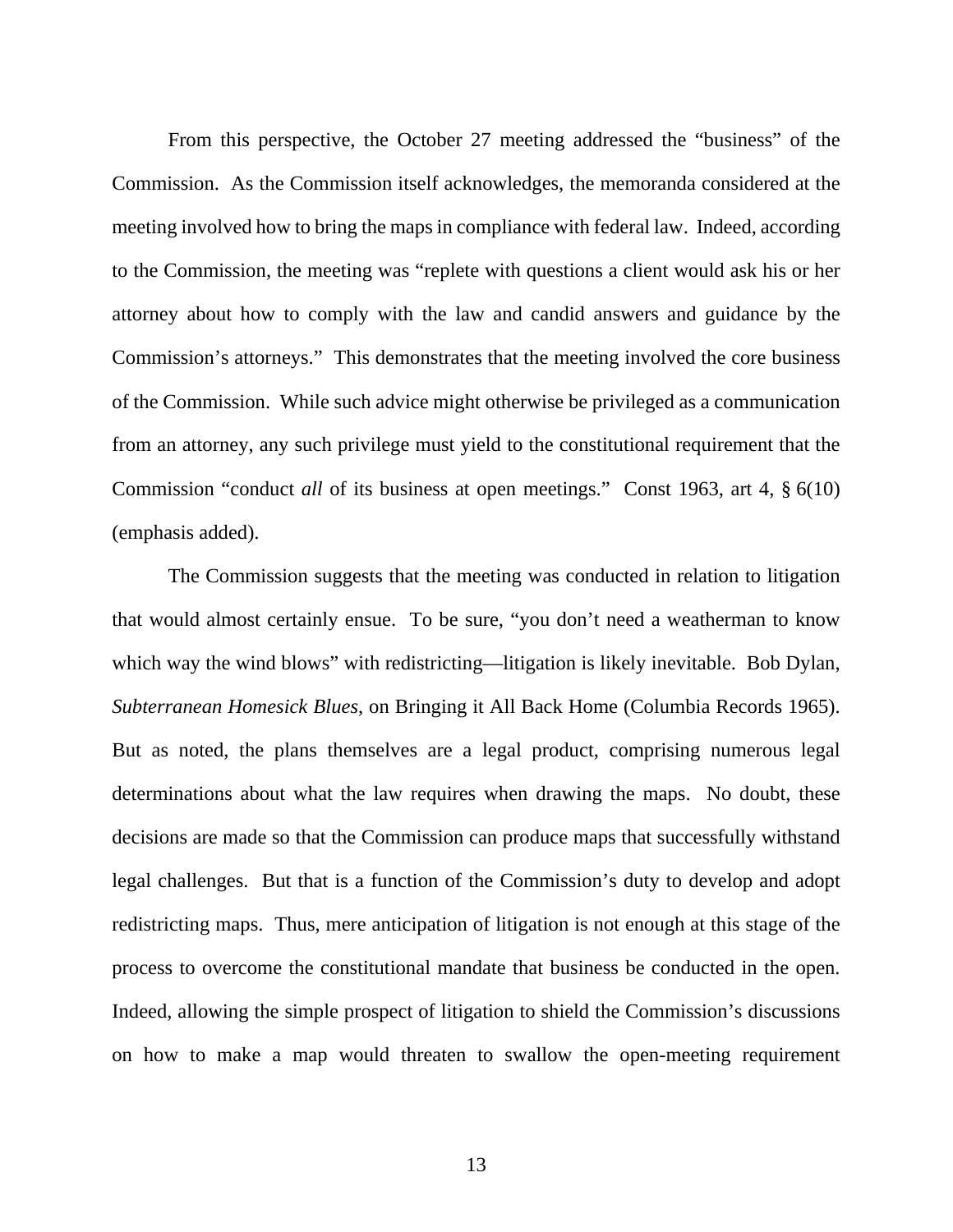altogether.[7](#page-17-0) On the other hand, concluding that "business" encompasses all ongoing litigation would result in a radically uneven playing field in court. The litigants on the other side of the case would enjoy the ability to have confidential communications with their attorneys concerning the litigation, while the Commission would be forced to conduct its planning and strategizing in public.[8](#page-17-1)

A different calculus may occur after litigation has commenced. If the subject matter of the litigation involves the business of the Commission—because it concerns the Commission's ongoing efforts to develop and adopt the maps—then the text of the Constitution must prevail and the "business" must be conducted in open meetings. But by definition, if the litigation involves matters other than those falling within the Commission's "business," then that litigation would not come within the constitutional requirement in Const 1963, art 4,  $\S$  6(10).

<span id="page-17-0"></span> <sup>7</sup> Cf. *People v Whitney*, 228 Mich App 230, 246-247; 578 NW2d 329 (1998) ("It would be illogical to construe the attorney-client-privilege exemption [to the OMA] as authorizing a public body to evade the open meeting requirements of the OMA merely by involving a written opinion from an attorney in the substantive discussion of a matter of public policy for which no other exemption in the OMA would allow a closed meeting."); 35 ALR5th 113, 124, § 2(a) (discussing open-meeting statutes and noting that "some of these courts have observed that since much of the business of public boards involves decisions which someone will take offense at and might start a lawsuit, conceivably almost all public business could be considered to be related to litigation in some way, and thus the exception would swallow the rule, and thus they have construed the exception much more narrowly").

<span id="page-17-1"></span><sup>&</sup>lt;sup>8</sup> As noted above, courts and commentators who have questioned whether public bodies such as the Commission deserve the full scope of the privileges and protections given to private litigants nonetheless recognize the need for fair rules applicable to both sides once a case commences. See *State ex rel Leslie v Ohio House Fin Agency*, 105 Ohio St 3d 261, 267; 2005-Ohio-1508; 824 NE2d 990 (2005) (" '[C]ourts generally have construed openmeeting, open-files, whistle-blower, and similar statutes as subject to the attorney-client privilege, recognizing that otherwise governments would be at unfair disadvantage in litigation, in handling claims and in negotiations.' ") (citation omitted); *Government Officials*, 77 Ind L J at 528 ("[A] government attorney should have the same ability to develop her case as her private adversary.").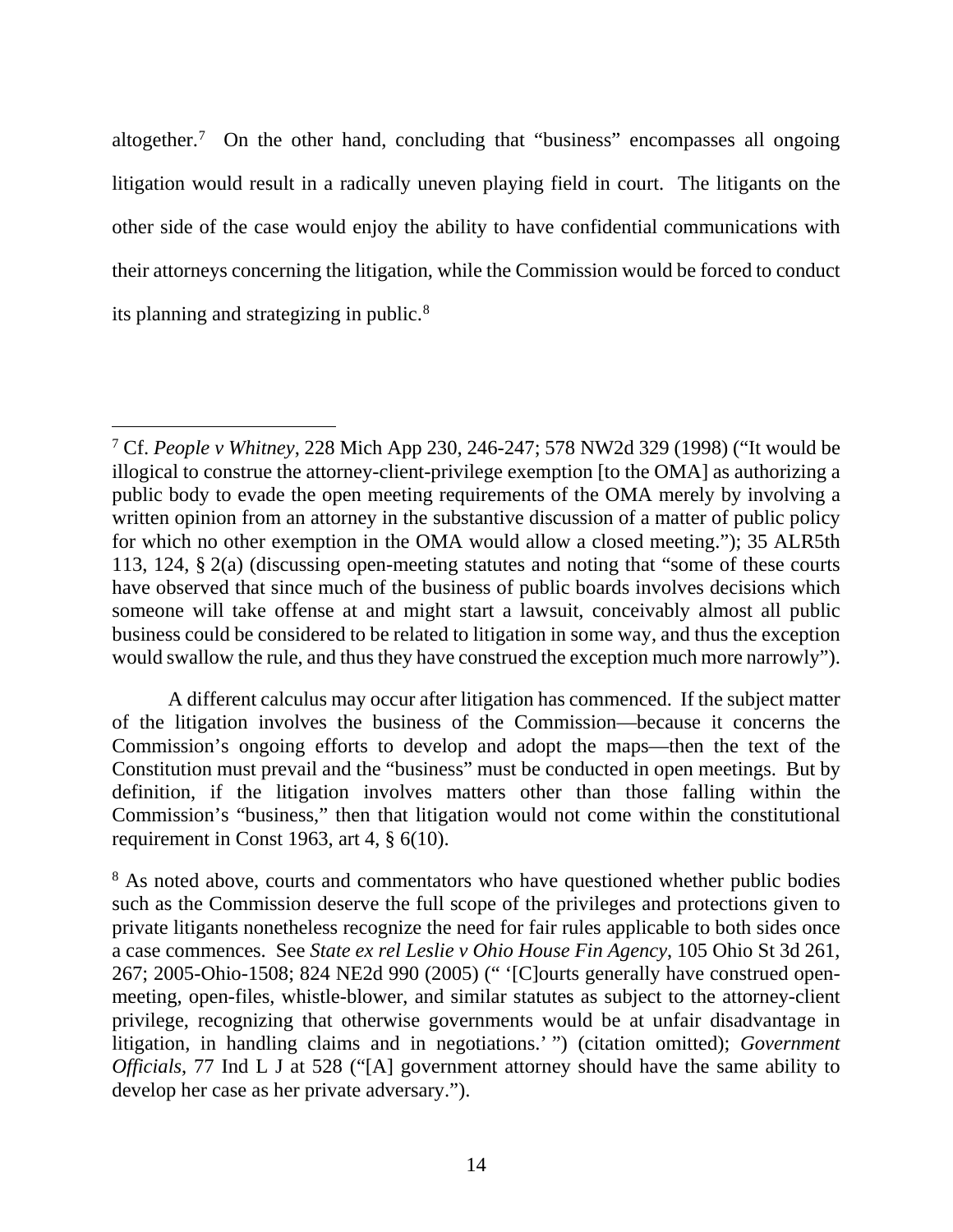Because the October 27 meeting in this case concerned the development and adoption of the plans and not any pending litigation, the subject of the meeting constituted the Commission's "business" and therefore had to be conducted in an open session under Const 1963, art 4, § 6(10). We therefore conclude that the recording of the meeting held in violation of the Constitution must be disclosed.

## C. SUPPORTING MATERIALS

Plaintiffs' second request is for 10 memoranda, including the two discussed at the October 27 closed session and eight others. The basis for the request is Const 1963, art 4,  $§ 6(9):$ 

*After developing at least one proposed redistricting plan for each type of district, the commission shall publish the proposed redistricting plans and any data and supporting materials used to develop the plans.* Each commissioner may only propose one redistricting plan for each type of district. The commission shall hold at least five public hearings throughout the state for the purpose of soliciting comment from the public about the proposed plans. Each of the proposed plans shall include such census data as is necessary to accurately describe the plan and verify the population of each district, and a map and legal description that include the political subdivisions, such as counties, cities, and townships; man-made features, such as streets, roads, highways, and railroads; and natural features, such as waterways, which form the boundaries of the districts. [Emphasis added.]

Plaintiffs contend that the memoranda constitute "supporting materials used to develop the plans" that were proposed on October 11, 2021, and later revised and published in November. In response, the Commission contends that the memoranda all involve privileged communications with its attorneys in which the Commission sought legal advice. Because they involve legal advice, they cannot constitute "supporting materials," according to the Commission. This is so because the term "supporting materials" must be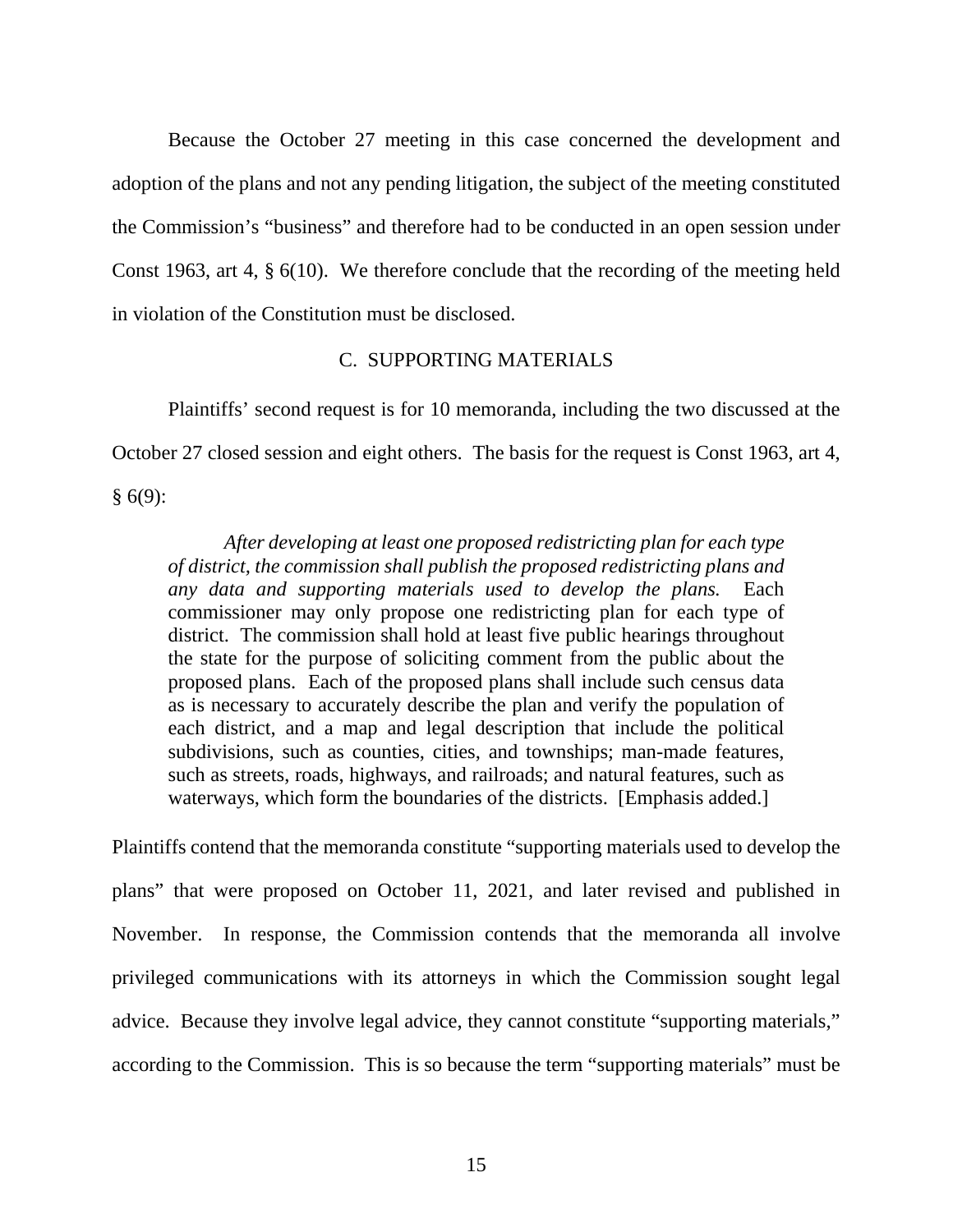understood in the context of the associated term "data." Since "[a]ssociated words bear on one another's meaning," Scalia & Garner, *Reading Law: The Interpretation of Legal Texts* (St. Paul: Thomson/West, 2012), p 195, the Commission argues that "supporting materials" must be limited to purely factual information and not legal opinions from its attorneys.

We find no such limitation on the meaning of the term. The associated-words canon holds that when words are "associated in a context suggesting that the words have something in common, they should be assigned a permissible meaning that makes them similar. The canon especially holds that 'words grouped in a list should be given related meanings.' " *Id*. (citation omitted). The "terms must be conjoined in such a way as to indicate that they have some quality in common." *Id*. at 196. But here, the common quality of the terms "data" and "supporting materials" is that they are things used in the development of the maps—not that they were limited to factual information as opposed to advice or opinion. Indeed, it would be odd if opinions were excluded since the commissioners are each invited by Const 1963, art 4, § 6(9) to propose their own maps. It is not clear why the commissioners' differences of opinion must be based on factual materials rather than advice or opinions. Thus, we agree with the Attorney General that the publication requirement in  $\S$  6(9) "is broad" and "does not appear to contain any limitation on publication of the materials used to develop the plan . . . ." OAG, 2021, No.  $7,317, p$  ....

The Commission further contends that since some of the memoranda are dated after the first proposed plans were published on October 11, 2021, they could not support the development of those earlier plans. In other words, it is chronologically impossible to say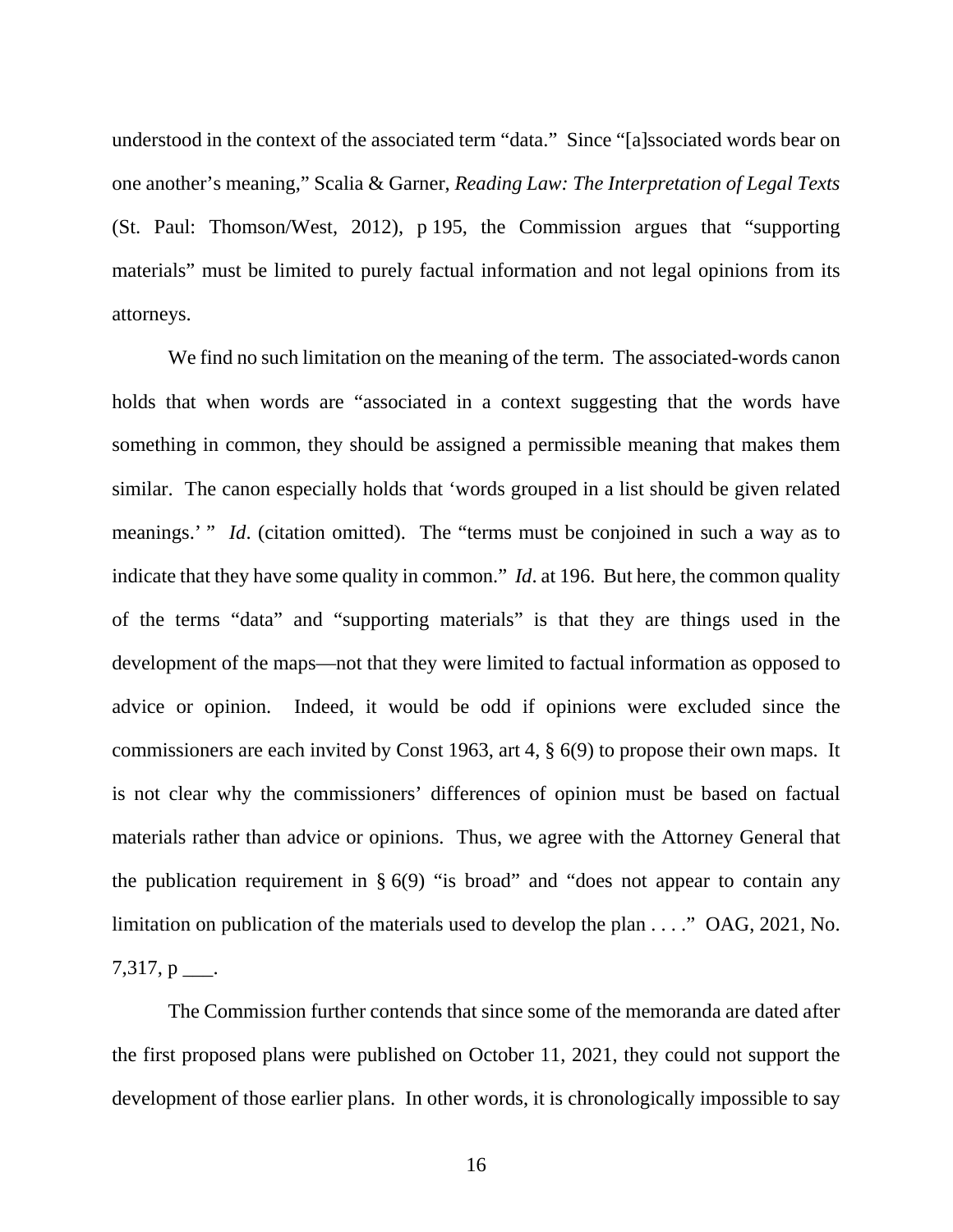that these memoranda were "used to develop" plans that came into existence before the memoranda. The problem with this argument, however, is that nothing in the text of the Constitution suggests that the Commission is prohibited from revising the plans after they are first published. The Constitution itself certainly suggests that the Commission is not limited to the proposed maps. For example, it requires that the Commission comply with the federal laws not only when proposing the maps but when adopting them too; if the proposals fail to comply with the law, no doubt the Commission not only *could* revise them, but *must*. The Commission certainly does not argue that its authority is so limited and, as a practical matter, the Commission appears to have made revisions after the October 27, 2021 meeting. See, e.g., Independent Citizens Redistricting Commission, November 3, 2021 Meeting <https://www.youtube.com/watch?v=us4cEhQjmzA> at 2:00:00 and 2:24:50 (accessed December 17, 2021). It would make little sense for the Commission to be prevented from making such changes—what would be the point of having five public hearings after publishing the proposed maps? Because the maps are subject to revision, materials produced after the maps are initially published under Const 1963, art 4, § 6(9) might nonetheless be used in developing the maps.

This conclusion is borne out by a close examination of the text of Const 1963, art 4, § 6(9). The first clause of the first sentence starts out by setting up an obligation that is triggered *after* an event occurs. That event is the development of "at least one proposed redistricting plan for each type of district . . . ." The use of "at least one" indicates there can be more than one. And indeed, each commissioner can develop his or her own maps. But as soon as one set is developed, the Commission must "publish the proposed redistricting plans and any data and supporting materials used to develop the plans." The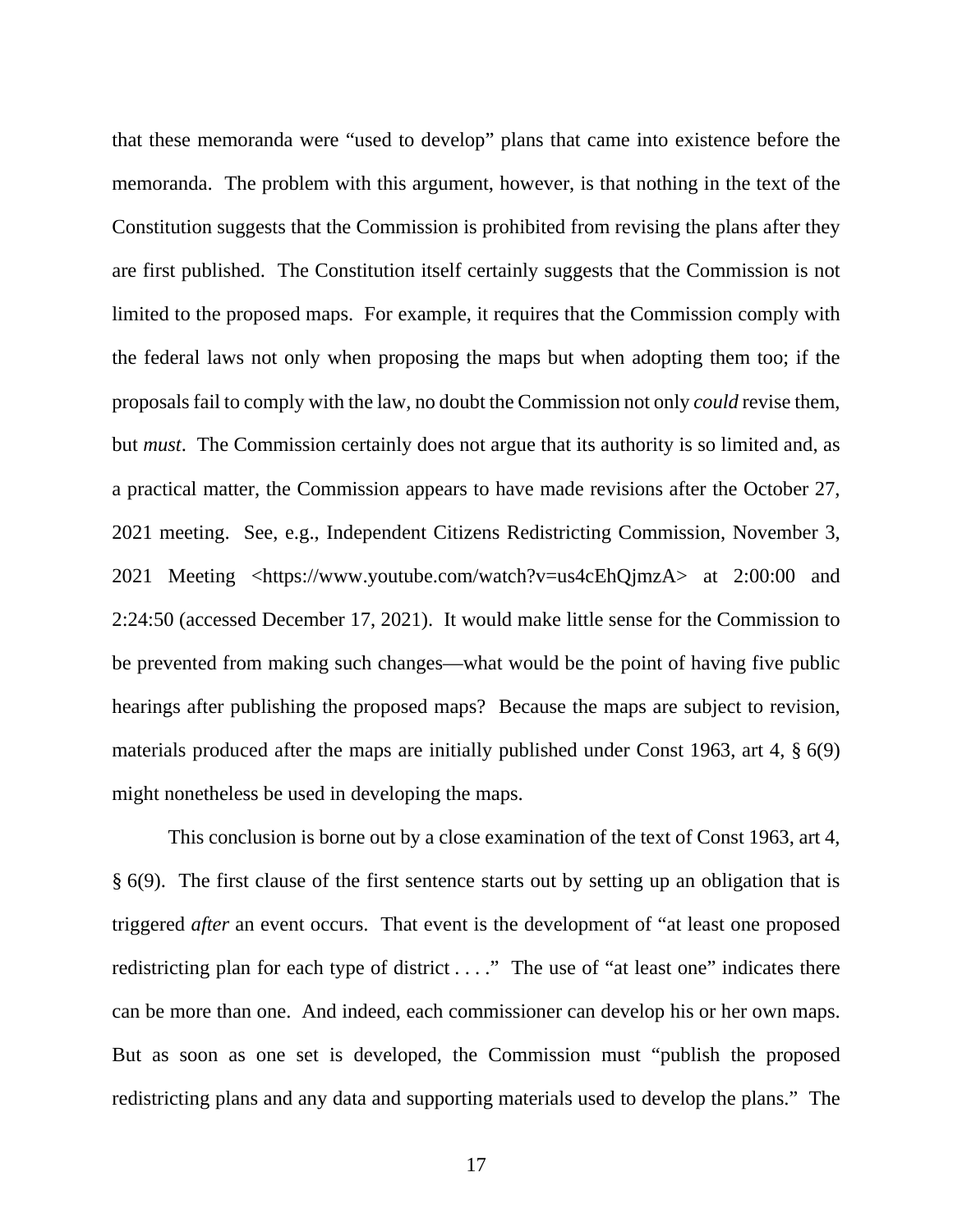fact that there can be more than one set of plans, but that the obligation is triggered after the development of the first set, necessarily means that the obligation is an ongoing one. That is, when the next proposed plans are developed, they too must be published along with their supporting materials. It would make no sense to say that only the first set of maps needs to be published. This follows, too, from the definition of "develop": "to cause to evolve or unfold gradually : to lead or conduct (something) through a succession of states or changes each of which is preparatory for the next" or "to create or produce especially by deliberate effort over time[.]" Merriam-Webster.com Dictionary, *Develop* <https://www.merriam-webster.com/dictionary/develop> (accessed December 17, 2021) [https://perma.cc/75AR-CJB5].

Because the obligation is ongoing, and because there are no restrictions on revising the plans, it follows that new materials could be considered by the Commission as it decides whether and how to revise the plans. Whether the plans are ultimately revised is irrelevant to whether the subsequent materials were used to develop the plans. Materials that advise against change, or that are simply considered when determining whether to make a change, can be part of a development process, if change is possible. And, as noted, the whole public hearing process seems geared to enable change.<sup>[9](#page-21-0)</sup> Therefore, materials are not excluded

<span id="page-21-0"></span><sup>&</sup>lt;sup>9</sup> The Commission argues that this interpretation of "supporting materials" is overly broad, in that it could reach any commercial, magazine, or video that a commissioner sees that helps inform his or her view of the plan. That is not simply not the case. There is a difference between being influenced by something and using it. To "use" materials is to "do something with [them] in order to accomplish a task" or to "put [them] into action or service[.]" Merriam-Webster.com Dictionary, *Use* <https://www.merriamwebster.com/dictionary/use> (accessed December 17, 2021) [https://perma.cc/XBB4- DZGN]. Thus, when the Commission sits down to develop plans, the materials it "uses"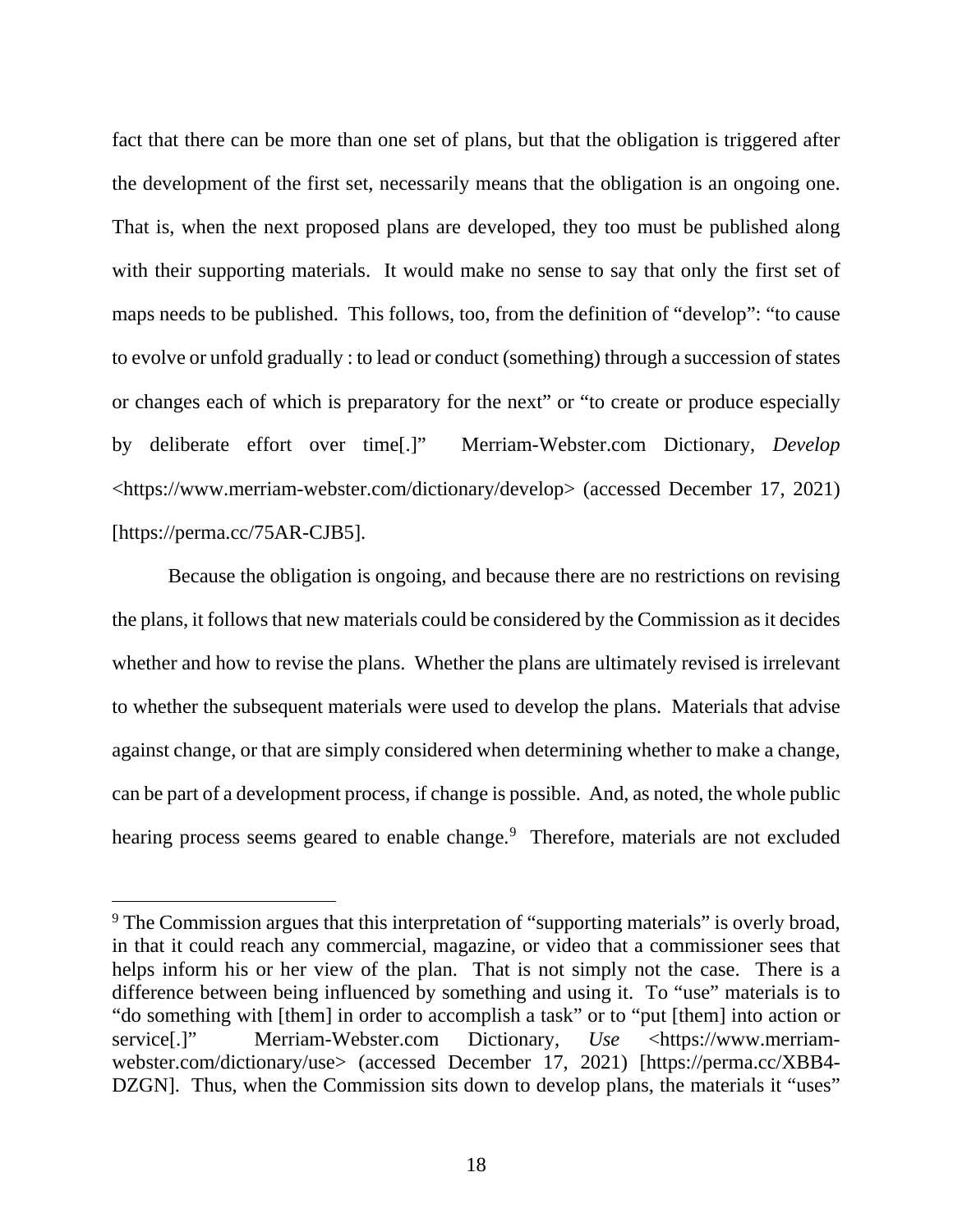from the publication requirement in Const 1963, art 4,  $\S$  6(10) simply because they were created and considered during the revision process.

Nonetheless, to fall within the publication requirement, the materials must "support[]" the development of a plan. To "support" the plan's development means "to hold up or serve as a foundation or prop for" the plans. *Merriam-Webster's Collegiate Dictionary* (11th ed). Thus, there must be some connection between the materials and the plan's development. In making the determination of whether there is a sufficient connection, we are guided by the context offered in the analysis of the open-meetings requirement above. Under that analysis, the "business" of the Commission is to develop and adopt redistricting plans. Clearly, any materials related to the plans' substance would be supporting. For example, a memorandum describing the demographics of a region in Michigan, to be used in shaping the contours of a district, would "support" the development of the map. And for the reasons given above, a memorandum containing legal advice about how a district needs to be constructed in order to comply with the law would also be a "supporting material." But the connection between the materials and the plan's development might be too attenuated to justify the conclusion that the materials somehow provided a foundation for, i.e., supported, the plan's development. This will of course depend upon the nature of the materials at issue, but in general, the further the materials

are those it actually employs in drafting the plans, not those that have helped shape the life experience or general worldview of the commissioners.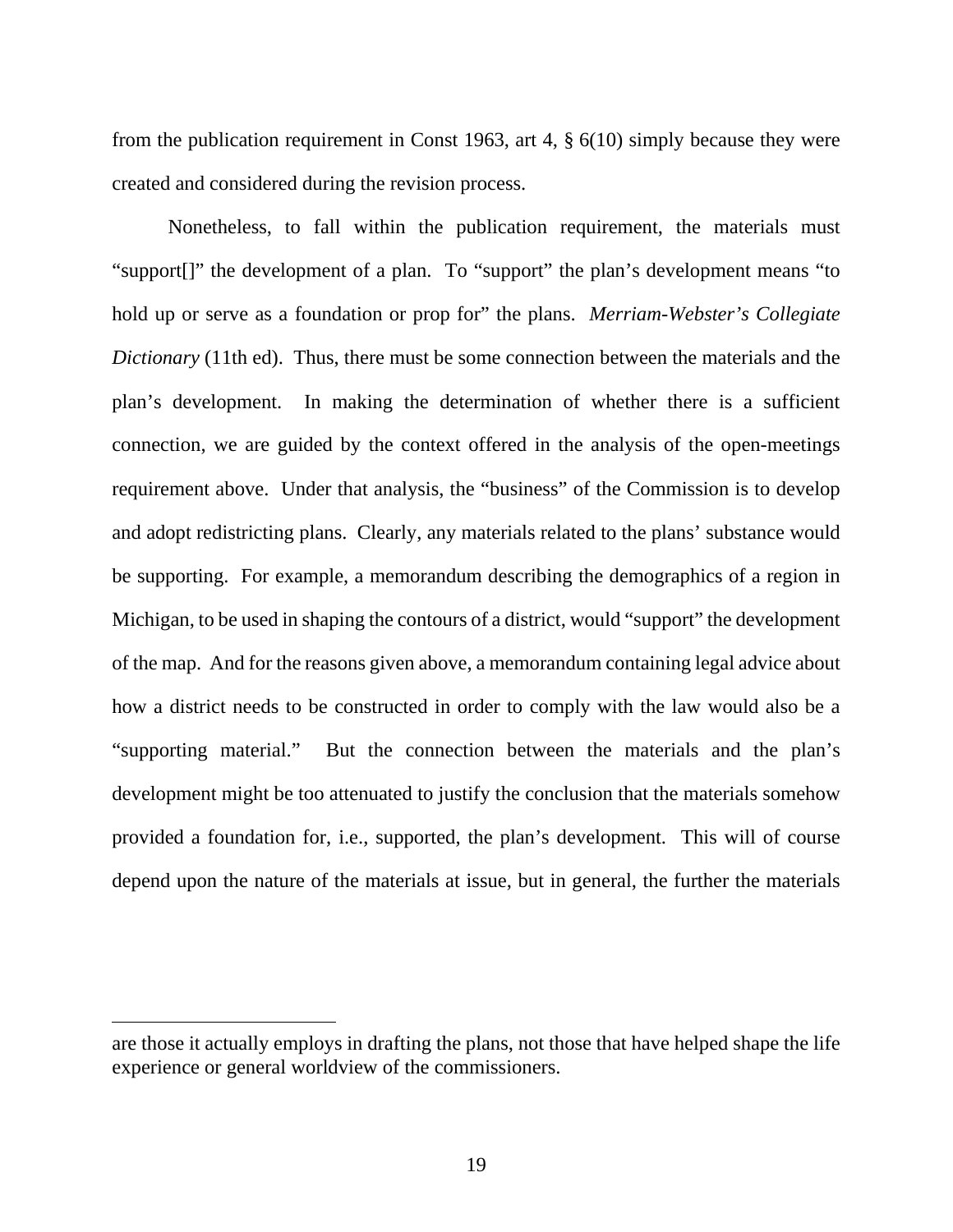stray from the content of the plan or the process by which that content was developed, the less likely it is that they can be said to support the plan's development.<sup>10</sup>

Turning to the requested items, plaintiffs first seek a memorandum from January 21, 2021 entitled "Guidance on Subsection 11 of Art. IV § 6 of the Michigan Constitution— ICRC [i.e., Commission] Communications with the Public." The Commission describes the memorandum as follows: "Attorney-client communication and attorney work product providing interpretation and legal advice with associated risks and penalties outlined regarding constitutional restrictions on individual Commissioner behavior." The question is whether this item provides a foundation for the development of plans. Based on the title and description, it is apparent that the memorandum bears an insufficient relationship to the plans to justify deeming it a supporting material in their development. The memorandum has no direct bearing on the plans or how they were formed. Rather, the memorandum deals with the individual interests and behavior of the commissioners themselves.

<span id="page-23-0"></span><sup>&</sup>lt;sup>10</sup> The dissent suggests that the last sentence of Const 1963, art 4,  $\S$  6(9) expressly specifies everything that must be published: "Each of the proposed plans shall include such census data as is necessary to accurately describe the plan and verify the population of each district, and a map and legal description that include the political subdivisions, such as counties, cities, and townships; man-made features, such as streets, roads, highways, and railroads; and natural features, such as waterways, which form the boundaries of the districts." It does nothing of the sort. Instead, the last sentence requires certain information be included with "[e]ach of the proposed *plans*," including census data pertaining to the population of each district and a "map and legal description" demarcating features like the boundaries of governmental units, streets, and waterways. Const 1963, art 4, § 6(9) (emphasis added). This is a clear description of what must be published pertaining to the "plan." But the constitutional provision separately requires that the "supporting materials" be published, and it is that language we interpret and enforce today.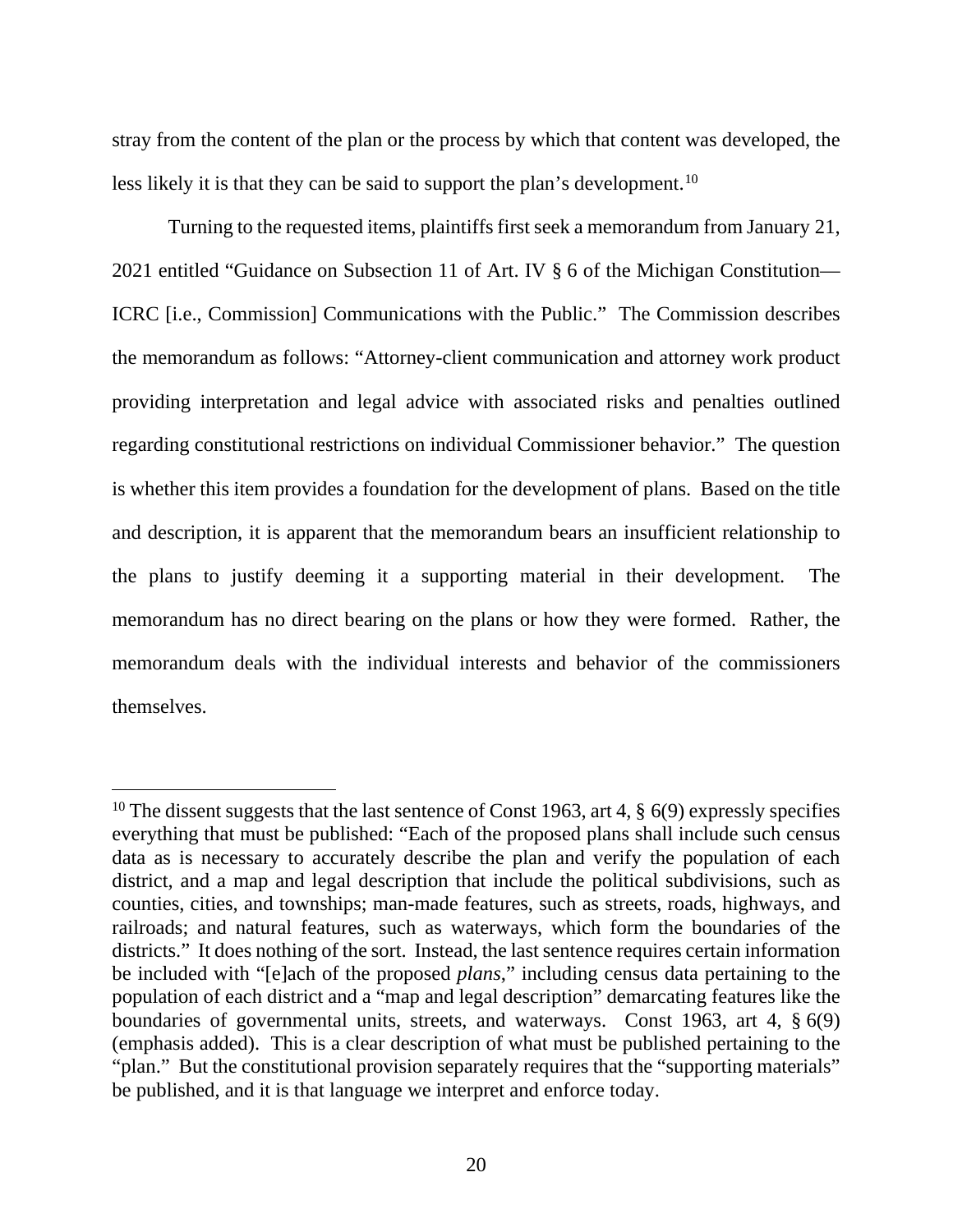The next two memoranda relate to the action brought by the Commission this past summer seeking to obtain our approval to delay various deadlines imposed by the Constitution. See *In re Independent Citizens Redistricting Comm*, \_\_\_Mich\_\_\_; 958 NW2d 855 (2021). The titles and accompanying Commission descriptions are as follows:

- March 2, 2021: "MICRC Litigation Options to Address Delay of Census Data": "Attorney-client communication and attorney work product regarding the potential filing of litigation on behalf of client. Commission adopted Resolution 2021.02.10 to Authorize Legal Action to Address the Impact of the Delay in the Release of 2020 Census Data on March 5, 2021."
- May 25, 2021: "Update on Michigan Supreme Court Petition and Next Steps": "Attorney-client communication and attorney work product regarding pending litigation."

That the two memoranda relate to specific litigation would not prevent their disclosure if they were materials that supported the development of a map. But the action itself did not directly involve either the substance of the maps or the actual mechanics for drawing the maps.<sup>[11](#page-24-0)</sup> Rather, it related to the Commission's response to being deprived of

<span id="page-24-0"></span> $11$  In a similar vein, it appears to us that a strong argument could be made that materials produced to defend a map in court would not be "supporting materials." By the time a map is challenged in court, it will likely be the case that the Commission will have already voted to adopt the map and thus its formal opportunity to revise the map will have passed. In those cases, the litigation materials will almost certainly not be used to determine the content of the map or the process by which it was drawn.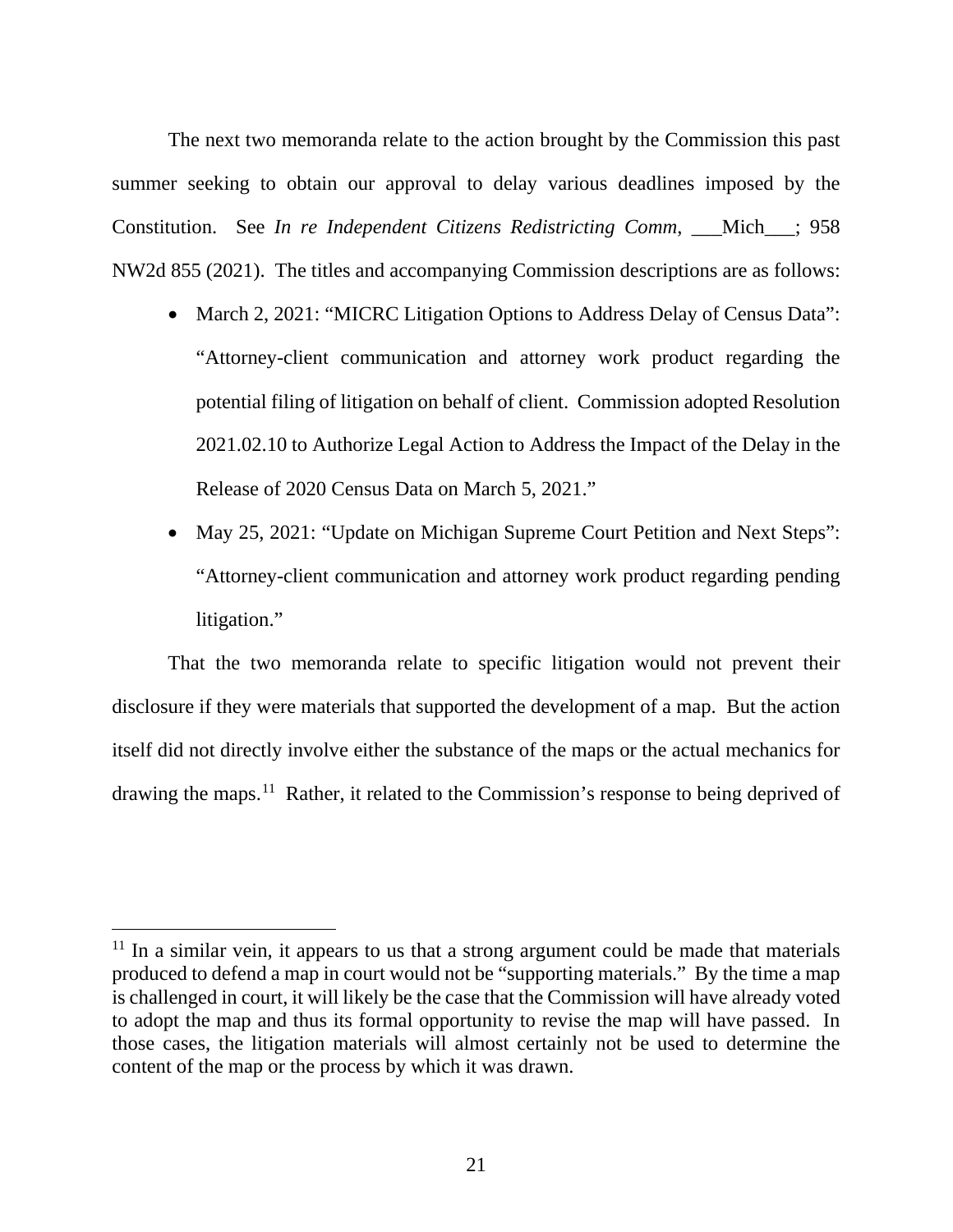data that it alleged was necessary for drawing the maps. Consequently, the memoranda do not constitute "supporting materials" and therefore were not required to be published.<sup>[12](#page-25-0)</sup>

We reach a contrary conclusion with regard to the remaining seven memoranda, the dates, titles, and descriptions of which are as follows:

- June 24, 2021: "One Person, One Vote and Acceptable Population Deviations": "Attorney-client communication and attorney work product providing case law interpretation and legal advice analyzing issues of compliance in Michigan and potential future litigation."
- October 7, 2021: "Legal Considerations and Discussion of Justifications re: Criteria": "Attorney-client communication and attorney work product providing case law interpretation and legal advice analyzing issues of compliance in Michigan and potential future litigation."
- October 14, 2021: "Voting Rights Act": "Attorney-client communication and attorney work product providing case law interpretation and legal advice with associated litigation risks related to certain redistricting criteria."
- October 26, 2021: "The History of Discrimination in the State of Michigan and its Influence on Voting": "Attorney-client communication and attorney work product providing case law interpretation and legal advice with associated litigation risk related to certain redistricting criteria. Sets forth research,

<span id="page-25-0"></span> $12$  Ironically, the three memoranda that we find need not be disclosed—including two that plaintiffs would seem to concede do not need to be disclosed because they related to pending litigation—would, under the dissent's view, still potentially be subject to disclosure after an *in camera* review.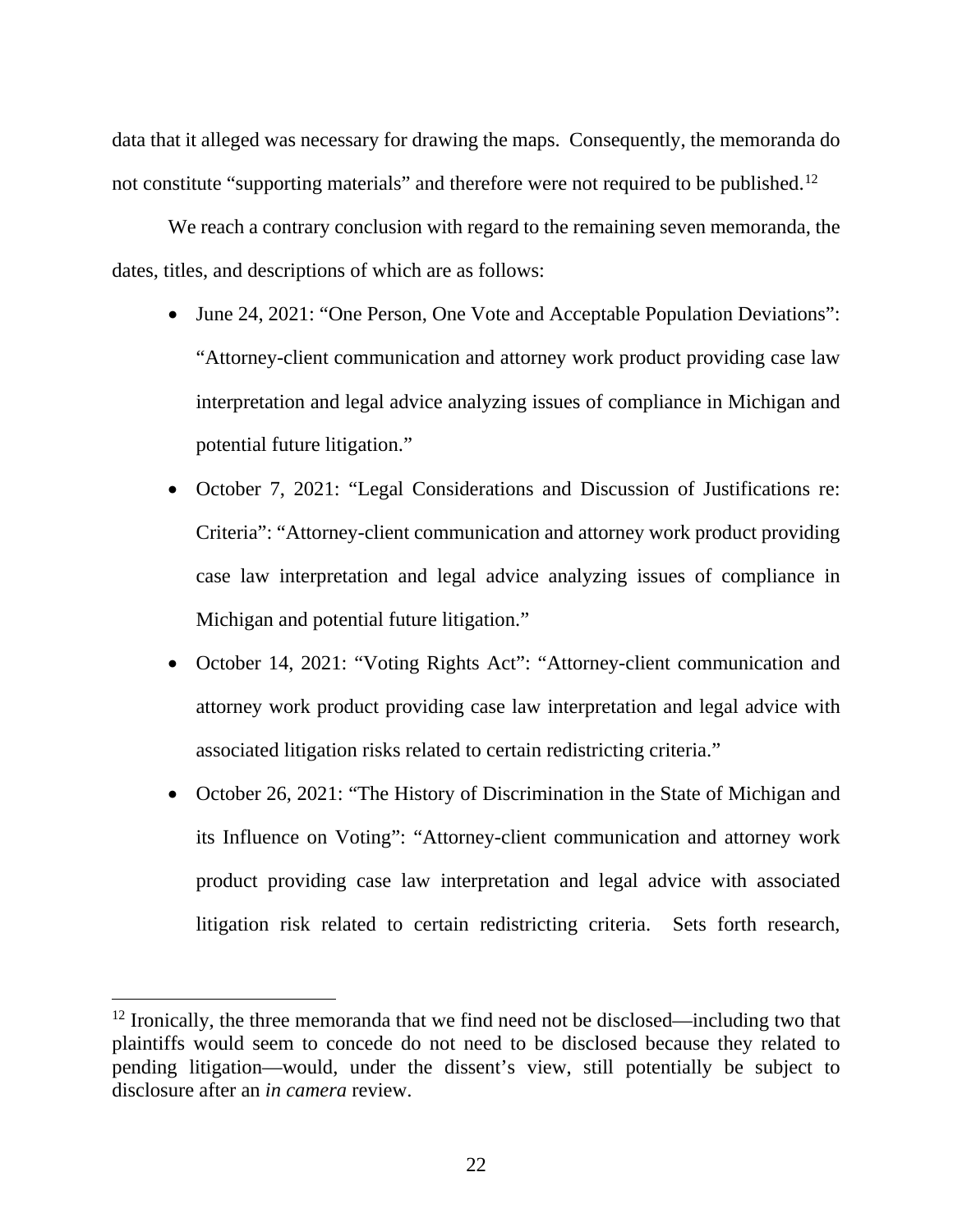interpretation and legal advice regarding threshold issues required to be met by Plaintiffs in Voting Rights Act challenges."

- November 3, 2021: "Memorandum Regarding Renumbering of Electoral Districts": "Attorney-client communication and attorney work product providing interpretation, legal advice and guidance with associated litigation risks."
- November 4, 2021: "Redistricting Criteria": "Attorney-client communication and attorney work product demonstrating attorney mental impressions and legal approach. Sets forth interpretation of relevant case law and provides legal advice analyzing issues of compliance in Michigan and potential future litigation."
- November 7, 2021: "Memorandum Concerning Subsections 9 and 14 of Art. IV, § 6": "Attorney-client communication and attorney work product demonstrating attorney mental impressions and legal approach. Sets forth interpretation of relevant case law and provides legal advice analyzing issues of compliance in Michigan and potential future litigation."

While the descriptions variously refer to "potential future litigation," it is clear that each memorandum concerns the core content of the maps or the immediate process by which that content is developed. We have already demonstrated this with regard to the October 14 and October 26 memoranda, which the Commission discussed at the closed meeting on October 27.

The June 24 memorandum involves the principle of "one person, one vote." This is a central requirement in district mapmaking, referring to the rule that " 'the Equal Protection Clause requires that the seats in both houses of a bicameral state legislature must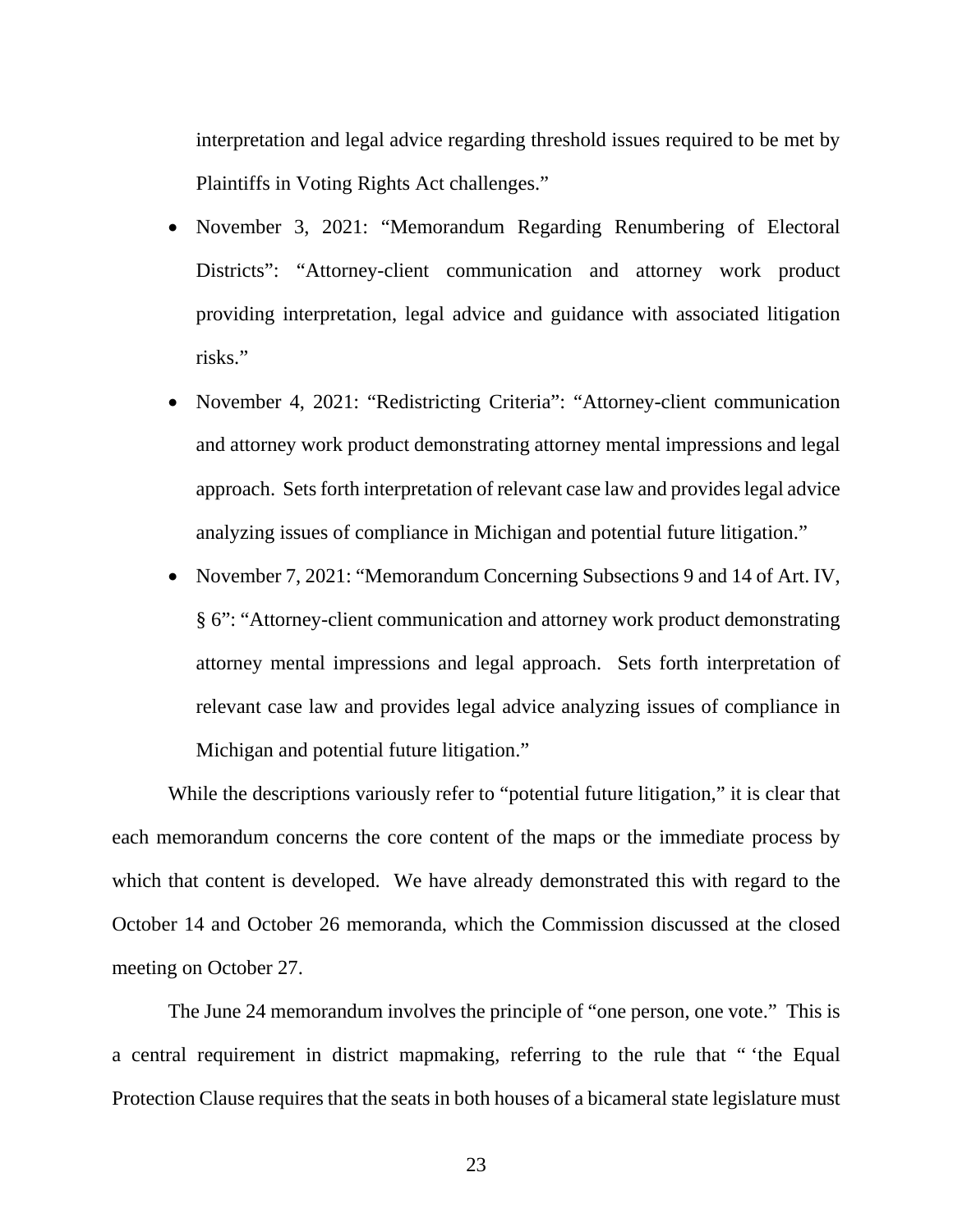be apportioned on a population basis.' " *CPMC*, 503 Mich at 85, quoting *Reynolds v Sims*, 377 US 533, 568; 84 S Ct 1362; 12 L Ed 2d 506 (1964). This rule directly affects how maps are drawn. See Const 1963, art 4, § 6(13)(a). Indeed, we instructed the Commission's predecessor (under the original version of the 1963 Constitution) to redraw maps after this rule was announced by the United States Supreme Court in 1964. *CPMC*, 503 Mich at 86.

The October 7 and November 4 memoranda likewise relate directly to the development of the maps. The "criteria" are a list of factors that the "commission shall abide by . . . in proposing and adopting each plan, in order of priority." Const 1963, art 4, § 6(13). These include, for example, the rule noted above that apportionment must be based on population. See Const 1963, art 4, § 6(13)(a). In addition, another factor the Commission must consider when constructing the map is that the "[d]istricts shall be geographically contiguous." Const 1963, art 4, § 6(13)(b). Such criteria go to the core mapmaking process, and therefore the memoranda discussing the criteria constitute supporting materials the Commission relied on to develop its proposed maps.

The final two memoranda also bear a direct connection to the development of the plans. The November 3 memorandum concerns renumbering the electoral districts. The numbering of the districts is constitutive of the maps themselves and thus any memorandum on how to renumber the districts would support the development of the redistricting plans. Finally, the November 7 memorandum concerns the direct process by which the Commission proposes the maps and receives comments on them, which is an important part of the development of the maps. The first constitutional section mentioned in the memorandum title is Const 1963, art 4, § 6(9), which we have discussed in this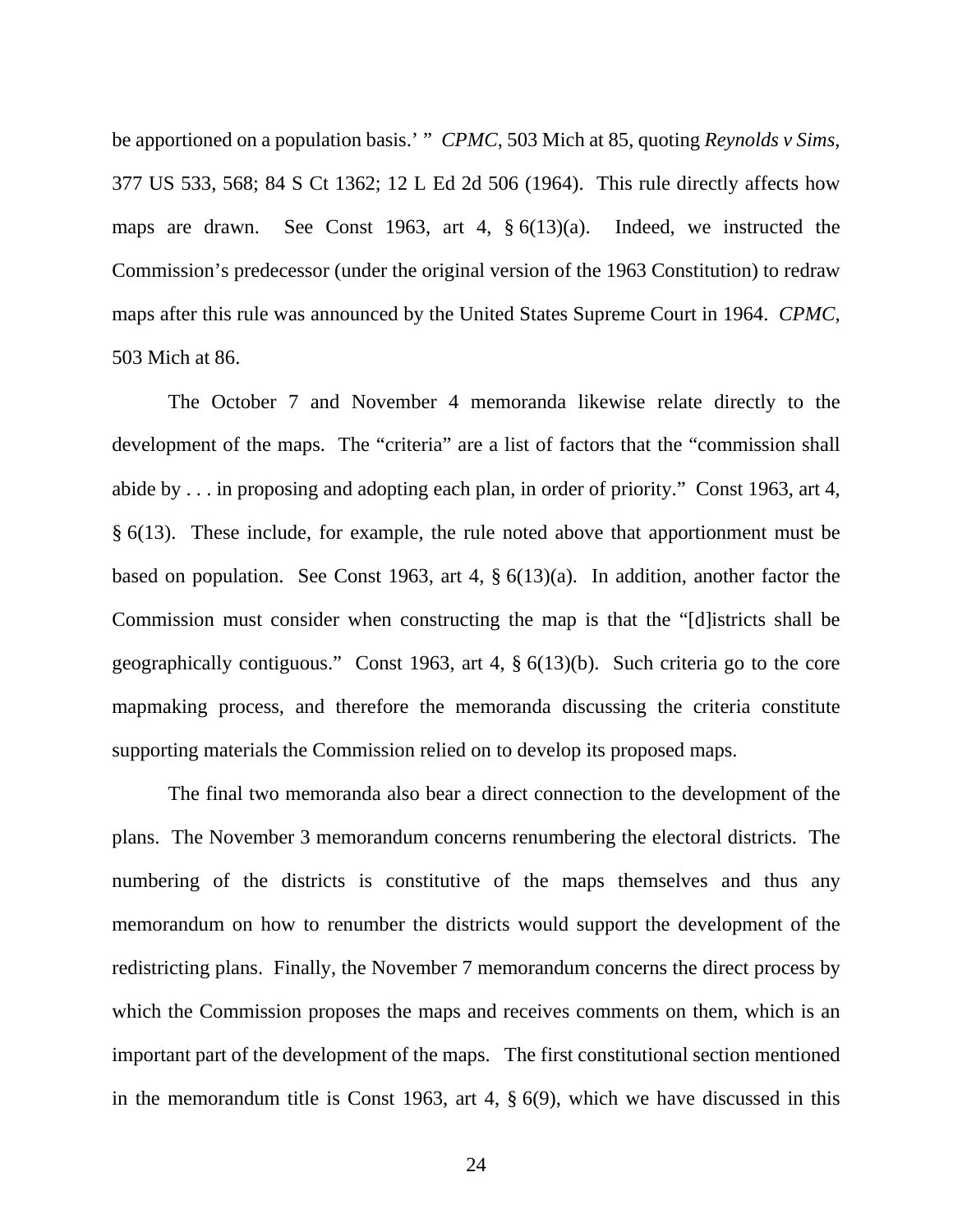opinion and which lays out the process for the initial publication of the proposed maps and supporting materials. Const 1963, art 4, § 6(14) establishes the procedure the Commission must follow to adopt a plan. This includes, relevantly, the requirement that the Commission allow for "at least 45 days for public comment on the proposed plan or plans" before voting to adopt them. Const 1963, art 4, § 6(14)(b). These two constitutional provisions describe the final steps in the development of the map. Memoranda discussing these provisions thus relate to the development of the maps and are consequently "supporting materials."

Accordingly, the Commission is required to publish the following memoranda under Const 1963, art 4, § 6(9): those from June 24, October 7, October 14, October 26, November 3, November 4, and November 7.[13](#page-28-0)

## III. CONCLUSION

The voters in 2018 changed the process for redistricting in Michigan. In doing so, they established numerous safeguards to ensure that the new process would be transparent. Today, we enforce two of those provisions against the Commission's attempt to operate

<span id="page-28-0"></span><sup>&</sup>lt;sup>13</sup> The dissent faults us for not conducting an *in camera* review of certain memoranda and the recording of the October 27 closed-session meeting. But an *in camera* review is not necessary in this case. Unlike the dissent—which questions the Commission's assertion that the materials involve attorney-client privilege—we take the Commission at its word regarding its description of the memoranda and meeting, and we find it adequate to resolve the constitutional issues presented today. Any further delay in this emergency case, which we have heard and decided on an expedited basis, would only serve to hinder the public's ability to consider these materials *before* the impending close of the public comment period on December 27, 2021. We have not "[a]ct[ed] in haste"; instead we have worked assiduously to ensure that the public's constitutional right to this information is vindicated in a timely and meaningful manner.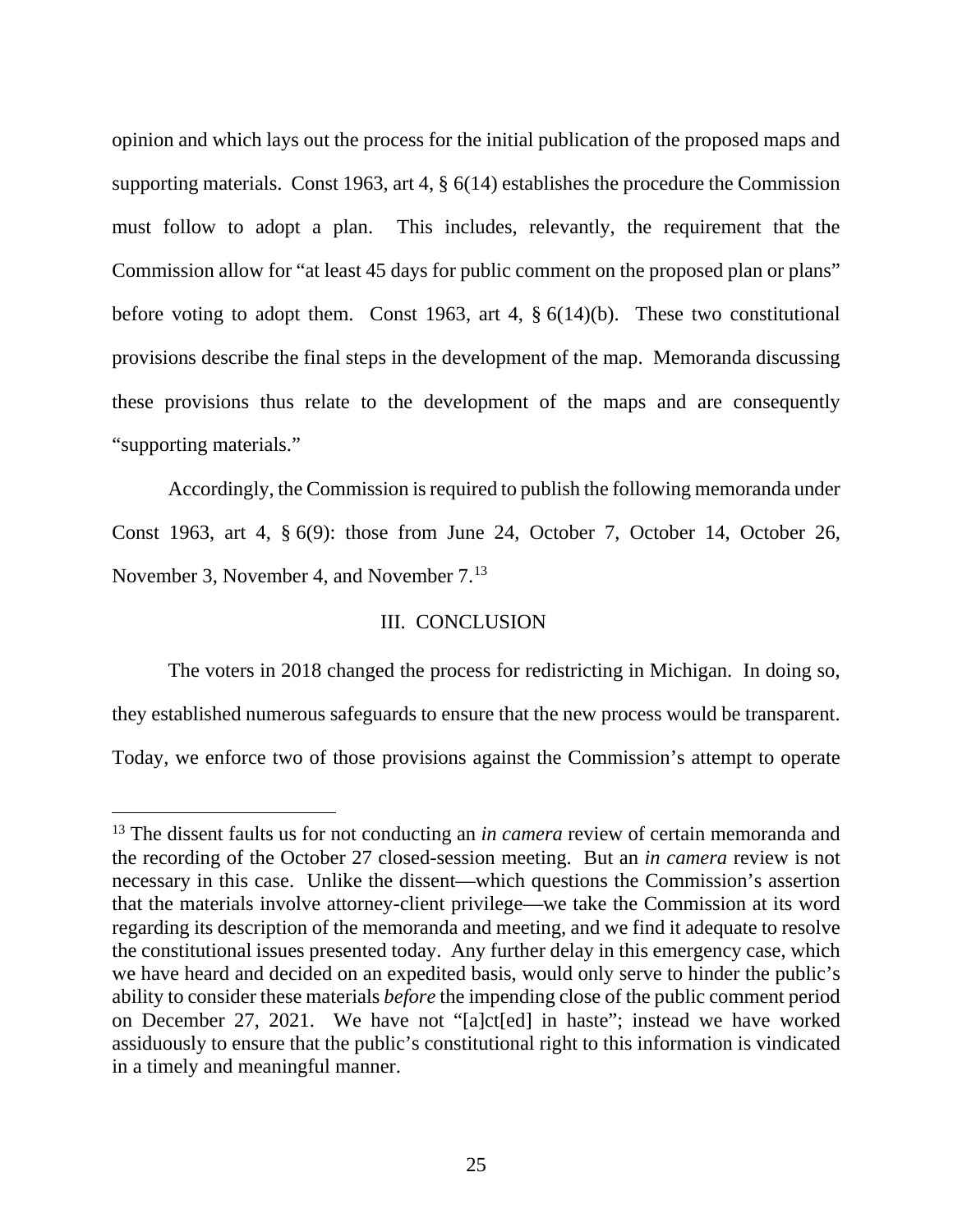outside of public view.[14](#page-29-0) We hold that the Commission's October 27 closed-session meeting violated the requirement in Const 1963, art 4, § 6(10) that the Commission

In any event, we are unmoved by the dissent's overheated rhetoric and unfounded prediction that our opinion will cause the heavens to fall. In this regard, it is worth noting that the drafters of this constitutional provision, Voters Not Politicians, apparently do not agree that the Commission will be kneecapped by disclosure of all the requested materials. Voters Not Politicians, *Statement on Michigan Supreme Court Oral Arguments*, available at <https://votersnotpoliticians.com/voters-not-politicians-statement-on-michigan-supremecourt-oral-arguments/> (accessed December 20, 2021) [https://perma.cc/P33L-2PAZ] ("Voters established the Commission to bring redistricting out into the open. Anything that informs the Commission's mapping decisions should be made public."). More importantly, we are not the first court to note limitations on the scope of the attorney-client privilege and the work-product doctrine. Indeed, at least one court has limited the scope of the privilege in an analogous context even for subjects in litigation. See *Tausz v Clarion-Goldfield Community Sch Dist*, 569 NW2d 125, 128 (Iowa, 1997) (noting multiple cases in which the courts discussed the limits of the privilege in this context given that the government "client" represents the public, and that the highest court of one state has suggested that the privilege "ordinarily should not be extended to communications requesting legal advice concerning the agency's statutory duties even when that issue has been made the subject of litigation"); 1 Attorney-Client Privilege in the United States (December 2021 update), § 4:28, p \_\_\_ (noting one federal court that limited the government's privilege to materials that "were undertaken by the government while acting in a capacity similar to a 'private party seeking advice to protect personal interests' ") (citation omitted). Regardless, our holding today rests squarely upon the constitutional text.

For that reason, too, the dissent's invocation of out-of-state caselaw falls flat. The dissent's survey of how other states have addressed privilege when it comes to redistricting commissions fails to reflect that our Constitution is unique and our obligation is to protect and defend the Michigan Constitution, not to render opinions that conform to the law of

<span id="page-29-0"></span><sup>&</sup>lt;sup>14</sup> The dissent bemoans that the "prior process was shrouded in secrecy." We believe, by contrast, that the policy views behind the ratification of the amendment are not our concern and have no analytical weight in determining the meaning of the Constitution. In a similar manner, while the dissent emphasizes the number of meetings and hearings the Commission has held, this is beside the point. No number of open meetings and hearings can make up for the Commission's concealing that which must be disclosed. Ultimately, we are not a cheerleader or critic of our prior redistricting process or the current one; we simply endeavor to interpret and apply the common meaning of the constitutional text.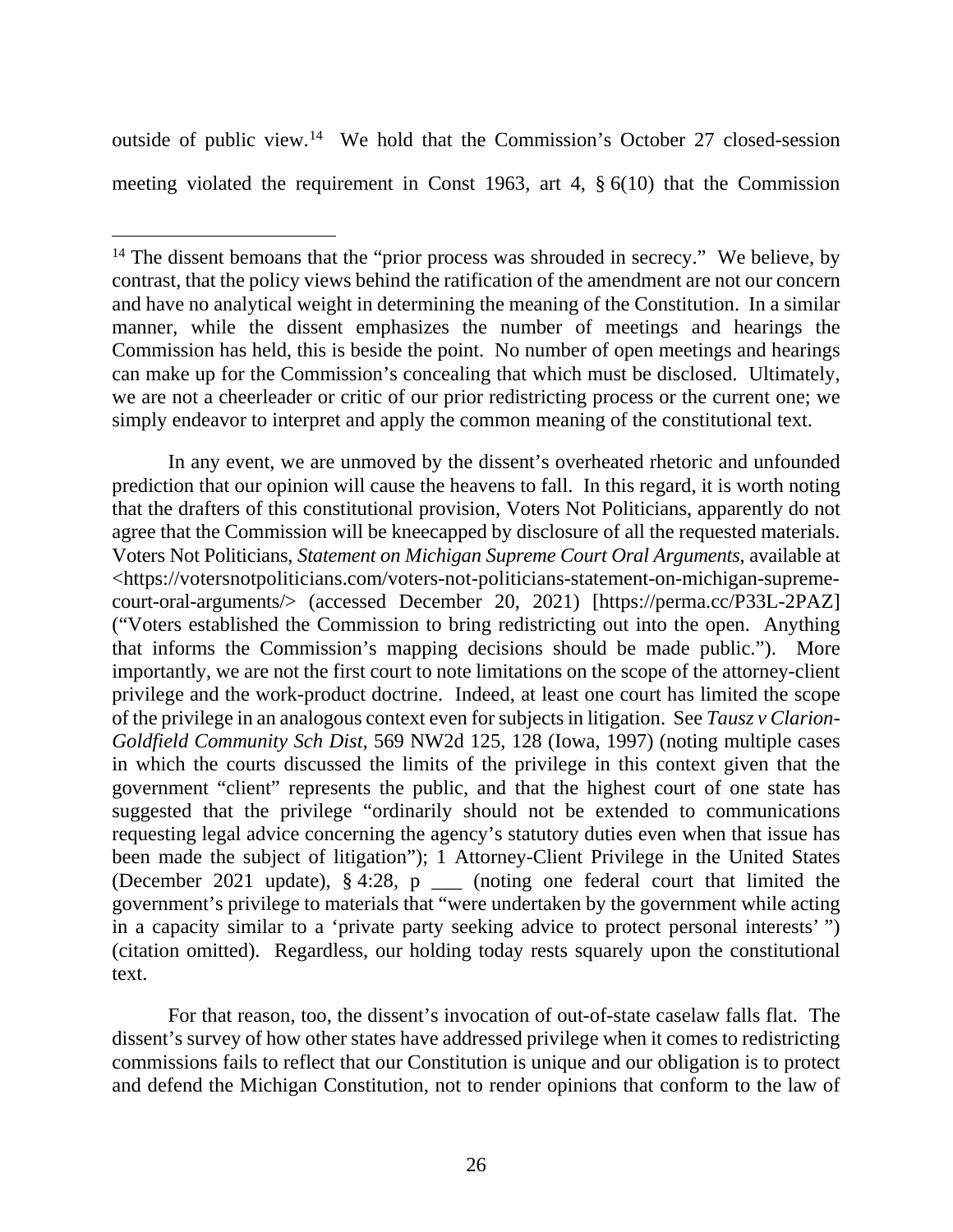"conduct all of its business at open meetings." The discussion that occurred at that meeting involved the content and development of the maps and thus constituted the "business" of the Commission. We further hold that the Commission was required by Const 1963, art 4, § 6(9) to publish the seven most recent memoranda sought by plaintiffs. Those seven memoranda constitute "supporting materials used to develop the plans" because they concern the content of the maps and the direct process by which the maps were developed. We agree with the Commission, however, that the remaining three memoranda are not "supporting materials." To remedy these violations of the Constitution, we order production of the recording of the October 27 meeting and the seven memoranda noted above. All documents and other materials must immediately be turned over to plaintiffs and made public. Pursuant to MCR 7.315(C)(3), the Clerk of the Court is directed to issue the judgment forthwith, and the filing of a motion for rehearing shall not stay execution or enforcement of the judgment.

> David F. Viviano Brian K. Zahra Richard H. Bernstein Elizabeth T. Clement

other states. The only similar text the dissent points to is from Arizona's constitution, Ariz Const, art 4, part 2, § 1(12). Arizona courts, however, have held that the state's openmeetings law applies to its independent redistricting commission. See *State ex rel Montgomery v Mathis*, 231 Ariz 103, 107; 290 P3d 1226 (2012). That is not an argument pressed here, presumably because our Constitution has severely restricted, if not eliminated altogether, the Legislature's power over the Commission. See, e.g., Const 1963, art 4, § 6(22) ("[T]he powers granted to the commission are legislative functions not subject to the control or approval of the legislature, and are exclusively reserved to the commission."). And, lastly, it is also worth noting that our Legislature has recently voted, with near unanimity, to prevent any application of the OMA to the Commission that would allow closed-session meetings. See 2021 SB 728.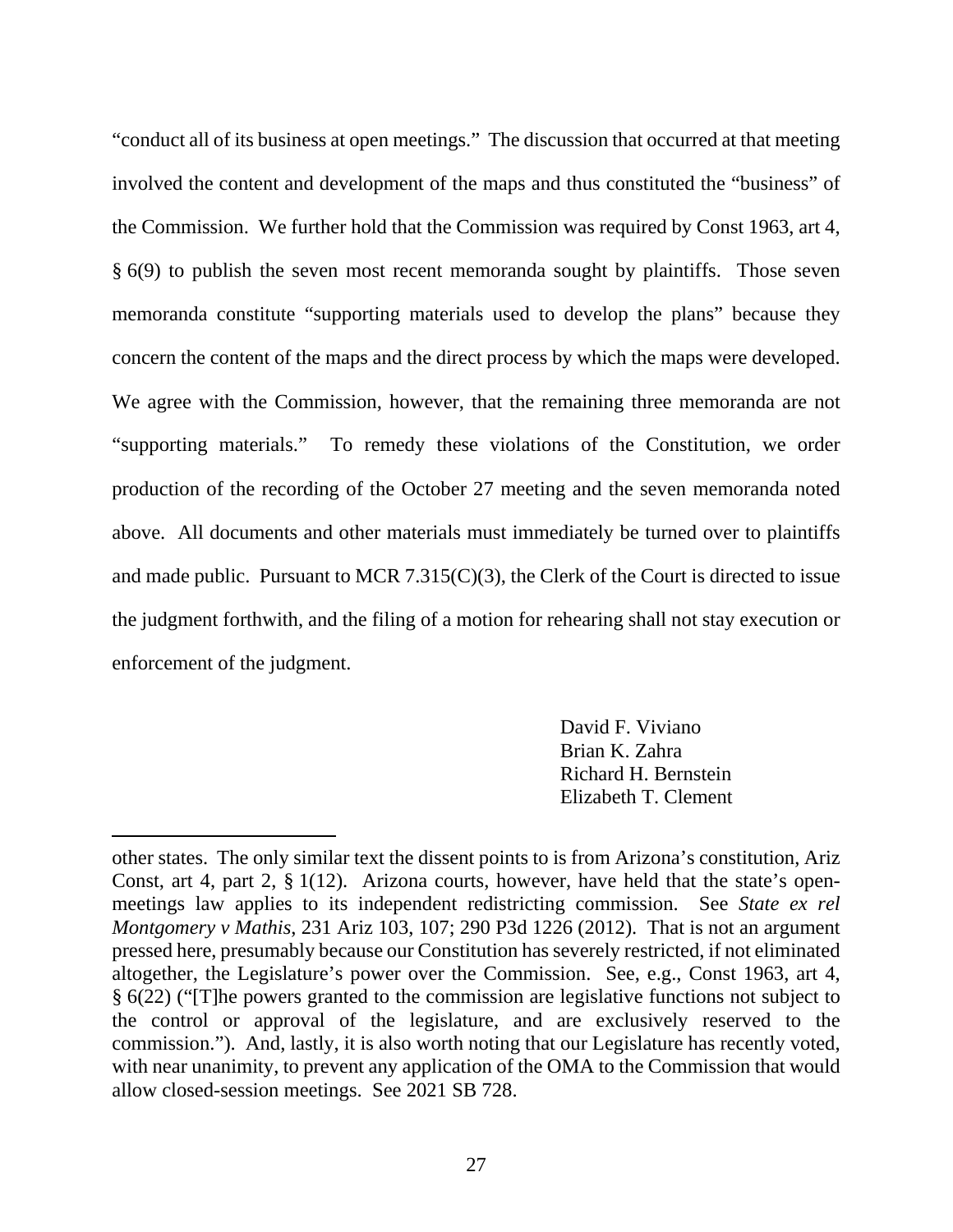## STATE OF MICHIGAN

#### SUPREME COURT

#### THE DETROIT NEWS, INC., DETROIT FREE PRESS, INC., THE CENTER FOR MICHIGAN, INC., also known as BRIDGE MICHIGAN, MICHIGAN PRESS ASSOCIATION, and LISA McGRAW,

Plaintiffs,

v No. 163823

## INDEPENDENT CITIZENS REDISTRICTING COMMISSION,

Defendant.

CLEMENT, J. (*concurring in part and dissenting in part*).

I join the Court's opinion and, most relevantly, its interpretation of what qualifies as the "business" of the Independent Citizens Redistricting Commission (the Commission) and what qualifies as "supporting material" to proposed maps. As a result, I concur with both the Court's holding that the January 21, March 2, and May 25, 2021 memoranda do not qualify as "supporting material" and its holding that the June 24, October 7, October 14, October 26, November 3, November 4, and November 7, 2021 memoranda *do* qualify as supporting material, for the reasons stated. That said, notwithstanding my agreement that the January 21, March 2, and May 25 memoranda are not "supporting material," I would order their disclosure because concealing them is, in my judgment, incompatible with the Commission's obligation to conduct business at open meetings.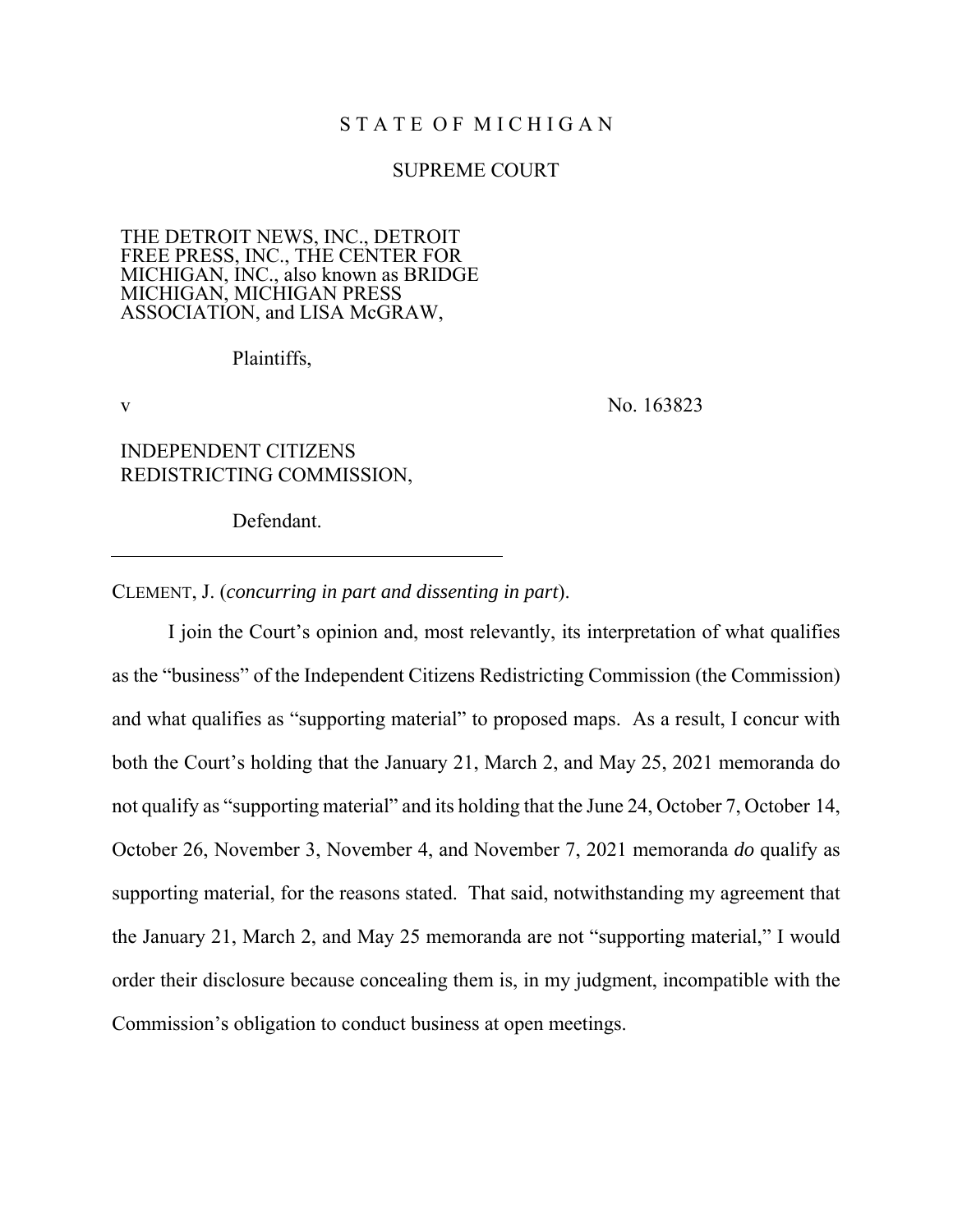As the Court notes, the Commission was established in 2018 to take the power to draw legislative districts out of the hands of the Legislature and put it in the hands of an independent body. It is composed of commissioners who are randomly selected for the task, Const 1963, art 4, § 6(2)(d)(*ii*) and (f), meaning that commissioners are neither elected to their role nor answerable to an elected official, nor even selected by an elected official. Indeed, commissioners are apparently even more insulated from oversight than federal judges, who enjoy life tenure but are subject to impeachment by Congress; by contrast, "[t]he commission, and all of its responsibilities, operations, functions, contractors, consultants and employees are not subject to change, transfer, reorganization, or reassignment, and shall not be altered or abrogated in any manner whatsoever, by the legislature." Const 1963, art 4, § 6(22). With this radical insulation from accountability comes requirements for radical transparency. One of those is the obligation that "[t]he commission shall conduct all of its business at open meetings." Const 1963, art 4, § 6(10). The question then becomes what the Constitution means by "open meetings." On its face, this at least requires that the Commission cannot deny physical access to its meetings when it is conducting "business." However, I believe there are clues in the constitutional text that indicate this is an obligation for more than mere access. I believe it obliges the Commission to produce all 10 of the memoranda at issue, and it is thus both an independent rationale for ordering the Commission to produce the seven memoranda the Court obliges it to produce today as well as a reason to compel it to produce the remaining three.

First of all, I believe that Subsections (10) and (11) should be read together. The requirement in Subsection (10) that "[t]he commission shall conduct all of its business at open meetings" should be understood in the context of the requirement in Subsection (11)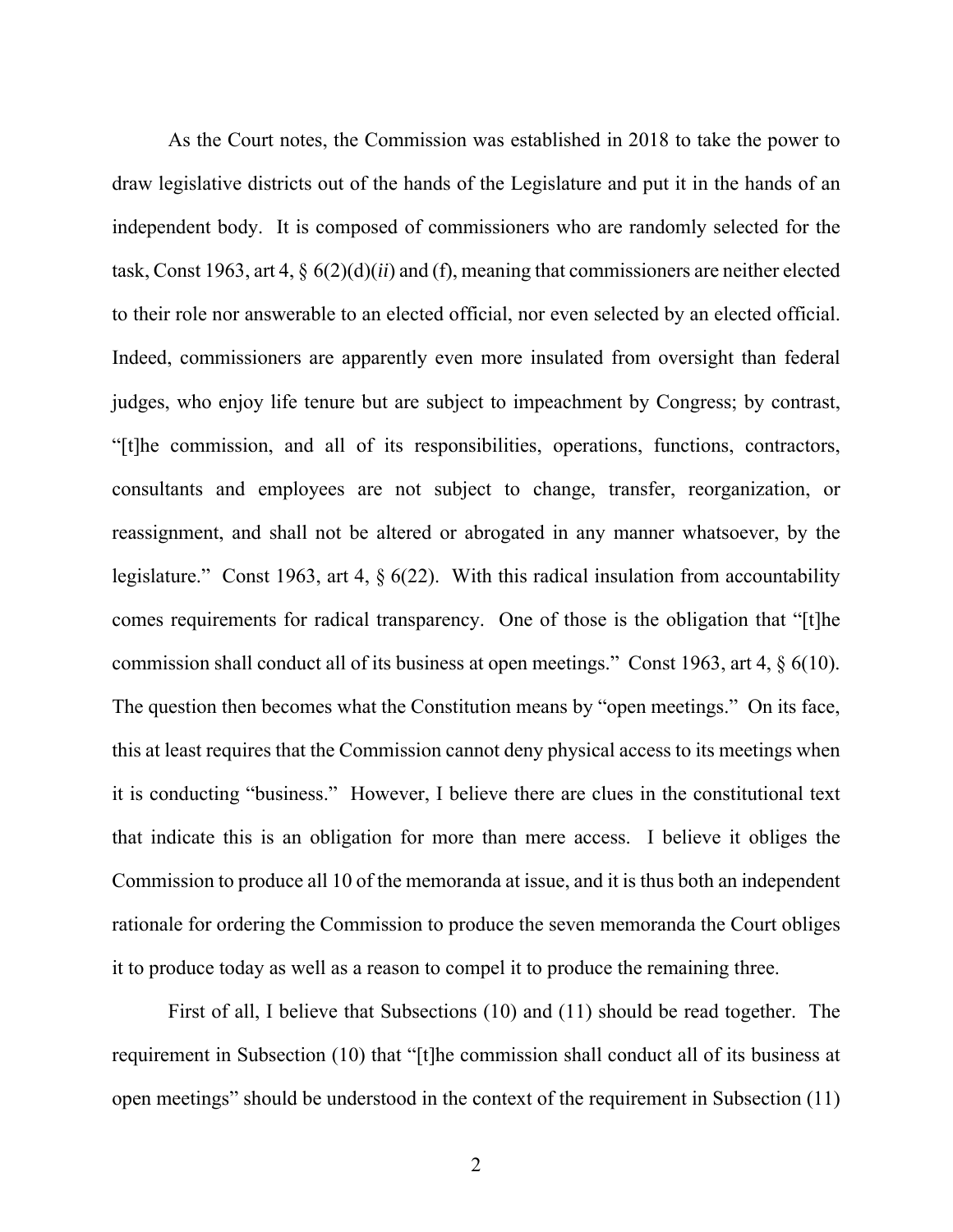that "[t]he commission, its members, staff, attorneys, and consultants shall not discuss redistricting matters with members of the public outside of an open meeting of the commission . . . ." I construe these as constituting a dyad of sorts that is intended to extend to all redistricting communication—Subsection (10) contemplates that communication internal to the Commission only occur at open meetings, and Subsection (11) prohibits communication with the public *except* at an open meeting, producing an outcome that all communication about redistricting must occur at open meetings. While Subsection (11) contains an exception that "a commissioner may communicate about redistricting matters with members of the public to gain information relevant to the performance of his or her duties if such communication occurs (a) in writing or (b) at a previously publicly noticed forum or town hall open to the general public," the opportunity to gain such information if it is "in writing" clearly suggests that the "writing" must be publicly available. It would be nonsensical to say that a nonpublic communication that would otherwise be prohibited is allowed if it is reduced to writing—clearly it is intended that the written document be available to the public. I am unwilling to infer, in the midst of all of this explicit commitment to doing business in the open, that the attorney-client privilege implicitly derogates from that openness.

Second, the "open meetings" requirement in the constitutional language is in notable contrast with, and broader than, other constitutional open-government requirements. As to the Legislature, the Constitution requires that "[t]he doors of each house shall be open unless the public security otherwise requires." Const 1963, art 4, § 20. This language clearly extends *no further* than physical access to the chamber. Regarding public universities, the Constitution requires that "[f]ormal sessions of governing boards of such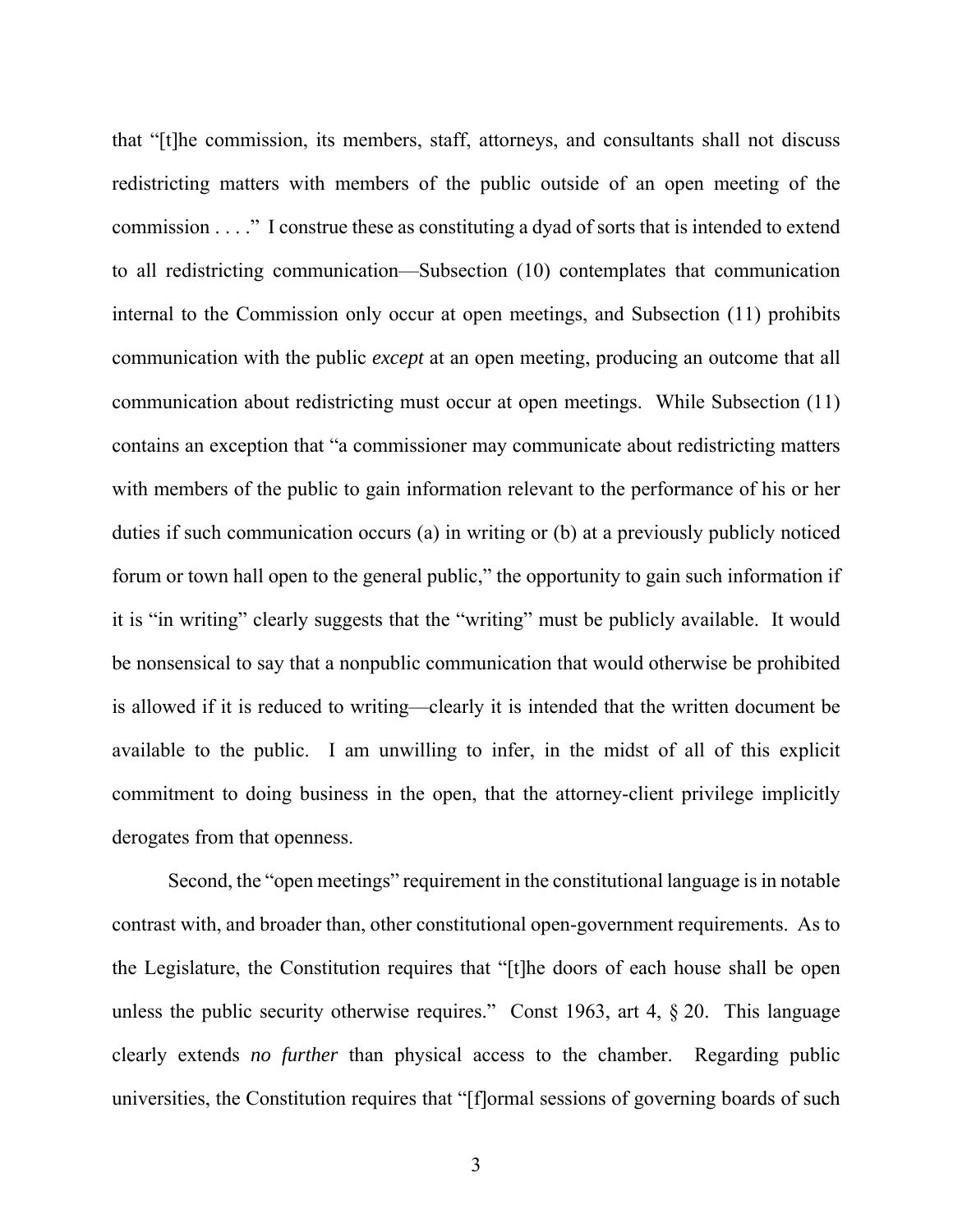institutions shall be open to the public." Const 1963, art 8,  $\S 4$ . "That the provision is limited to 'formal sessions,' rather than all sessions, signifies that the governing boards retain their power to decide whether to hold 'informal' sessions in public." *Federated Publications, Inc v Mich State Univ Bd of Trustees*, 460 Mich 75, 91; 594 NW2d 491 (1999). Here, by contrast, the constitutional language flatly requires that the Commission "conduct all of its business at open meetings," which both communicates a broader requirement than merely the physical access required of the Legislature and denies the possibility for "informal" sessions given to university boards. The exclusion of these maneuvers from the constitutional language communicates to me an intent that *all* of the Commission's business must be conducted in the open—to the exclusion of similar maneuvers that would conceal aspects of the Commission's business.

In light of these observations about the constitutional text, I would construe the requirement of open meetings as defeating any claim of attorney-client privilege the Commission asserts as to documents that relate to the Commission's business. As the Court of Appeals has held with respect to the Open Meetings Act (OMA), MCL 15.261 *et seq*., "[i]t would be illogical to construe the attorney-client-privilege exemption [to the OMA] as authorizing a public body to evade the open meeting requirements of the OMA merely by involving a written opinion from an attorney in the substantive discussion of a matter of public policy for which no other exemption in the OMA would allow a closed meeting." *People v Whitney*, 228 Mich App 230, 247; 578 NW2d 329 (1998).<sup>1</sup> Whitney's

<sup>&</sup>lt;sup>1</sup> I do not mean to suggest that the OMA itself applies here. "[T]he powers granted to the commission are legislative functions not subject to the control or approval of the legislature, and are exclusively reserved to the commission." Const 1963, art 4, § 6(22).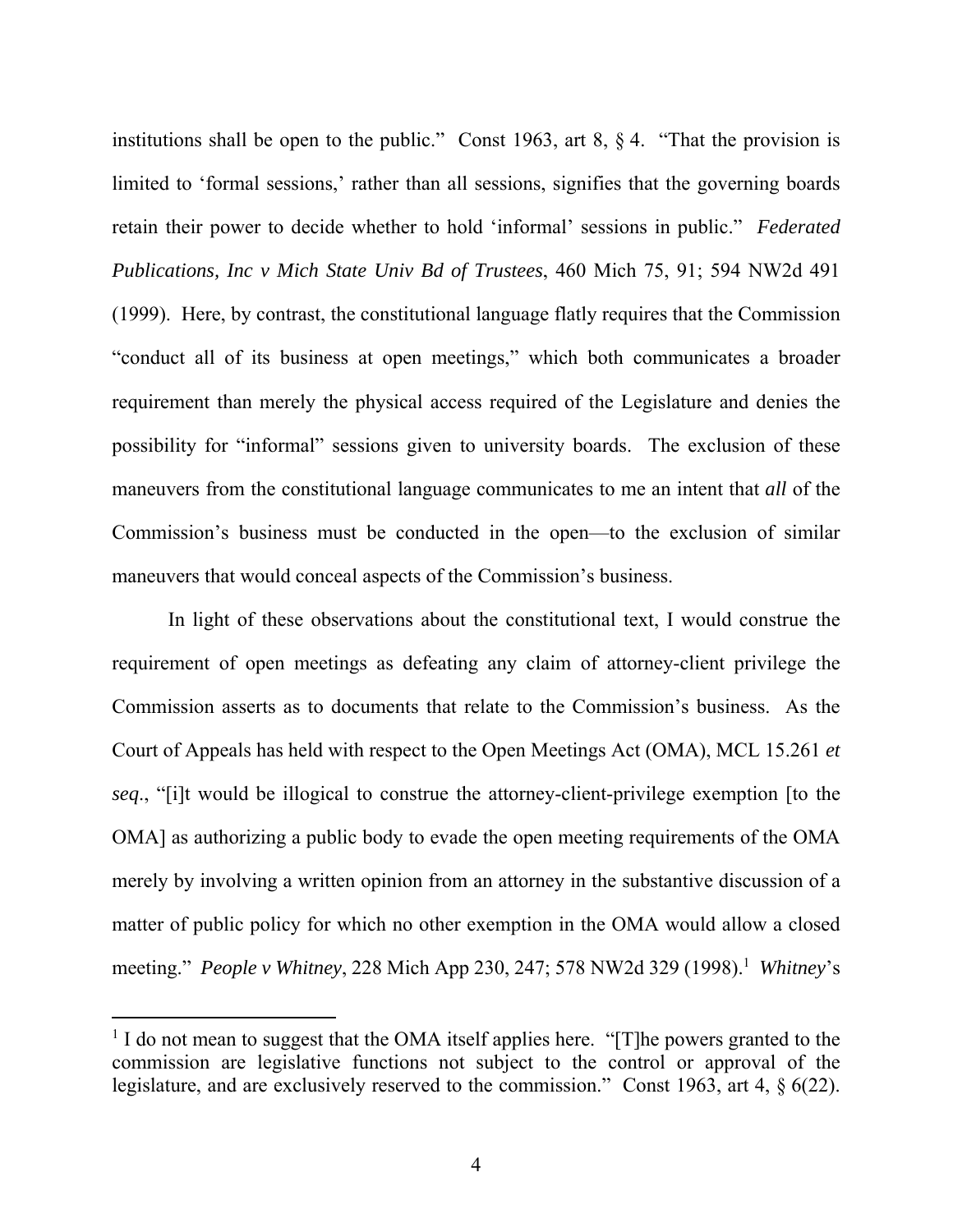reasoning applies with as much or greater force here. While *Whitney* construed a statute, we deal here with constitutional language. " 'A Constitution is made for the people and by the people. The interpretation that should be given it is that which reasonable minds, the great mass of the people themselves, would give it.' " *Mich Farm Bureau v Secretary of State*, 379 Mich 387, 391; 151 NW2d 797 (1967), quoting *May v Topping*, 65 W Va 656, 660; 64 SE 848 (1909) (emphasis omitted). Seeing as the commissioners are obliged to act "in a manner that is impartial and reinforces public confidence in the integrity of the redistricting process," Const 1963, art 4, § 6(10), I believe "the great mass of the people themselves" would reject the possibility that the Commission could "evade the open meeting requirements of [Subsection (10)] merely by involving a written opinion from an attorney in the substantive discussion of a matter of" the Commission's business.2 *Whitney*, 228 Mich App at 247.

As a result, while I concur with the Court's conclusion that the seven memos we order disclosed qualify as "supporting materials" under Subsection (9), I also believe there is an independent obligation to disclose them as part of the open-meetings requirement in

This is in notable contrast to the original constitutional language, which required the former eight-member commission to "hold public hearings *as may be provided by law*." Const 1963, art 4, § 6 (as ratified) (emphasis added).

<sup>&</sup>lt;sup>2</sup> Such a conclusion is compatible with the Commission's prerogative to retain legal counsel under Subsection (5). By giving the Commission this authority, the constitutional language ensures the Commission's *independence*. In its absence, there could be at least some debate about whether the Commission was obliged to be represented by someone not of its choosing (such as the Attorney General) who, not having been chosen by the Commission, could conceivably be hostile to its work. But the Commission need not sacrifice its *openness* to remain *independent*—indeed, that is the essence of its design.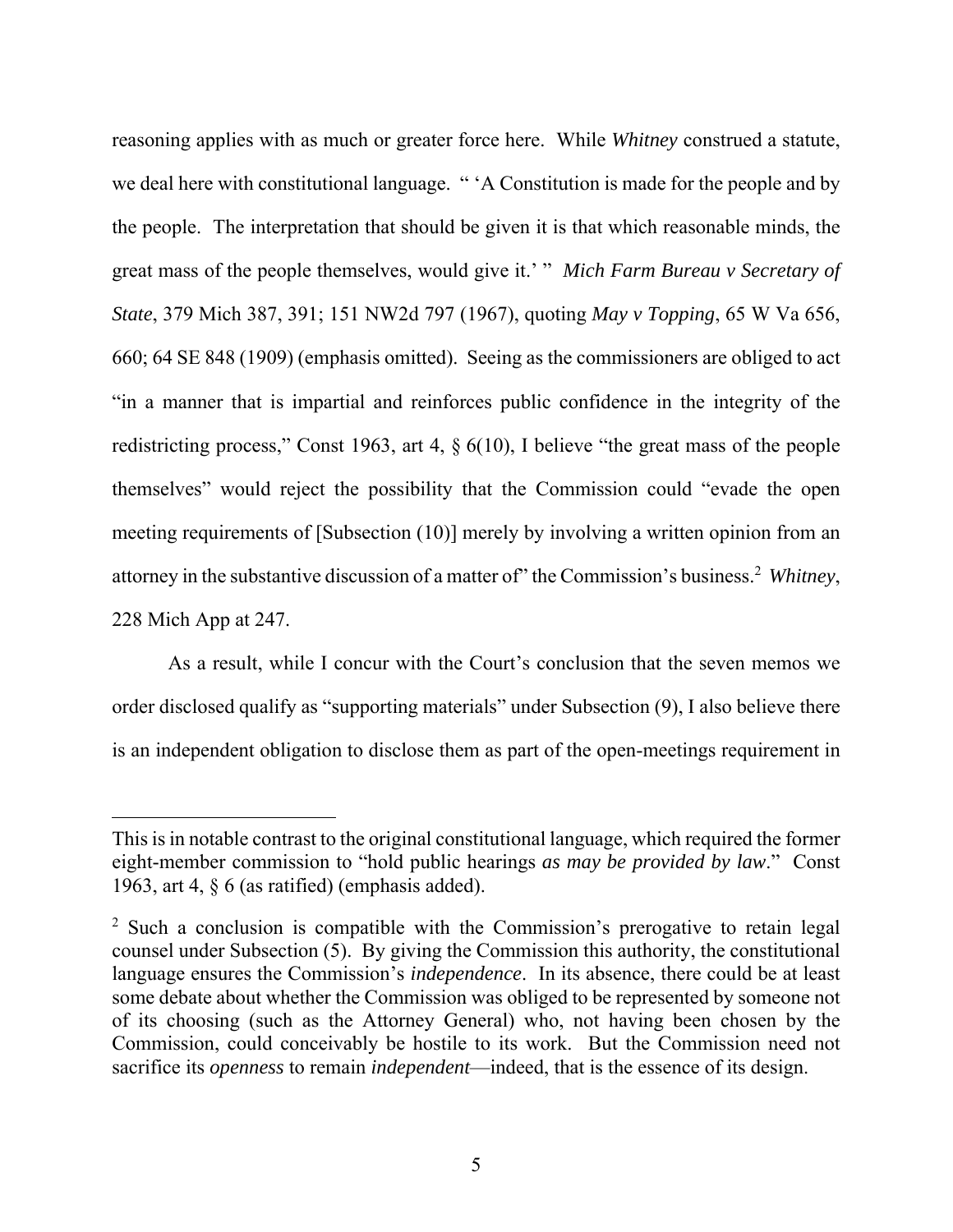Subsection  $(10)^3$  And while I agree with the Court that the January 21 memorandum does not qualify as "supporting material" under Subsection (9), I do believe it relates to the Commission's "business" under Subsection (10), and I would therefore direct it to be disclosed as part of the Commission's obligation to act in the open. Finally, while I agree with the Court that the March 2 and May 25 memoranda—relating to the Commission's response to delays in the release of federal census data—do not qualify as "supporting material" under Subsection (9), I believe they ultimately relate to the Commission's "business" and should be disclosed under its obligation to do its business at open meetings under Subsection  $(10)^4$  I agree with the Court that a "[c]onclu[sion] that 'business' encompasses all ongoing litigation would result in a radically uneven playing field in court," but I do not believe these memoranda were produced in response to "litigation." The only court proceeding was a petition the Commission filed on its own initiative, effectively against itself (if it could even be construed as against anyone), seeking instruction from this Court on whether it could deviate from the deadlines contained in Subsections (7) and (14)(b). If this could justify the nondisclosure of materials, it could

 $3$  Although the distinction is moot here, since we are well past the point when plans were published, I would note that this would also eliminate the curious outcome that observations from the Commission's legal counsel about map construction in general could wait until the Commission has, as the majority states, " 'develop[ed] at least one proposed redistricting plan for each type of district' " to be published under Subsection (9), and would instead necessitate their availability as soon as such remarks are offered as part of the openness obligation.

<sup>&</sup>lt;sup>4</sup> To be clear, because the majority does not join my interpretation of what the Commission must do to comply with its obligation to do "business" at "open meetings," it does not reach the question of whether these memoranda qualify as related to the Commission's "business," but instead confines its holding to a ruling that they are not "supporting material" under Subsection (9). And I agree that they are not "supporting material."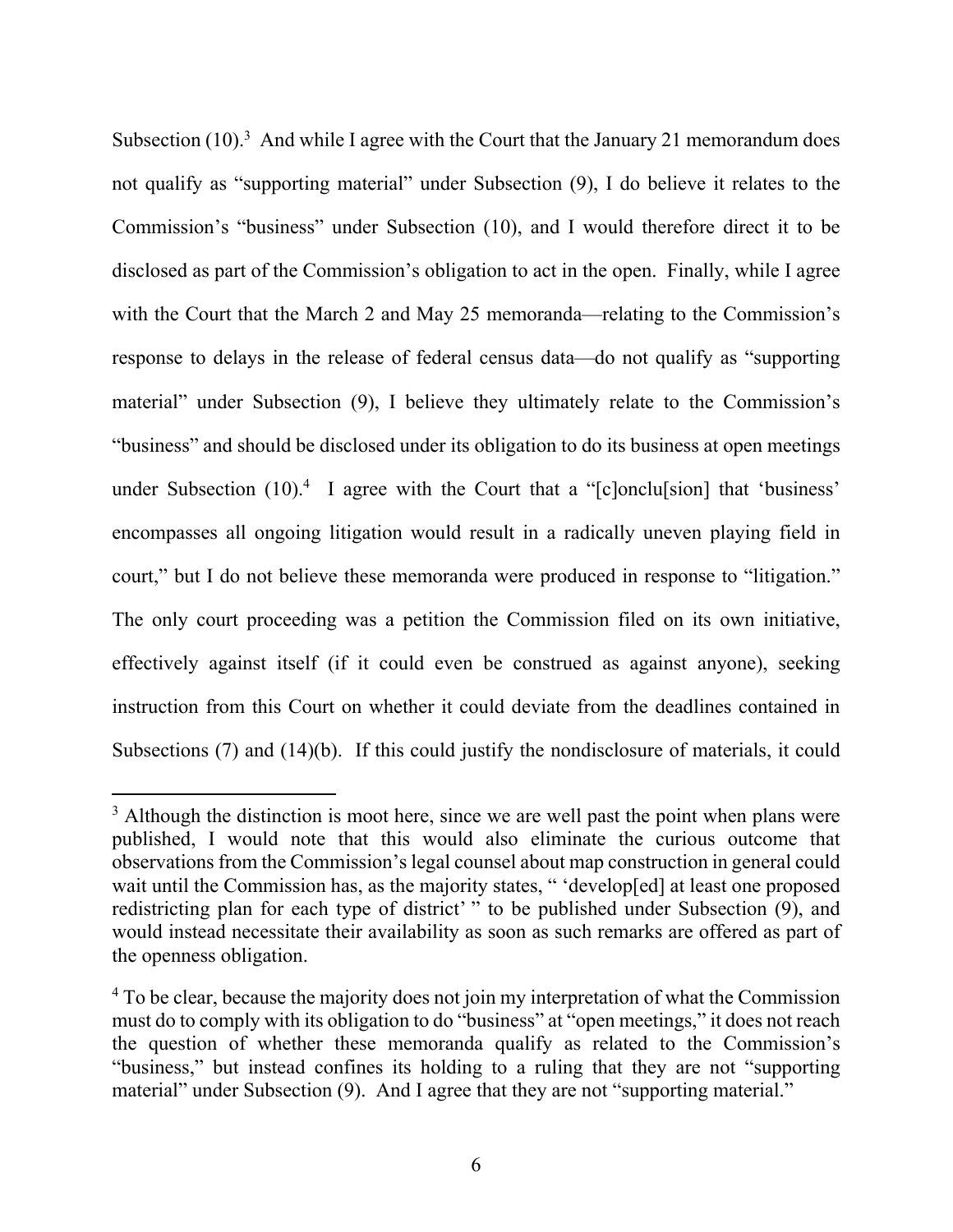incentivize the Commission to file petitions in this Court for instruction as to other duties it faces and then argue that any resulting memoranda are privileged. It would be rather curious, in my view, if the same memoranda we order disclosed today could have been shielded if the Commission had filed a similar petition seeking instruction on how to satisfy, for example, Subsection (13)(a).

For these reasons, I concur with the Court's order to the Commission directing it to disclose the recording of the October 27 meeting, as well as its directive to disclose the seven memoranda it orders disclosed. However, I would also order the disclosure of the remaining three memoranda identified by plaintiffs in their complaint.

Elizabeth T. Clement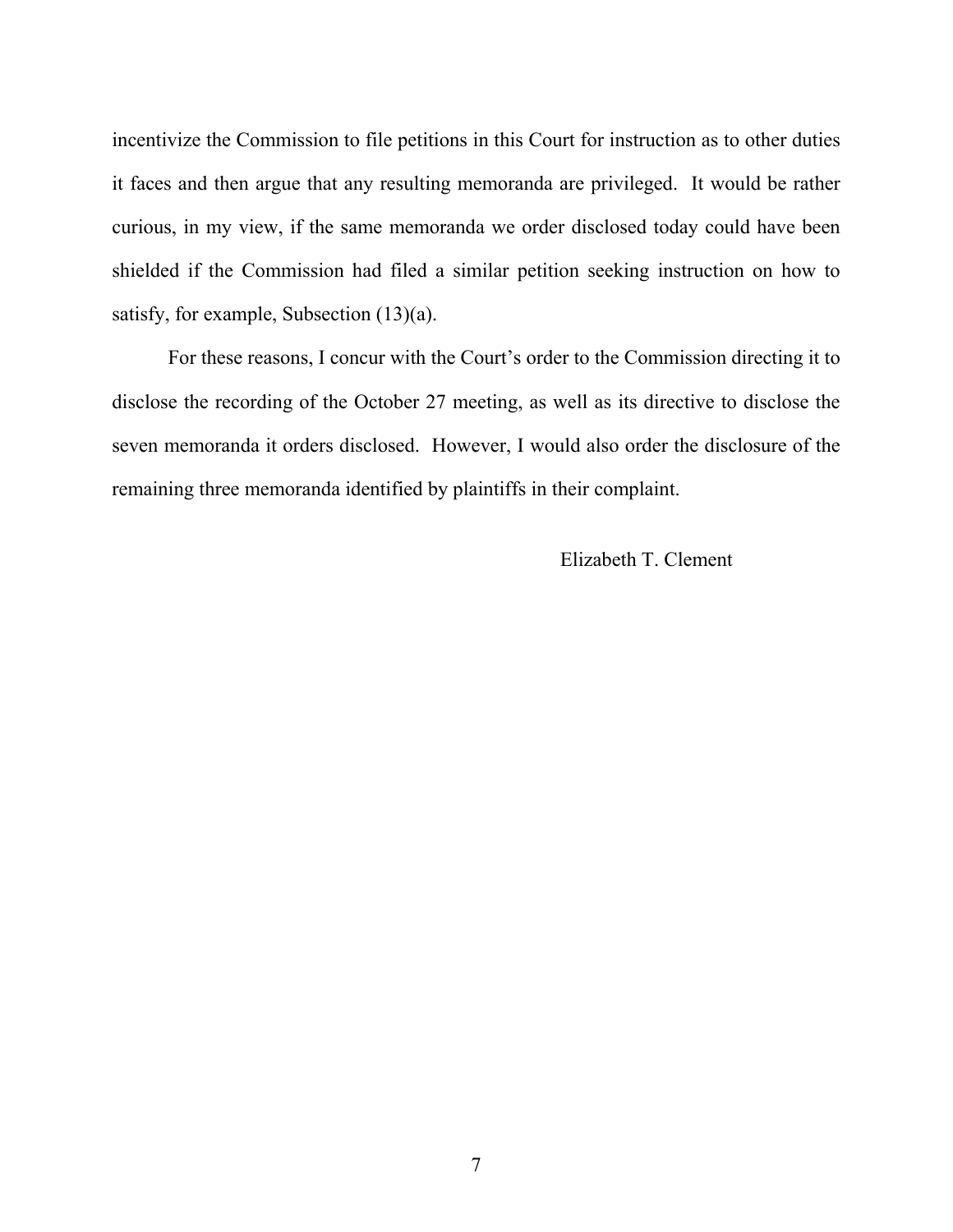## STATE OF MICHIGAN

#### SUPREME COURT

#### THE DETROIT NEWS, INC., DETROIT FREE PRESS, INC., THE CENTER FOR MICHIGAN, INC., also known as BRIDGE MICHIGAN, MICHIGAN PRESS ASSOCIATION, and LISA McGRAW,

Plaintiffs,

v No. 163823

## INDEPENDENT CITIZENS REDISTRICTING COMMISSION,

Defendant.

WELCH, J. (*dissenting*).

In 2018, Michigan's voters demanded transparency in our redistricting process when they voted to create the Independent Citizens Redistricting Commission (the Commission). On that, the majority and I agree. The prior process was shrouded in secrecy. But today a majority of this Court strips the Commission of a fundamental commitment of our legal system—the attorney-client privilege. They do this despite the voters' having adopted a constitutional amendment that specifically provided "legal representation" to the Commission. The majority also strips the Commission of more than plaintiffs have asked for or think appropriate; plaintiffs believe the Commission retains the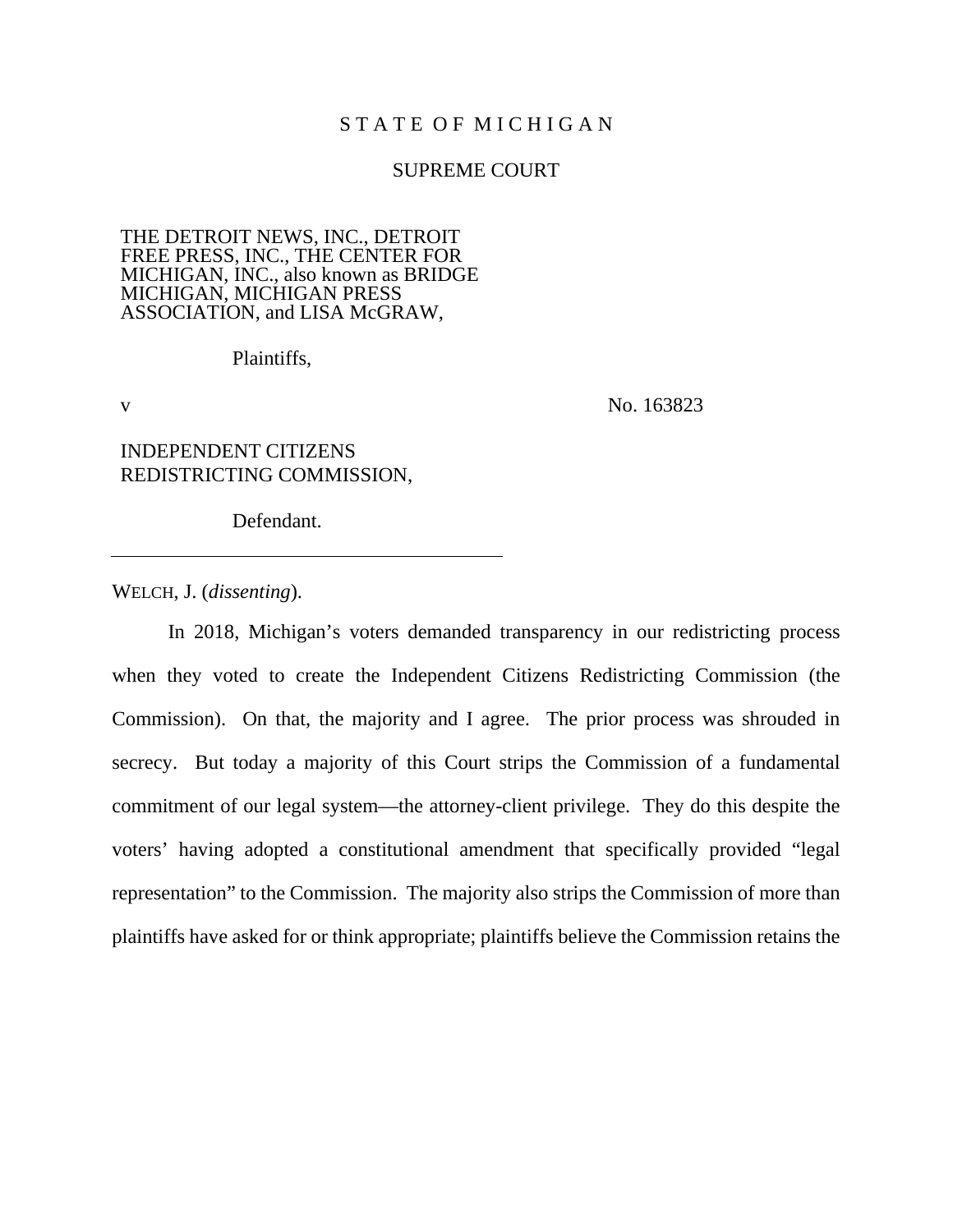right to a confidential relationship with its lawyers whenever the Commission is involved in litigation or when litigation is imminent.<sup>[1](#page-39-0)</sup>

Acting in haste and without reviewing the disputed communications, the majority has denied the Commission the right to counsel that the voters wanted it to have in order to succeed. Its rule conflicts with both our Constitution and our common law. It is *one of a kind*: there is no precedent for a court wholesale denying confidentiality in an attorneyclient relationship. Every other government entity, every legal entity, every person, and indeed every other similar independent redistricting commission in the nation has attorneyclient privilege. But as a result of the majority's newly created rule, Michigan's Commission will not.

The majority's rule places into question the Commission's independence and its ability to succeed in its mission of drawing fair, nonpartisan, and legally compliant maps. It deprives the Commission of the ability to best prepare to defend its maps and creates an uneven playing field by giving a litigation advantage to opponents of the Commission's work. As the majority says, the Commission will face multiple lawsuits challenging its maps within weeks of this decision; but it will be unable to confidentially communicate with its lawyers to prepare for that litigation. Nor is it clear from the majority's decision

<span id="page-39-0"></span><sup>&</sup>lt;sup>1</sup> At oral argument, plaintiffs' counsel conceded that its position was not "that the Commission can never have privileged communications with its lawyers." Rather, according to plaintiffs' counsel, "invocation of the attorney-client privilege or workproduct doctrine would be consistent with the openness required by the redistricting amendment" in the context of existing or imminent litigation.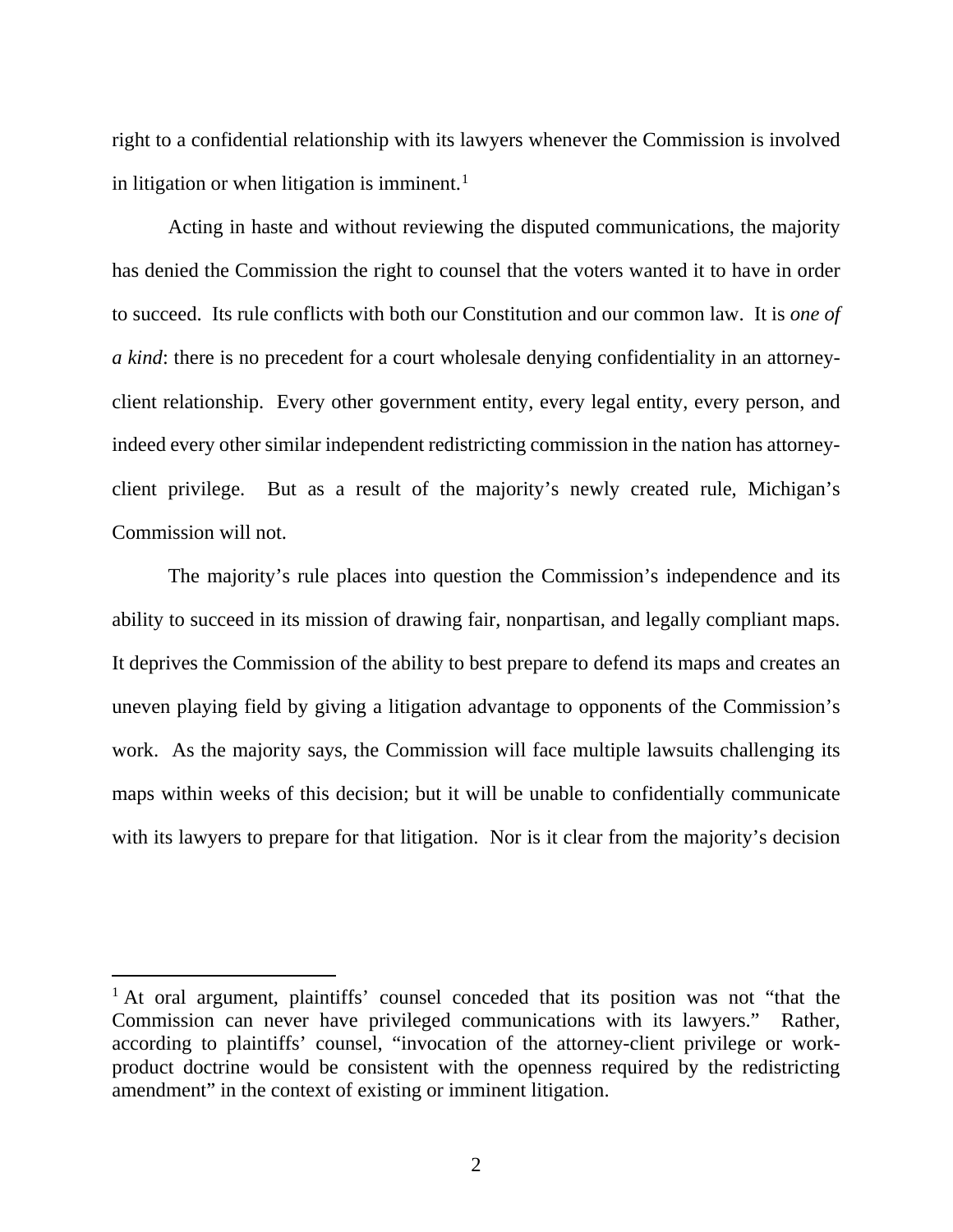whether the Commission can communicate confidentially with its lawyers even when defending a lawsuit.

Because I do not believe that the people of Michigan intended this result, because it is not the result the plaintiffs have asked for, and because the text of Const 1963, art 4, § 6 does not support the majority's conclusion, I dissent.

#### I. FACTUAL BACKGROUND

In this original action brought under Const 1963, art 4, § 6(19), plaintiffs, who are various Michigan news organizations and a member of the press, seek a declaratory judgment that the Commission violated Const 1963, art 4, § 6(9) by not disclosing 10 documents containing legal advice created by the Commission's legal counsel and shared with the Commission. Plaintiffs ask us to compel the Commission to publicly disclose those withheld materials. Plaintiffs also seek a declaratory judgment that the Commission violated Const 1963, art 4, § 6(10) by entering into one closed session in order to discuss specific legal advice received from its counsel. They ask us to compel the Commission to release an audio recording of that single closed session and to prospectively order that the Commission may not hold such closed sessions in the future.

The parties agree on the facts. In 2017, Voters Not Politicians, a ballot proposal committee, filed an initiative petition to amend the Michigan Constitution. Identified as Proposal 18-2 on the November 6, 2018 general election ballot, the proposal passed overwhelmingly. The amendment established a commission—the Independent Citizens Redistricting Commission—charged with redrawing Michigan's state senate, state house, and congressional districts according to specific criteria. The amendment requires the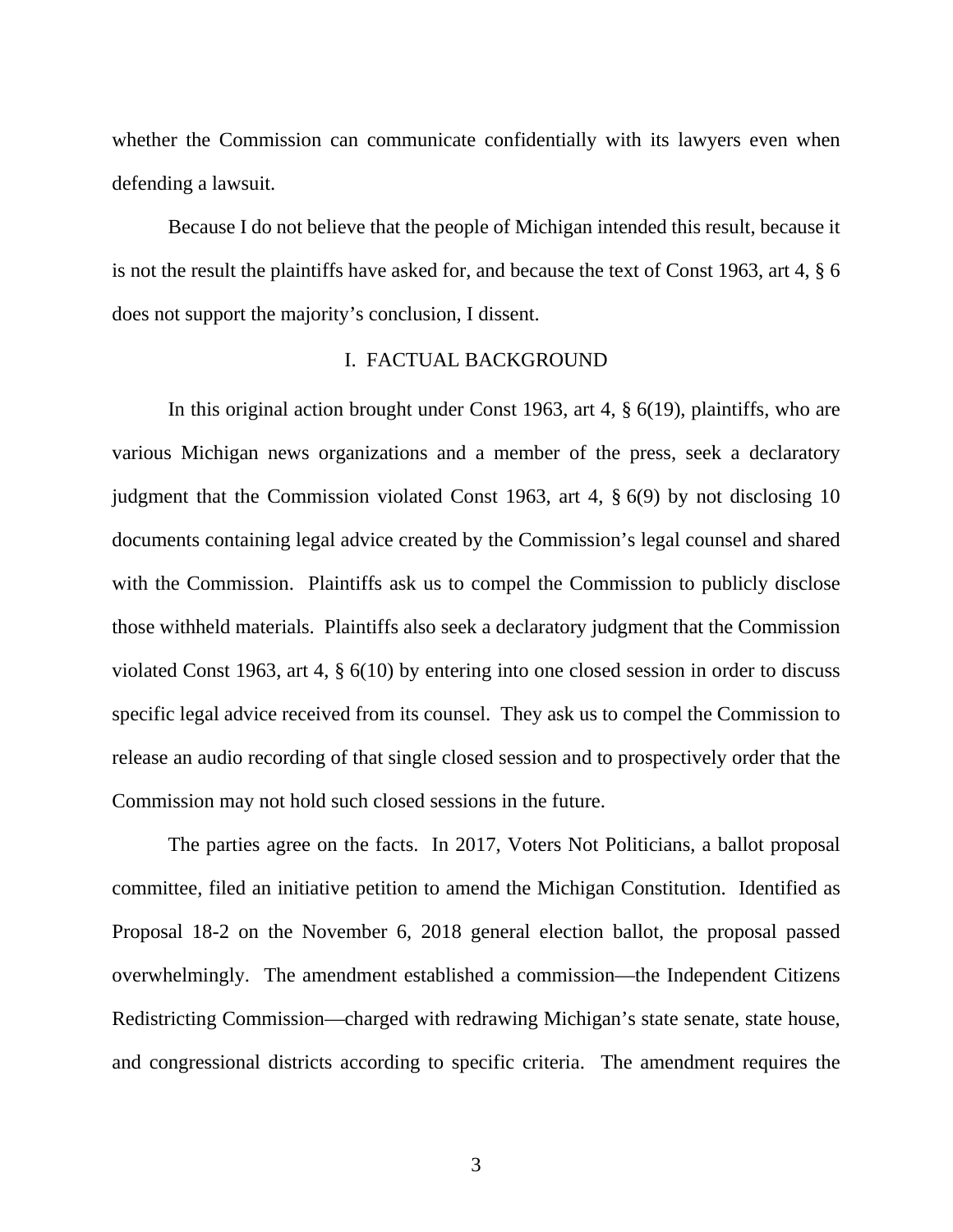Secretary of State to convene the Commission by October 15, 2020, which she did. The first meeting took place on September 17, 2020.

On October 27, 2021, the Commission began a meeting in open session. After adopting an agenda and hearing public comments, the Commission voted to go into closed session (the first in its existence) to discuss two legal memoranda prepared by its retained counsel. The Commission understood that this meeting and the memoranda's content would be confidential under the attorney-client-communication and work-product privileges. According to the Commission, the memoranda focused on issues that were specific to the Commission's work relating to compliance with the Voting Rights Act, 52 USC 10101 *et seq*., with an eye toward inevitable litigation. The Commission admits that "the related privileged closed meeting is replete with questions a client would ask their attorney about how to comply with the law and candid answers and guidance by the Commission's attorneys.["2](#page-41-0)

Following that closed session, the individual plaintiffs asked the Commission's communications director for copies of the two memoranda. The Commission denied that request, citing the attorney-client privilege and the work-product doctrine. This lawsuit followed.

<span id="page-41-0"></span><sup>&</sup>lt;sup>2</sup> We know little more than this because we have not ordered the Commission to turn over any of the contested legal memoranda or the recording of the closed-session meeting to the Court for any kind of *in camera* inspection or review.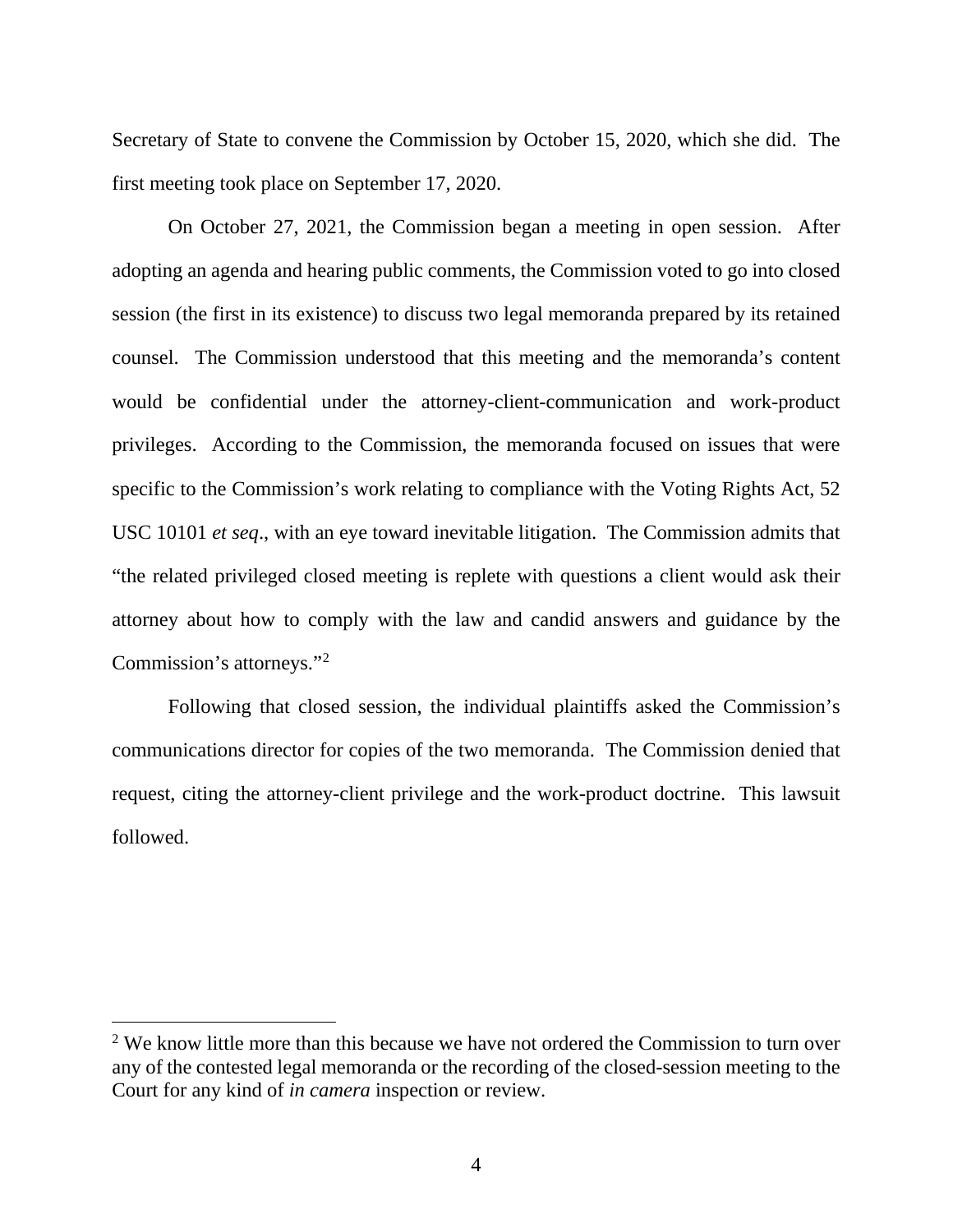#### II. DISCUSSION

The majority's decision is a Trojan horse. The interest in transparency is one I share, but the majority ignores both the text and intent of the voter-initiated constitutional amendment that created the Commission. I fear it will greatly hamper the Commission's work as it finalizes the current proposed maps for adoption this year and in the years to come.

This is unfortunate. The antidote to partisan gerrymandering historically contrived in backroom deals and without a hint of transparency, the Commission has been the picture of transparency. The Commission has held hundreds of hours of public meetings across the state, during which it has carefully worked to fulfill its constitutional mandate to publicly develop and eventually adopt redistricting plans for Michigan's state senate, state house, and congressional districts.<sup>[3](#page-42-0)</sup> Since mid-August 2021, the Commission—fully in public and in live and virtual meetings across the entire state—has developed many proposed plans for each type of district. The Commission has done so despite "the difficult and unenviable position of undertaking its inaugural redistricting cycle without the full benefit of tabulated decennial census data" that was delayed by more than six months as a

<span id="page-42-0"></span><sup>&</sup>lt;sup>3</sup> According to the Commission, it has held 105 public meetings, 10 public committee meetings, 21 public hearings, and more than 220 informal presentations, town-hall forums, and interviews, besides its other public education and outreach efforts and the maintenance of a comprehensive website of materials and information about the Commission's activities. The Commission's online public comment portal has received 7,265 submissions. More than 10,000 public comments on proposed maps were submitted on the Commission's "My Districting" website. And the Commission has also received thousands of written public comments. The Commission continues to receive public comments, and each comment is available to the public.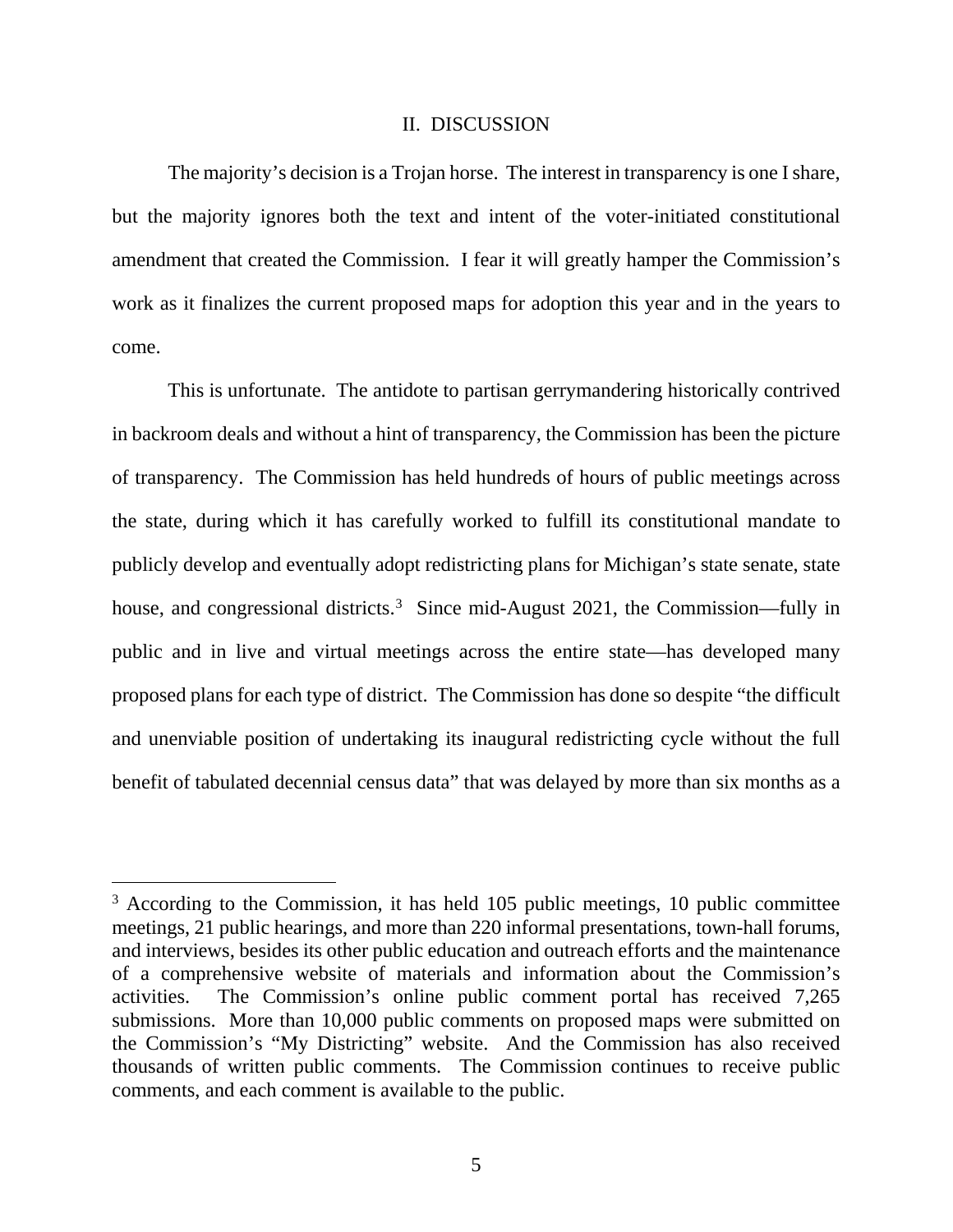result of the COVID-19 pandemic. *In re Independent Citizens Redistricting Comm*, \_\_\_ Mich \_\_\_, \_\_\_; 961 NW2d 211, 212 (2021) (WELCH, J., concurring).

## A. CONSTITUTIONAL INTERPRETATION

Our understanding of any voter-initiated constitutional amendment should be the same as the common understanding of those who supported its approval. *Durant v State*, 456 Mich 175, 192; 566 NW2d 272 (1997). Our duty " 'is to enforce the law which the people have made, and not some other law which the words of the constitution may possibly be made to express.' " *Id*., quoting *People v Harding*, 53 Mich 481, 485; 19 NW 155 (1884).

When we determine the common understanding, we don't do so in the abstract or by reference to some technical rule. *White v Ann Arbor*, 406 Mich 554, 562; 281 NW2d 283 (1979). Instead, "[t]he words are to be applied to the subject matter and to the general scope of the provision, and they are to be considered in light of the general purpose sought to be accomplished or the evil sought to be remedied by the constitution . . . ." *Id*. "This Court cannot properly protect the mandate of the people without examining both the origin and purpose of a constitutional provision, because provisions stripped of their context may be manipulated and distorted into unintended meanings." *Peterman v Dep't of Natural Resources*, 446 Mich 177, 185; 521 NW2d 499 (1994). Finally, "[i]t is also settled beyond dispute that the Constitution is not self-destructive." *In re Apportionment of State Legislature—1964*, 372 Mich 418, 436; 126 NW2d 731 (1964) (quotation marks and citation omitted). "In other words, . . . the powers which it confers on the one hand it does not immediately take away on the other[.]" *Id*. (quotation marks and citation omitted).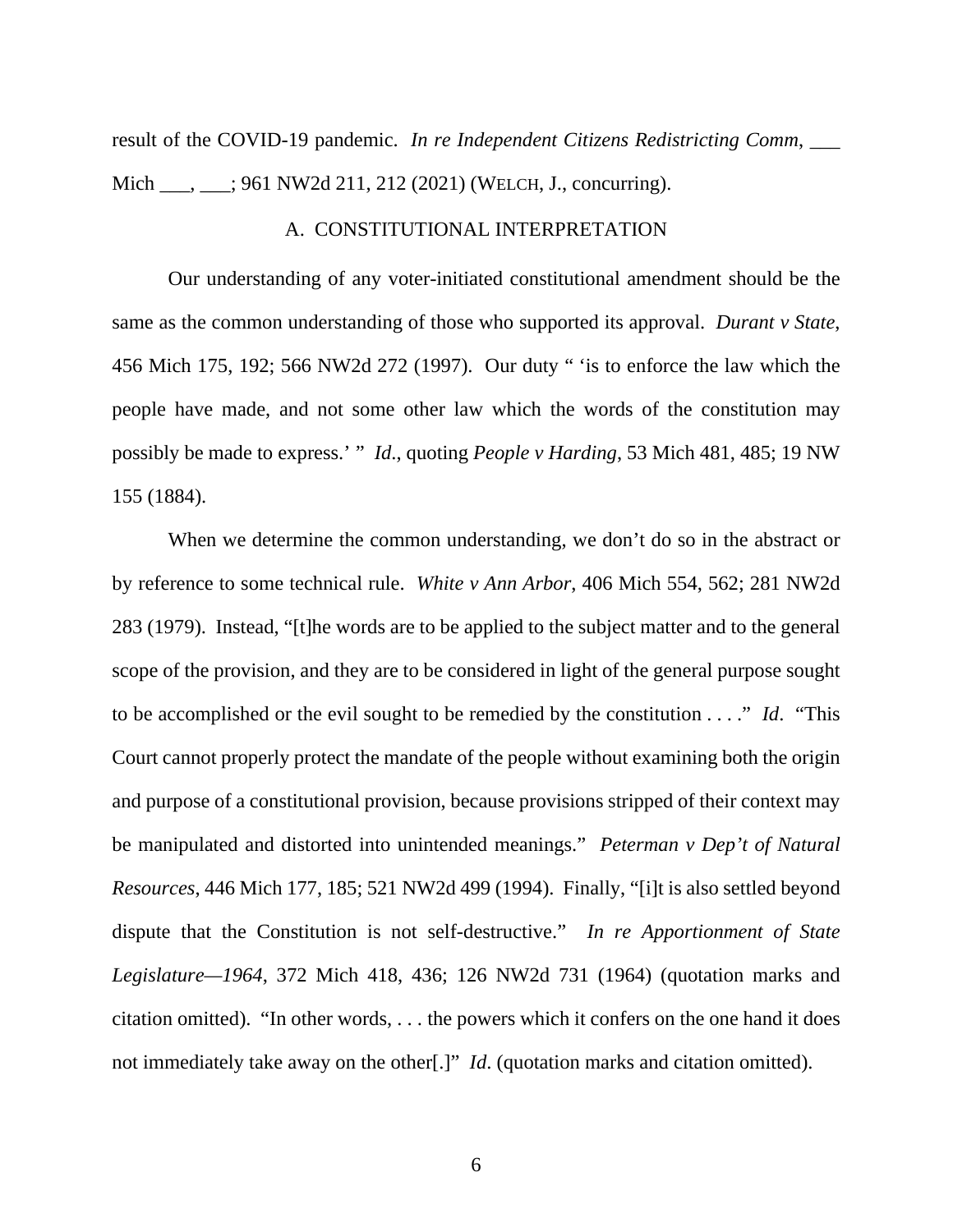## B. "LEGAL REPRESENTATION" INCLUDES ATTORNEY-CLIENT AND WORK-PRODUCT PRIVILEGES

The Constitution gives the Commission the right to "legal representation"—to have lawyers act on its behalf. Lawyers defend their clients when they get into legal trouble. And they also counsel their clients to avoid legal trouble. To do both effectively requires the guarantee of confidential communications. Indeed, the attorney-client and workproduct privileges are part of the common understanding of what it *means* to be legally represented.<sup>[4](#page-44-0)</sup>

## 1. OUR CONSTITUTION GUARANTEES THE COMMISSION "LEGAL REPRESENTATION"

The Commission availed itself of a tool that our Constitution *unambiguously* affords it. The voters expected that the Commission would encounter circumstances that would require legal help and therefore provided that the Commission could engage "legal representation." Const 1963, art 4, § 6(4). Nothing in the text limited that representation.

This specific authority is distinct from the Commission's separate authority to "hire staff and consultants" and to "retain[] independent, nonpartisan subject-matter

<span id="page-44-0"></span><sup>&</sup>lt;sup>4</sup> The majority misses the point of "common understanding." The majority is correct that "nothing in the text itself makes reference to any attorney-client privilege or protections" and that "[a] reader at the time of ratification would need to infer from the fact that the Constitution allows the Commission to obtain legal representation that the Constitution also incorporates a particular vision of the privileges and protections attendant to that relationship." *Ante* at 6-7. That inference is the only logical one, given that every attorneyclient relationship includes confidential communications. That is, the common understanding of legal representation is that the Commissions' lawyers are, well, lawyers. Until today, there was no model of legal representation in which lawyers could not communicate with their clients confidentially.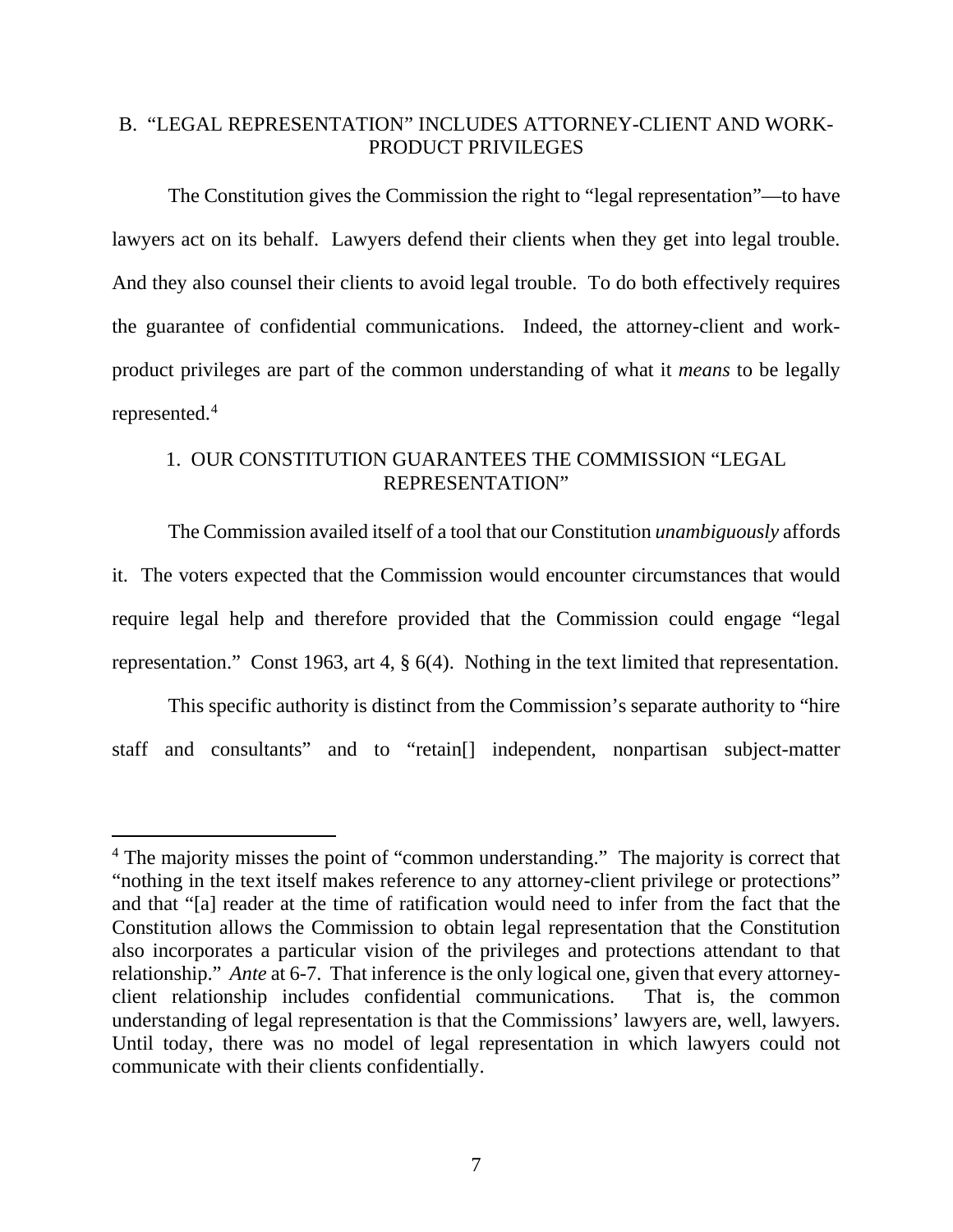experts . . . . . . Const 1963, art 4,  $\S 6(4)$  and (5). The voters also provided that the Commission's "functions, operations and activities" include retaining legal counsel and that the Commission has "legal standing to prosecute an action regarding the adequacy of resources provided for the operation of the commission, and to defend any action regarding an adopted plan." Const 1963, art 4, § 6(5) and (6).

"Legal representation" is unambiguous and necessarily includes the attorney-client and work-product privileges.<sup>[5](#page-45-0)</sup> "A fundamental principle in the client-lawyer relationship is that the lawyer maintain confidentiality of information *relating to the representation*." MRPC 1.6, \_\_ Mich \_\_\_, \_\_ (official comment) (emphasis added). Every Michigan lawyer who takes the oath of office to be licensed pledges that they will "maintain the confidence and preserve inviolate the secrets of [their] client . . . ." State Bar of Michigan, *The Lawyer's Oath* <https://www.michbar.org/file/programs/pdfs/lawyersoath.pdf> (accessed December 19, 2021) [https://perma.cc/283W-USET]. The promise of confidentiality is perhaps the most common fact lay people know about lawyers. The right to legal representation includes all its protections because that is necessary to ensure that the legal advice can be honest and the communication not chilled. Put differently, there is no common understanding that legal representation can mean what it has always meant at some moments, and something else at other moments during the attorney-client

<span id="page-45-0"></span><sup>&</sup>lt;sup>5</sup> The majority's below-the-line questioning of government bodies' right to attorney-client privilege is a radical departure from existing law. That governmental entities, including cities, counties, and school districts, are entitled to legal representation that necessarily includes confidentiality is well established in not just Michigan, but the entire nation.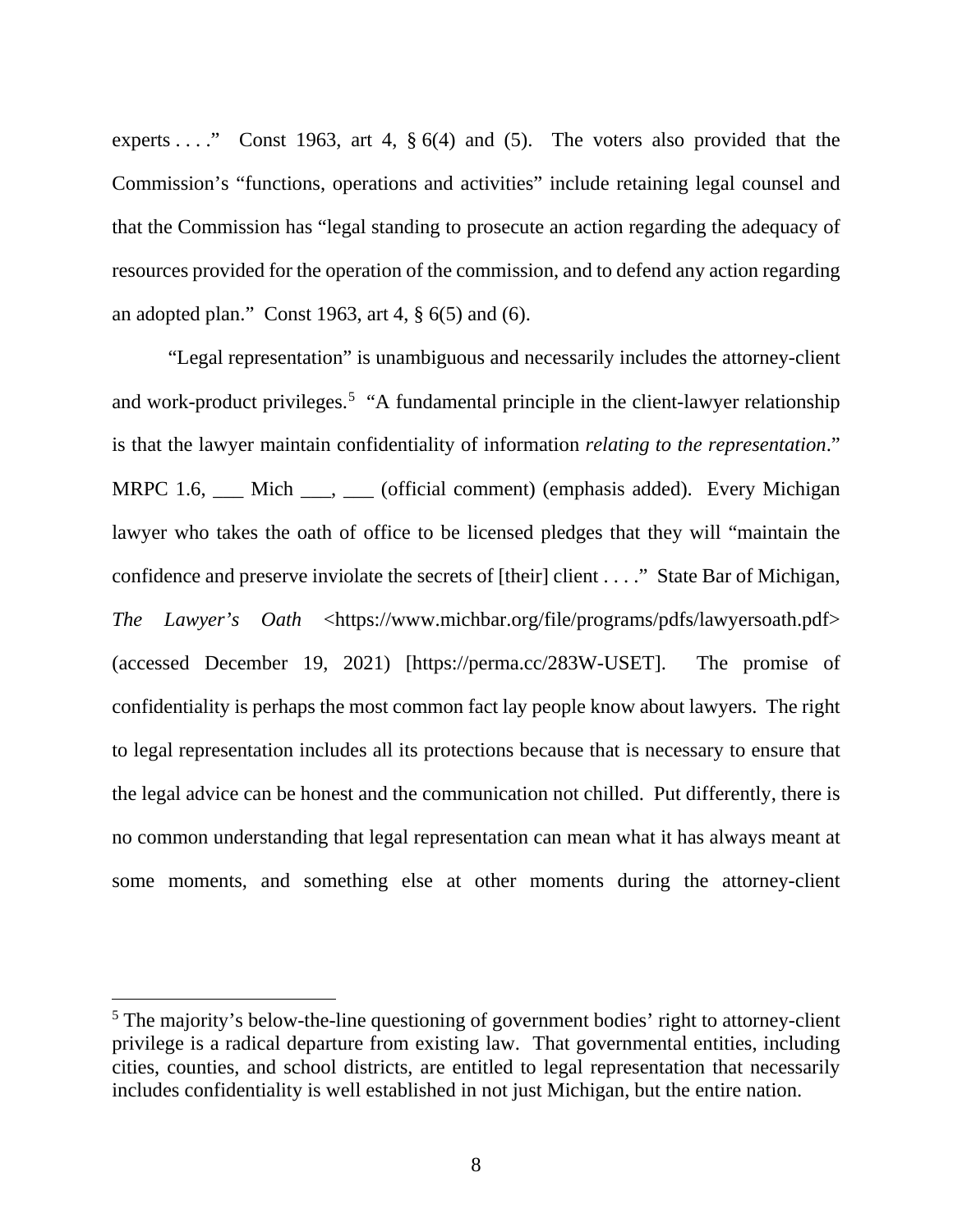relationship. The Constitution guarantees the Commission "legal representation," not legal representation without confidentiality or legal representation-lite.

## 2. THE ATTORNEY-CLIENT AND WORK-PRODUCT PRIVILEGES ARE COMMON-LAW RIGHTS

Both the attorney-client and the work-product privileges are based in our common law. The attorney-client privilege and the confidentiality it guarantees is one of the oldest and most well-recognized privileges. *Upjohn Co v United States*, 449 US 383, 389; 101 S Ct 677; 66 L Ed 2d 584 (1981). The privilege "recognizes that sound legal advice or advocacy serves public ends" and "exists to protect not only the giving of professional advice to those who can act on it but also the giving of information to the lawyer to enable him [or her] to give sound and informed advice." *Id.* at 389-390. Until today, "[t]his Court has in prior decisions been inclined for obvious reasons" to give a "liberal interpretation" to the common-law right of attorney-client privilege because "[d]oubtless such interpretation is essential to a proper protection of the rights of the client." *Lindsay v Lipson*, 367 Mich 1, 5; 116 NW2d 60 (1962).

The work-product privilege (sometimes called the work-product doctrine) is also rooted in the common law. See *People v Gilmore*, 222 Mich App 442, 451; 564 NW2d 158 (1997). As the majority concedes, the work-product privilege protects materials prepared by an attorney "in anticipation of litigation." *D'Alessandro Contracting Group, LLC v Wright*, 308 Mich App 71, 84 n 4; 862 NW2d 466 (2014). The United States Supreme Court has explained why:

Historically, a lawyer is an officer of the court and is bound to work for the advancement of justice while faithfully protecting the rightful interests of his clients. In performing his various duties, however, it is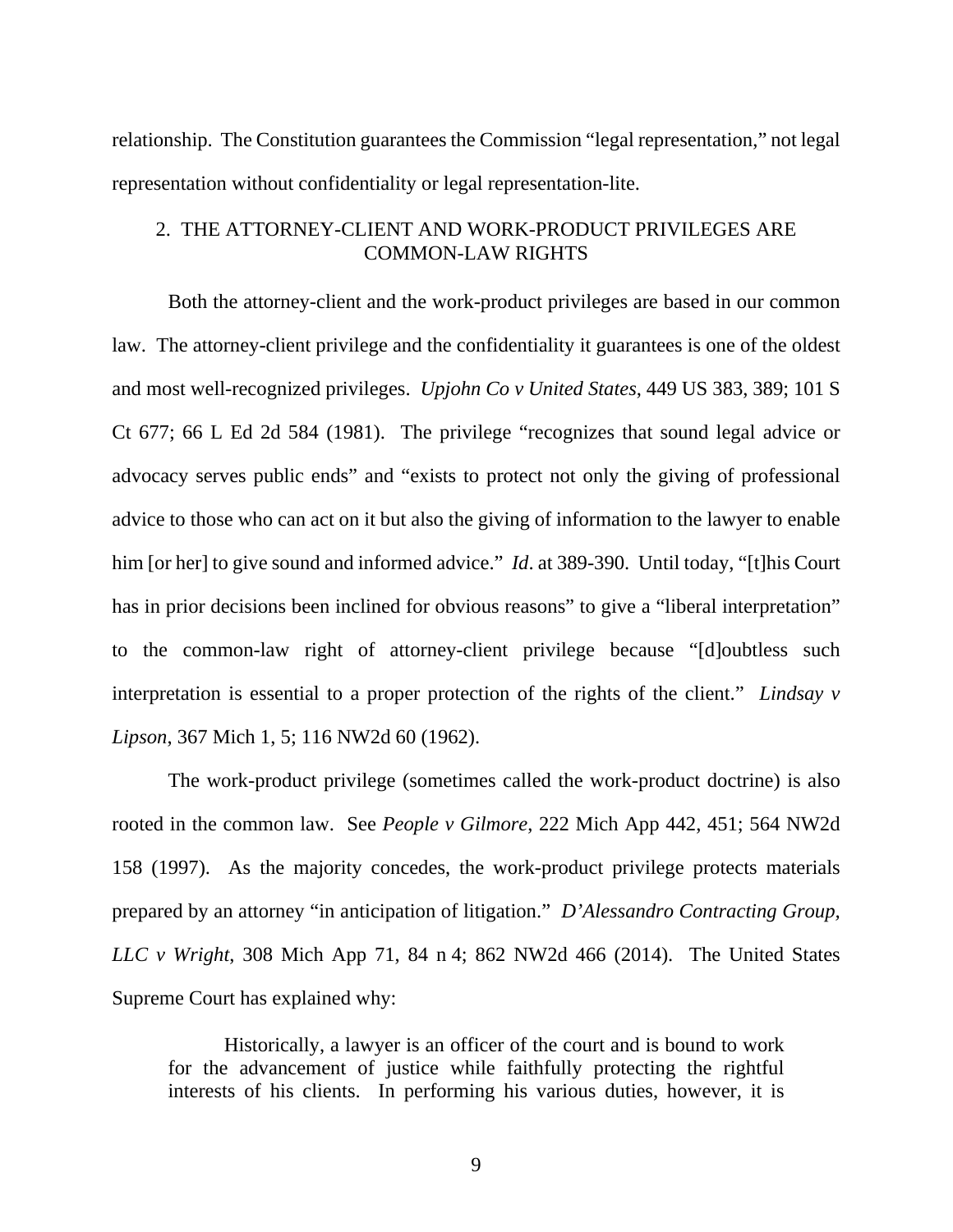essential that a lawyer work with a certain degree of privacy, free from unnecessary intrusion by opposing parties and their counsel. Proper preparation of a client's case demands that he assemble information, sift what he considers to be the relevant from the irrelevant facts, prepare his legal theories and plan his strategy without undue and needless interference. That is the historical and the necessary way in which lawyers act within the framework of our system of jurisprudence to promote justice and to protect their clients' interests. This work is reflected, of course, in interviews, statements, memoranda, correspondence, briefs, mental impressions, personal beliefs, and countless other tangible and intangible ways—aptly though roughly termed . . . as the "work product of the lawyer." Were such materials open to opposing counsel on mere demand, much of what is now put down in writing would remain unwritten. An attorney's thoughts, heretofore inviolate, would not be his own. Inefficiency, unfairness and sharp practices would inevitably develop in the giving of legal advice and in the preparation of cases for trial. The effect on the legal profession would be demoralizing. And the interests of the clients and the cause of justice would be poorly served. [*Hickman v Taylor*, 329 US 495, 510-511; 67 S Ct 385; 91 L Ed 451 (1947).]

As the majority acknowledges, Article 3, § 7 of our Constitution provides that "[t]he common law and the statute laws now in force, not repugnant to this constitution, shall remain in force until they expire by their own limitations, or are changed, amended or repealed." But the majority believes these common-law principles fundamental to the attorney-client relationship are repugnant to the amendment's strong preference for transparency. I disagree; the Commission can both do its work in public and also have the benefit of the "legal representation" the voters wanted it to have.

## 3. THE MAJORITY'S ERRORS

The majority's view that the Commission has a right to legal representation but that legal representation does not mean the same thing for the Commission as it would for any other governmental entity is unsupported by the constitutional language. If the voters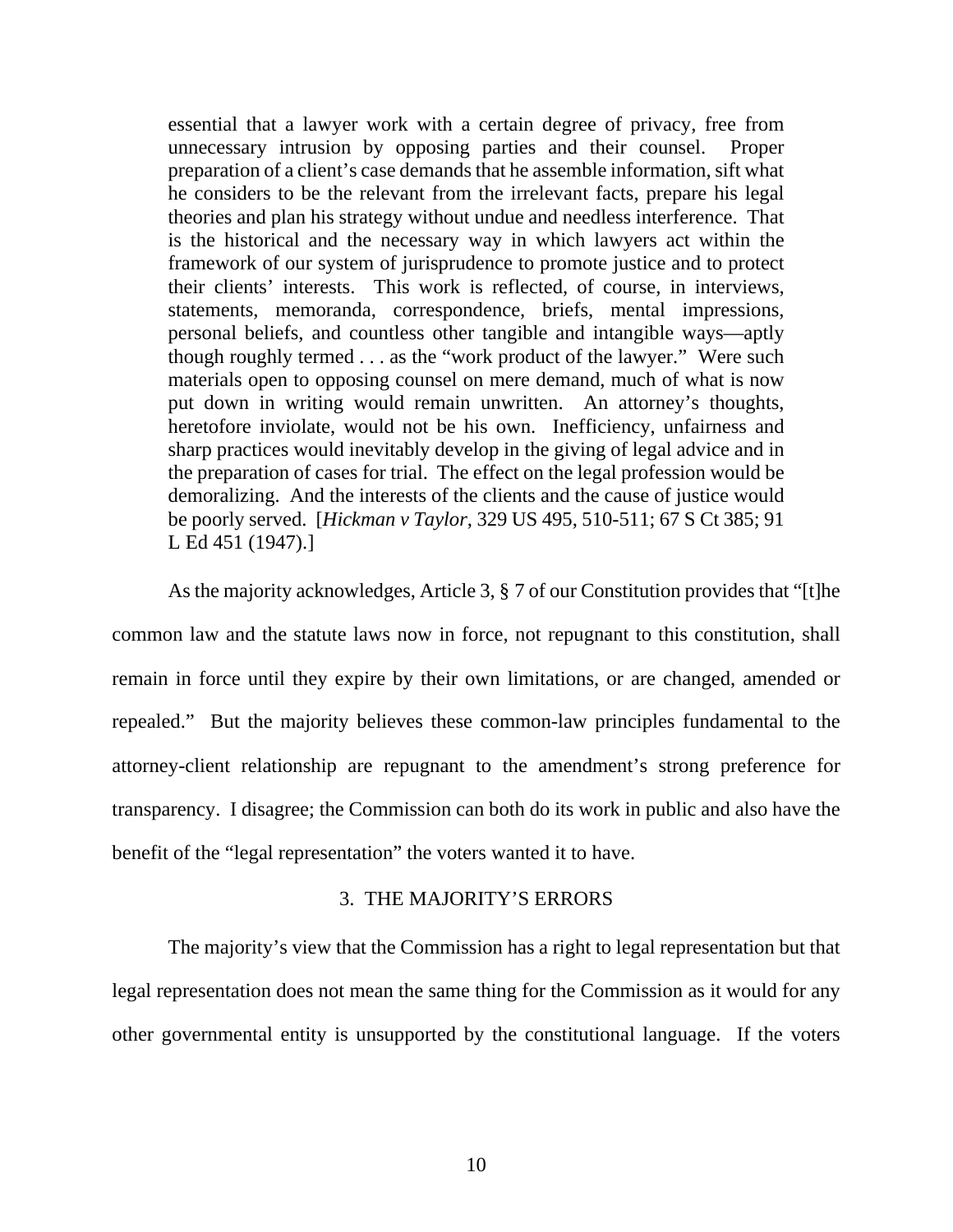meant to deprive the Commission of this fundamental part of legal representation, the constitutional amendment would have said so explicitly.

There is no example in any jurisdiction where the right to legal representation does not include the right to seek and receive legal advice in confidence.<sup>[6](#page-48-0)</sup> That is because confidentiality and sound legal advice are symbiotic. The majority's conclusion that "legal representation" means something less for the Commission undermines a core *and commonly understood* foundation of the legal profession. We have always recognized that the very purpose of the attorney-client privilege, and legal representation generally, is "to promote freedom of consultation for those needing legal advice[.]" *People v Salisbury*, 218 Mich 529, 537; 188 NW 340 (1922) (quotation marks and citation omitted), abrogated on other grounds by *People v Fisher*, 442 Mich 560 (1993).

No constitutional text restricts or repeals the attorney-client and work-product privileges that accompany legal representation under our common law. Instead, the majority holds that the fundamental nature of the attorney-client relationship is "repugnant" to the Commission's separate obligation to conduct its business in public. Without attempting to give meaning to both constitutional requirements, the majority picked one and called the other one abrogated.

This turns our interpretive duty on its head. "In Michigan, the common law prevails except as abrogated by the Constitution, the Legislature, or this Court." *People v* 

<span id="page-48-0"></span><sup>&</sup>lt;sup>6</sup> The Commission may be unique but it is not a unicorn. At oral argument, plaintiffs' counsel conceded that other states with independent redistricting commissions—states that served as models for Michigan's Commission—all afford their respective commissions the attorney-client and other common-law privileges.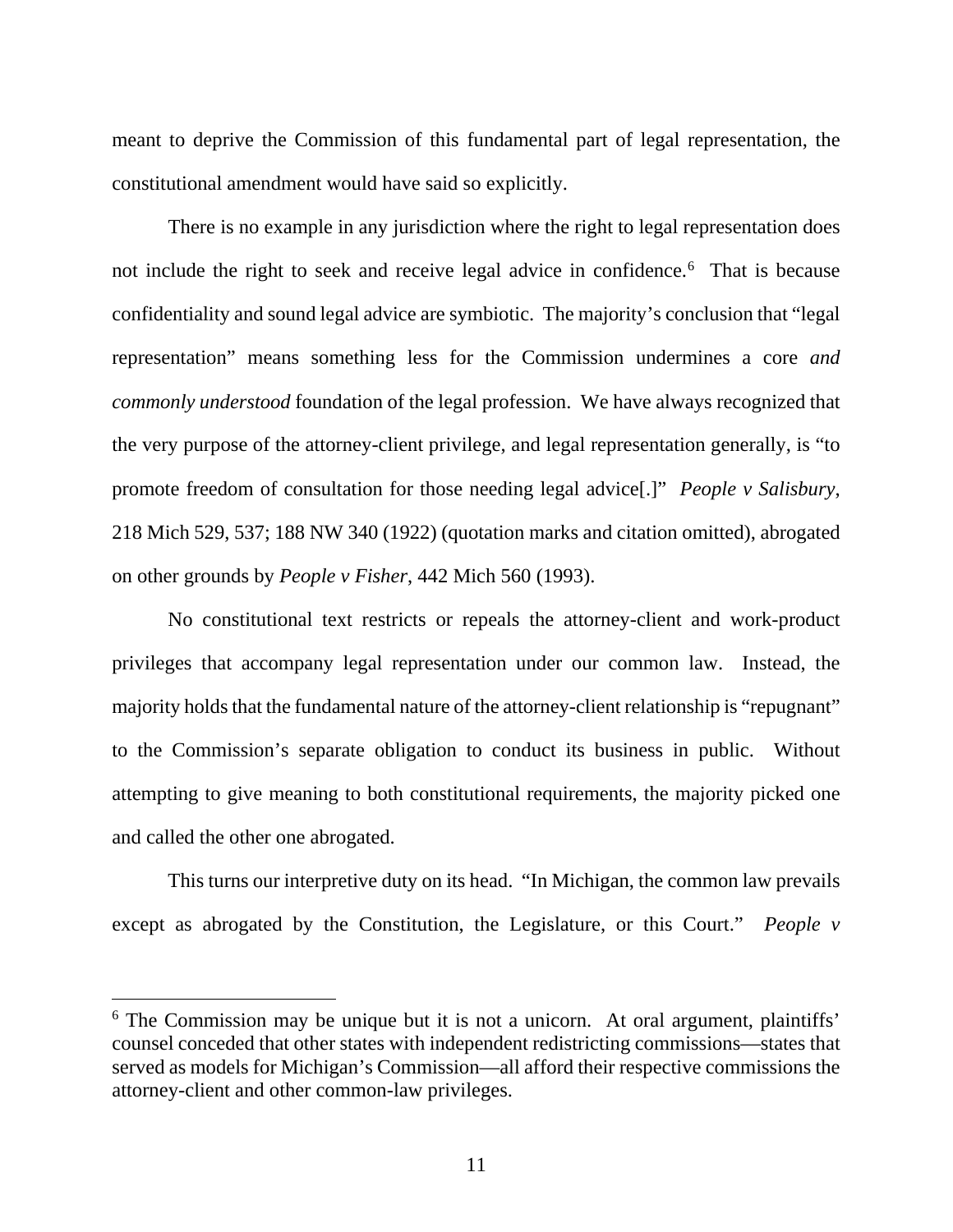*Stevenson*, 416 Mich 383, 389; 331 NW2d 143 (1982). Any abrogation cannot be implied, and when there is doubt, the correct meaning is the one "which makes the least rather than the most change in the common law." *Nation v W D E Electric Co*, 454 Mich 489, 494; 563 NW2d 233 (1997) (quotation marks and citation omitted). "Where, as here, there is a claim that two different provisions of the constitution collide, we must seek a construction that harmonizes them both. This is so because, both having been adopted simultaneously, neither can logically trump the other." *Straus v Governor*, 459 Mich 526, 533; 592 NW2d 53 (1999). But the majority makes no attempt to harmonize the Commission's constitutional obligation to conduct its business in public with its constitutional right to legal representation.<sup>[7](#page-49-0)</sup> And these provisions are easily reconcilable.

<span id="page-49-0"></span> $<sup>7</sup>$  In going into closed session, the Commission followed to the letter a practice accepted by</sup> courts and commonly followed by government bodies across this state for more than 40 years that carefully balances the need for transparent public governmental meetings with the common-law right to attorney-client privilege and the recognition that effective legal representation depends on that privilege. See *Booth Newspapers, Inc v Regents of Univ of Mich*, 93 Mich App 100, 106-107; 286 NW2d 55 (1979) ("A public body is privileged to retire to closed session to discuss materials exempt from disclosure" because they are "subject to the attorney-client privilege.") (quotation marks and citation omitted); *Booth Newspapers, Inc v Wyoming City Council*, 168 Mich App 459, 467; 425 NW2d 695 (1988) ("[A] meeting of a public body may be closed for consideration of a written legal opinion within the attorney-client privilege."); *People v Whitney*, 228 Mich App 230, 247; 578 NW2d 329 (1998) ("[P]roper discussion of a written legal opinion at a closed meeting is, with regard to the attorney-client privilege, limited to the meaning of any strictly legal advice presented in the written opinion."); Fisher & Robinson, Michigan Municipal Law (ICLE,  $\_\_\$ ), § 5.10, p  $\_\_\_\$  (recognizing that a closed session is available for public bodies to discuss privileged material with "discussions focus[ed] solely on legal matters associated with the attorney-client privileged communications and not tangential issues"). And when there is concern about imbalance, the courts are here to ensure that the privilege is not abused. See, e.g., *Nash Estate v Grand Haven*, 321 Mich App 587, 604; 909 NW2d 862 (2017) (concluding that documents were properly subject to attorney-client privilege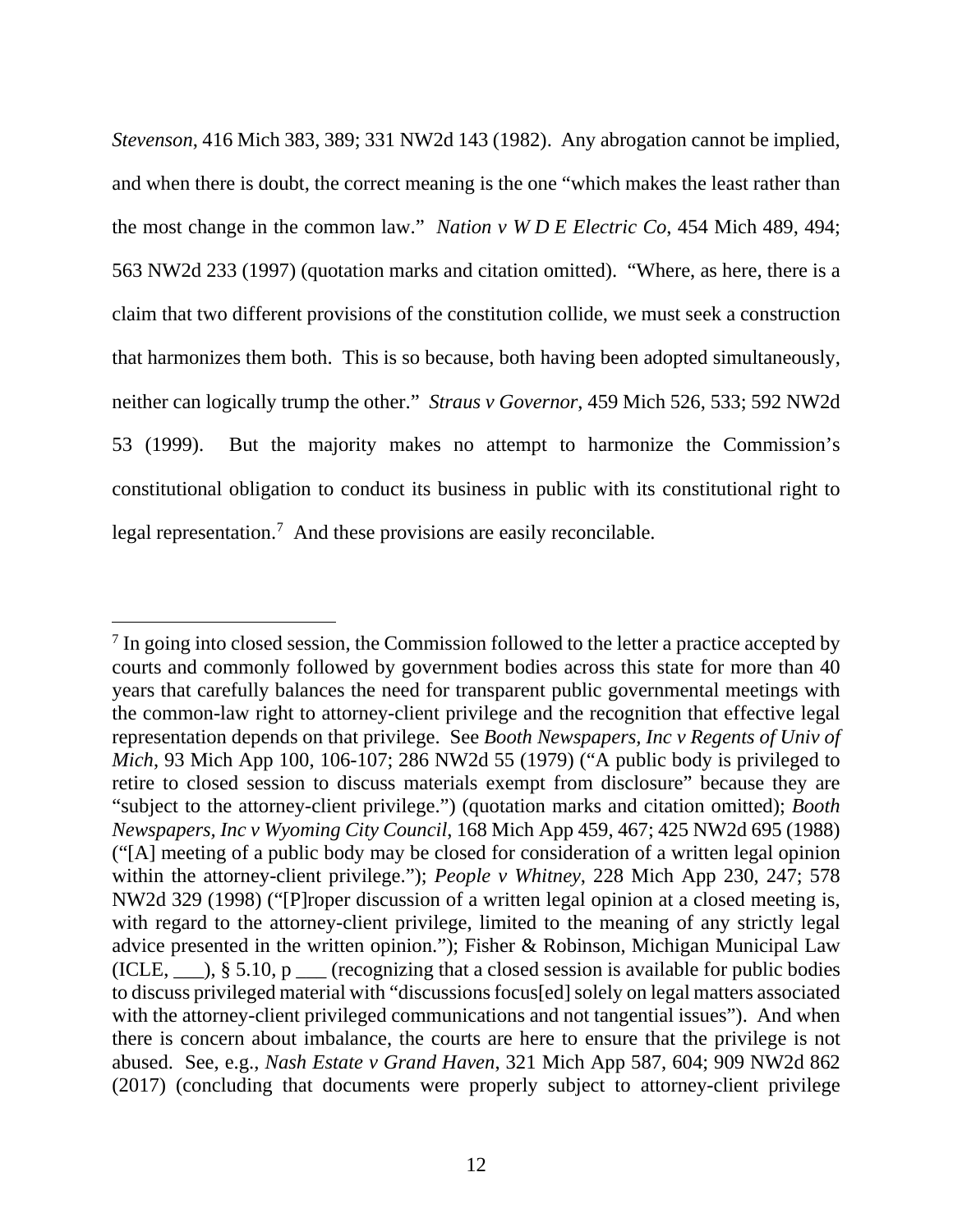Similar language appears in Arizona's constitution, requiring that its "independent redistricting commission shall conduct business in meetings open to the public" and likewise providing no explicit right of attorney-client or work-product privilege. Ariz Const, art 4, part 2, § 1(12). Yet the courts in that state have recognized that Arizona's commission enjoys common-law privileges. See *Arizona Indep Redistricting Comm v Fields*, 206 Ariz 130; 75 P3d 1088 (2003). Until now, no court in a state that has an independent redistricting commission had decided that its commission's right to legal representation encompasses something less than what would be enjoyed by any other public body.

The majority also conflates the need for subject-matter experts with the need for legal representation and ignores the Commission's explanation that the legal memoranda mainly at issue pertained to the threat of legal action against the Commission's maps.<sup>[8](#page-50-0)</sup> Although a lawyer can also provide subject-matter expertise, *only* a lawyer can provide legal representation. Put differently, any lawyer can advise the Commission about any number of relevant issues. But only the Commission's lawyer owes the Commission a duty of loyalty and confidentiality. These are different functions, and both are guaranteed by the constitutional text. We must give meaning to each.

following *in camera* review). The Commission retains a record of its closed session, including an audio recording, for this very purpose.

<span id="page-50-0"></span><sup>&</sup>lt;sup>8</sup> The majority states that "[l]egal advice on how to draw a map is . . . akin to statistical advice on demographics or other expert counsel." *Ante* at 12. This is incorrect. The Commission is afforded *both* subject-matter experts *and* legal counsel. The two are necessarily different. And subject-matter experts do not carry the ethical obligations of legal counsel.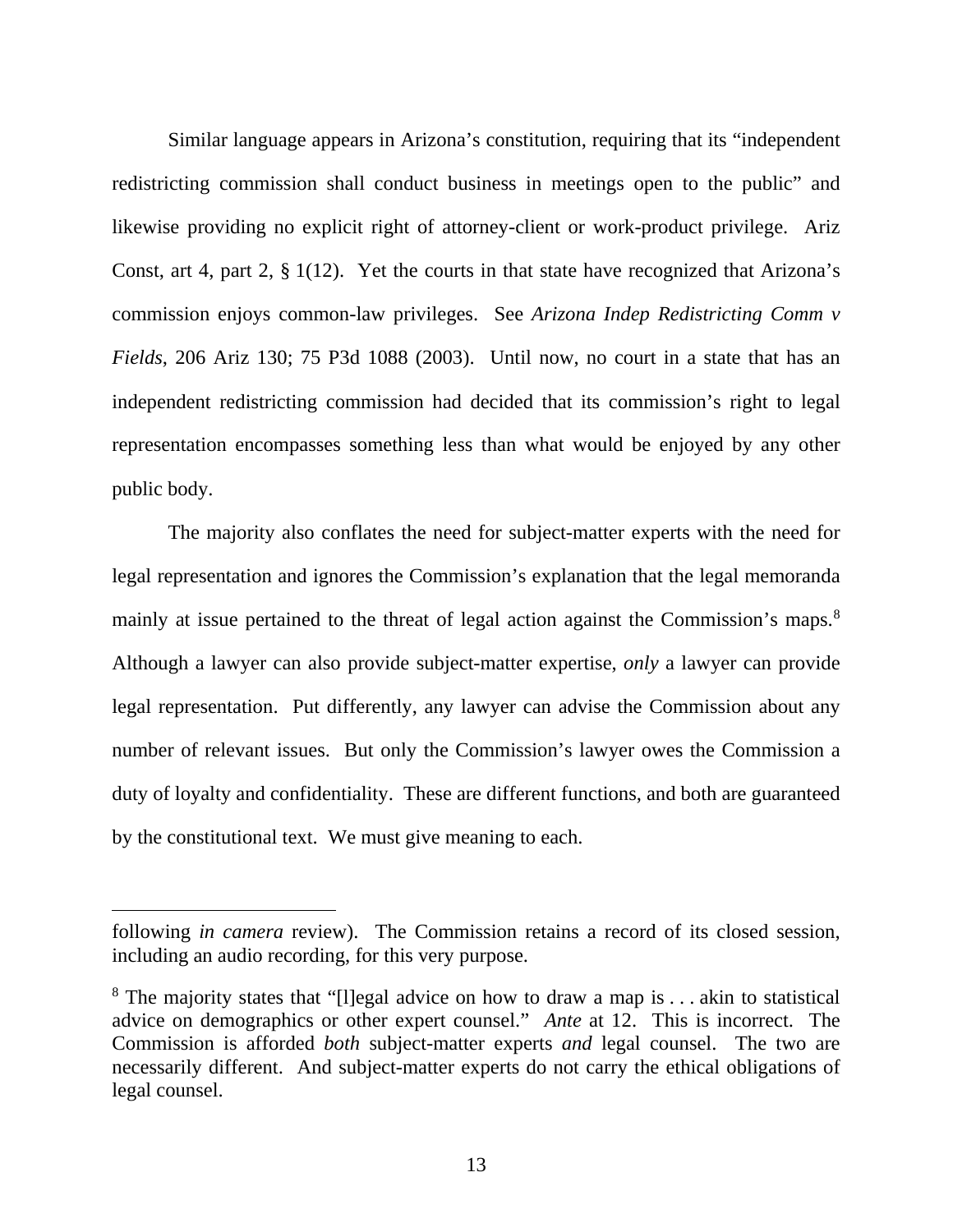#### 4. THREAT TO THE COMMISSION'S INDEPENDENCE

The loss of attorney-client and work-product privileges undermines the Commission's independence. The Commission's need for sound legal advice is no different than that of every other governmental board and body in Michigan. The Commission consists of 13 registered voters who, by design, are chosen through a lottery process from the public and are independent of the entrenched political forces that have traditionally held sway with the redistricting process at our state capitol. Const 1963, art 4, § 6(1). The Constitution prohibits declared candidates, elected officials, political-party officers, lobbyists, or family members of such persons from serving as a commissioner. *Id.* Although a commissioner might be a lawyer, and there are lawyers now serving on the Commission, it is not a requirement (and most are not lawyers). The voters chose a process that entrusts redistricting to those outside the existing political system. They anticipated that the Commission would need *both* subject-matter expertise from experts *and* legal representation.

Without the ability to seek legal advice in confidence, there is a significant danger that external influences on the Commission will predominate. Lawyers commonly have different views and understandings of what the law requires. One lawyer may say stop while another says go. Only the Commission's lawyers have an ethical obligation to their client—other lawyers who might appear before the Commission in public comment or through written submission do not. If the Commission's ability to seek or receive legal advice is diminished, the Commission has not received the full benefit of the legal representation guaranteed it by our Constitution.

14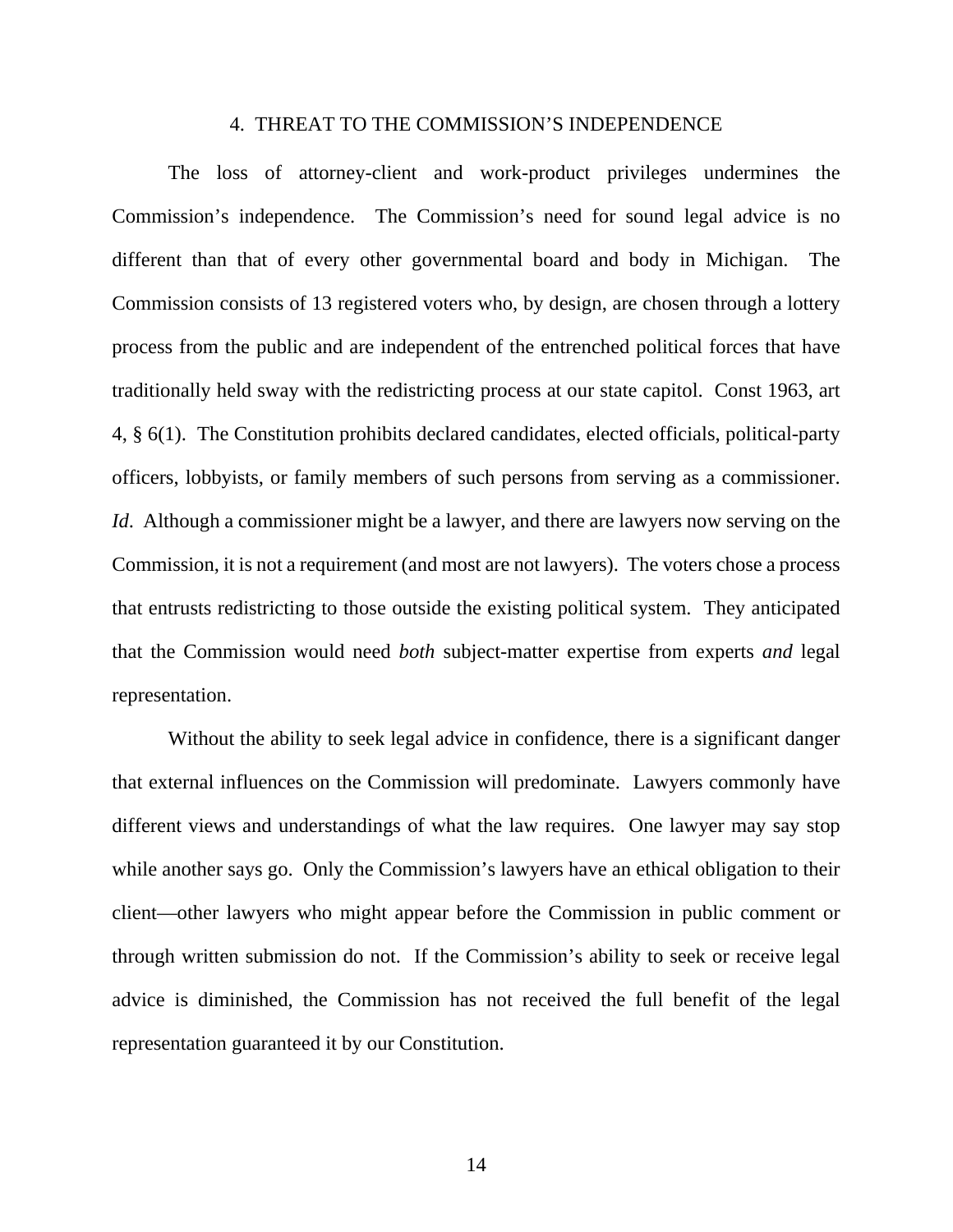To their credit, plaintiffs do not claim that the Commission does not have a right to a confidential relationship with its lawyers. They acknowledge that the Commission has a privilege with its lawyers in litigation or when litigation is imminent. But the majority goes further than plaintiffs think appropriate, and it does so without reviewing the disputed materials. Courts regularly resolve disputes in which litigants believe that the attorneyclient privilege has been improperly asserted. They have tools for doing so and can conduct an *in camera* review of any disputed material. Plaintiffs recognized this solution and specifically requested an *in camera* review of the materials they sought. An *in camera*  review would have been a sensible step because this Court must ensure full compliance with the law and that only attorney-client communications—the kind that our society expects will be privileged—are protected from disclosure.<sup>[9](#page-52-0)</sup> Had we conducted such a review, I might have agreed that some of the materials should not be covered by privilege.

But the majority skips that step.

#### C. THE MAJORITY'S "STANDARD"

Besides failing to afford the common understanding of "legal representation" guaranteed by Article 4, § 6, the majority invents an amorphous and atextual privilege-lite.

Everyone knows that the best legal strategy is the proactive mitigation of litigation risk in consultation with one's legal counsel. This is just as true for individuals as it is for businesses and public bodies. But apparently not for the Commission.

<span id="page-52-0"></span><sup>&</sup>lt;sup>9</sup> An *in camera* review would not have required any additional time. It could have been conducted in the same time frame as issuing this opinion.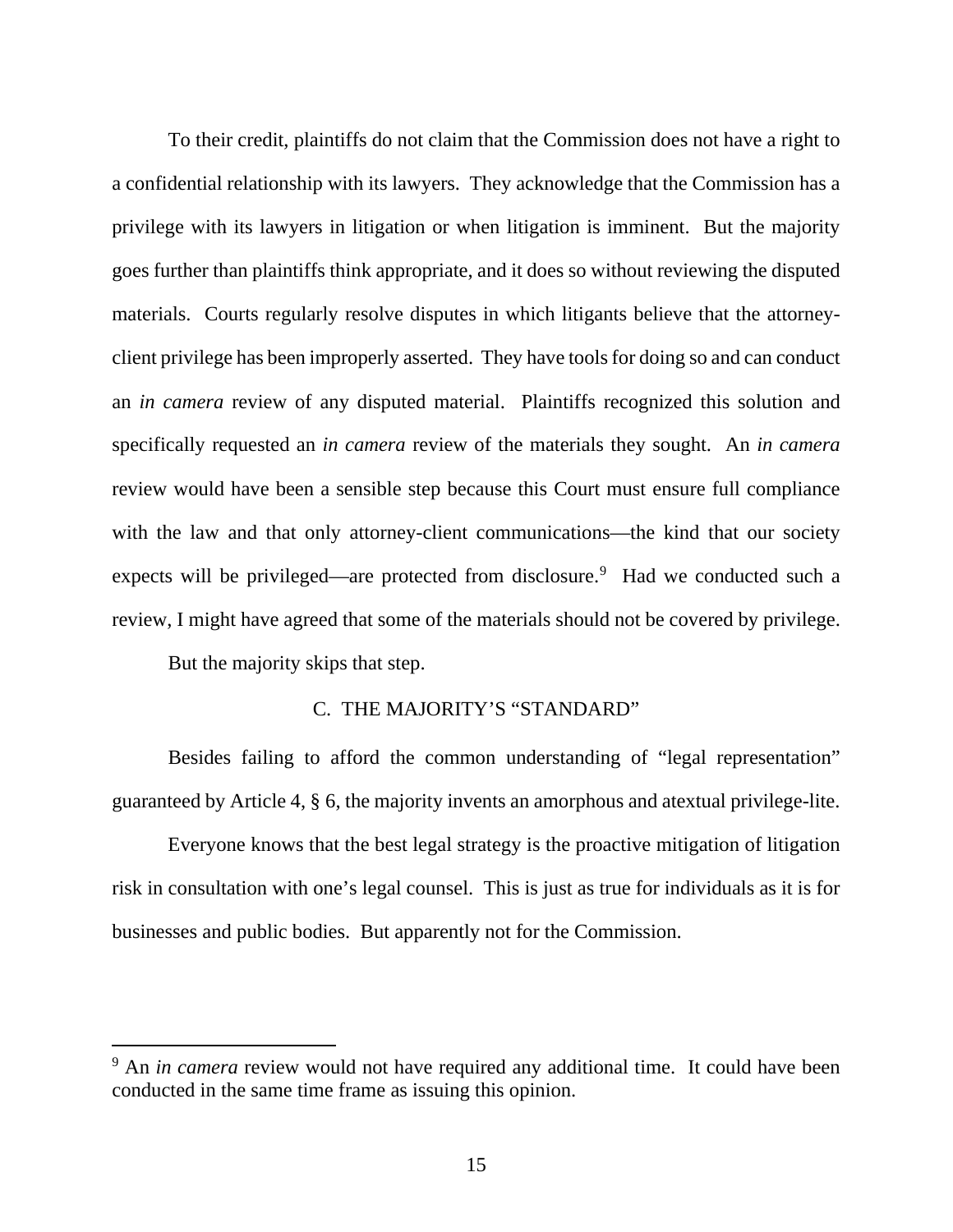The majority recognizes that the Commission must have *some* confidential communications because to hold otherwise results "in a radically uneven playing field in court." *Ante* at 14. But the majority's rule has already stacked the deck against the Commission. Every other would-be litigant would have the benefit of attorney-client and work-product privilege "in anticipation of litigation." *D'Alessandro Contracting Group, LLC*, 308 Mich App at 77.

Even more troubling, the majority does not say to what extent the Commission enjoys these privileges after litigation begins. The majority leaves the Commission and its lawyers with no guidance about how they might communicate once they are sued. This contradicts longstanding precedent. "[I]f the purpose of the attorney-client privilege is to be served, the attorney and client must be able to predict with some degree of certainty whether particular discussions will be protected." *Upjohn*, 449 US at 393. The majority's rule places the Commission in an untenable position as it faces certain litigation.

The majority knows that legal challenges are expected with redistricting.<sup>[10](#page-53-0)</sup> The voters anticipated this too: "The terms of the commissioners shall expire once the commission has completed its obligations for a census cycle *but not before any judicial* 

<span id="page-53-0"></span><sup>&</sup>lt;sup>10</sup> Redistricting litigation "occurs with clocklike regularity in every redistricting cycle . . . ." Manheim, *Redistricting Litigation and the Delegation of Democratic Design*, 93 B U L Rev 563, 567 (2013). The Detroit News—a plaintiff in this case—published an editorial urging a "no" vote on Proposal 18-2 because it recognized that the proposal was vague and "opens the door to endless litigation." Editorial: *Vote No on All Ballot Proposals*, The Detroit News (October 9, 2018), available at <https://www.detroitnews.com/story/opinion/editorials/2018/10/09/editorial-vote-no-allballot-proposals/1565860002/> (accessed December 19, 2021) [https://perma.cc/4CJK-K3YN].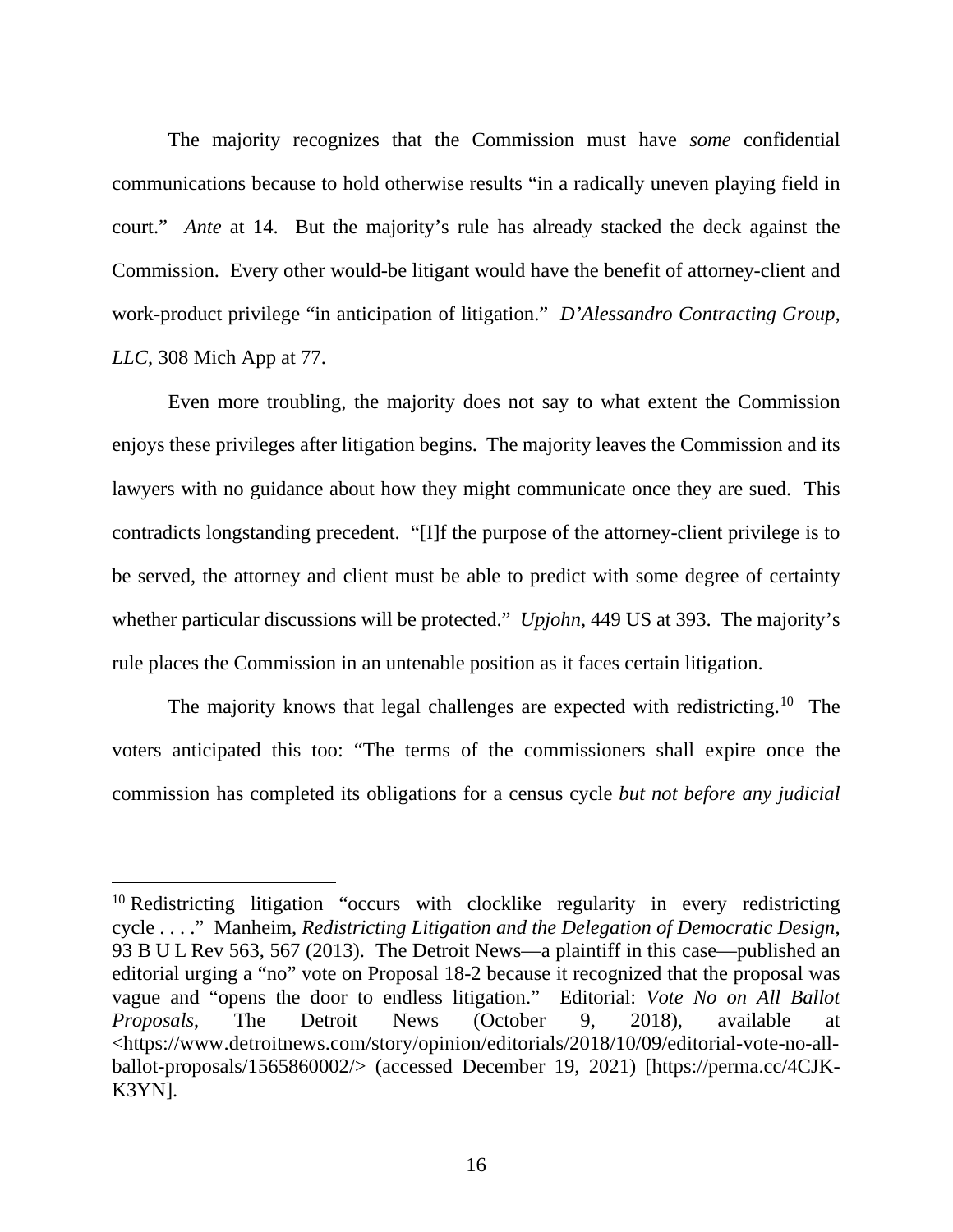*review of the redistricting plan is complete*." Const 1963, art 4, § 6(18) (emphasis added). It is hard to imagine that those voting for the Commission would mean to hamstring it from the ability to seek counsel, obtain legal advice, and prepare for litigation and mitigate litigation risk just as every other governmental entity can. And it is impossible to imagine the voters intended to hamstring the Commission's ability to defend against litigation. But the majority has done that.

The majority's rule that the Commission does not have the right to an attorney-client relationship seems to be informed by its unique view that government bodies are not entitled to the same privileges as other attorney-client relationships. This understanding is not shared by our sister courts. The Supreme Court of Iowa "deem[s] it appropriate to recognize an attorney-client privilege with respect to some communications between public agencies or public officials and their lawyers." *Tausz v Clarion-Goldfield Community School Dist*, 569 NW2d 125, 128 (Iowa, 1997) (upholding attorney-client privilege and recognizing "that such determinations must be made on a case-by-case basis" following an *in camera* review as necessary). The Supreme Court of Minnesota has likewise held that attorney-client privilege is necessary "to fully implement the confidentiality of the relationship" and that "[a] basic understanding of the adversary system indicates that certain phases of litigation strategy may be impaired if every discussion is available for the benefit of opposing parties who may have as a purpose a private gain in contravention to the public need as construed by the [governmental body]." *Minneapolis Star & Tribune Co v Minneapolis Housing & Redevelopment Auth*, 246 NW2d 448, 454 (Minn, 1976). The Supreme Court of Ohio rejected a constrained application of the attorney-client privilege for government employees. *State ex rel Leslie*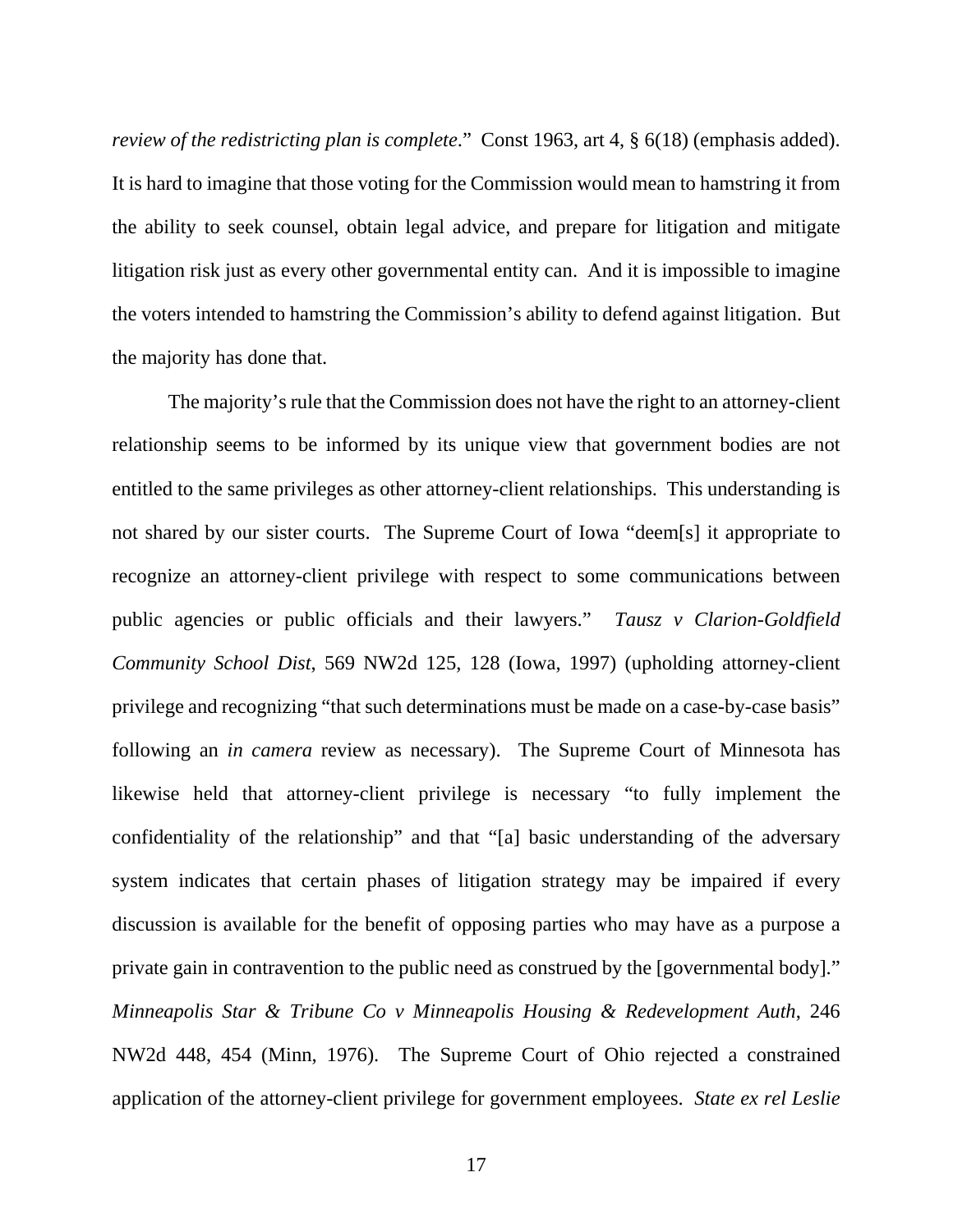*v Ohio Housing Fin Agency*, 105 Ohio St 3d 261, 270; 2005-Ohio-1508; 824 NE2d 990 (2005) (stating that "the communications by attorney-employees of the state departments in question were subject to the attorney-client privilege and should have been sealed. This furthers the laud[able] objectives of the privilege: complete and candid communication between attorneys and clients."). And the Supreme Court of Tennessee has also recognized that a public body may "provide counsel with facts and information regarding the lawsuit and counsel may advise them about the legal ramifications of those facts and the information given to him" in a closed meeting before moving back to an open meeting for deliberation and decision-making. *Smith Co Ed Ass'n v Anderson*, 676 SW2d 328, 334 (Tenn, 1984). Indeed, it is generally accepted that it is in the public's interest to promote "a culture in which consultation with government lawyers is accepted as a normal, desirable, and even indispensable part of conducting public business." *Ross v Memphis*, 423 F3d 596, 602 (CA 6, 2005) (quotation marks and citation omitted) (finding persuasive "the vital role the attorney-client privilege would play in both fostering adherence to law and preventing government entities from being disadvantaged in litigation"). This had always been Michigan's application of attorney-client privilege to governmental entities too, until today.<sup>[11](#page-55-0)</sup>

<span id="page-55-0"></span> $11$  We recognize that the majority's decision might match the current popular mood of how the Commission *should* approach redistricting. But the law is not a popularity contest. Our job is to give meaning to the Constitution and to do so in a way that harmonizes the dual requirements of transparency and a meaningful right to legal representation.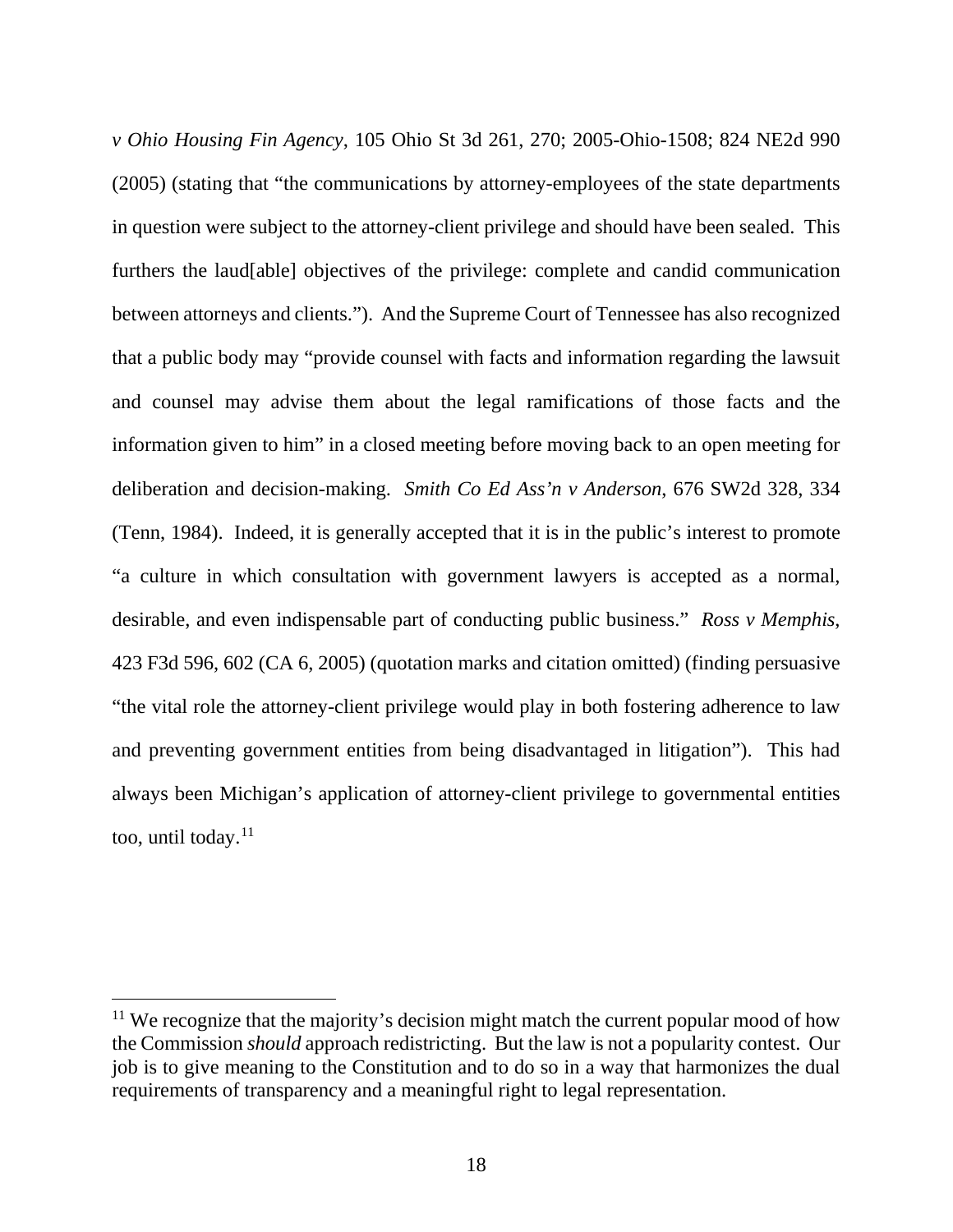#### III. PLAINTIFFS' COMPLAINT

#### A. THE VOTING RIGHTS ACT MEMOS

Plaintiffs have focused on the two memos discussed during the closed session: (1) "Voting Rights Act," dated October 14, 2021, and (2) "The History of Discrimination in the State of Michigan and its Influence on Voting," dated October 26, 2021. We have no information about what is in those memos, but the context that surrounded their development matters. On October 11, 2021, as required by § 6(9), the Commission published its proposed plans and held a series of required public hearings to solicit comment from the public about the proposed plans. Following the publication of the proposed plans, some people criticized choices the Commission made to comply with the Voting Rights Act. Some specifically threatened a lawsuit.

At the October 20, 2021 public hearing in Detroit, multiple public commenters identified the prospect of litigation against the Commission, variously stating how the maps "may not pass the Voting Rights Act" and warning how "lawsuits are coming." Michigan Independent Citizens Redistricting Commission (MICRC), *10/20/2021 1:00 pm Public Hearing*, pp 11, 34, available at <https://www.michigan.gov/documents/micrc/ MICRC\_Meeting\_Transcript\_10\_20\_2021\_740711\_7.pdf> (accessed December 19, 2021) [https://perma.cc/E44J-8ZTT]. A lawyer and law professor implored the Commission "to take the time to get it right" or "look forward to a robust and vigorous constitutional fight." *Id.* at 105. The executive director of the Michigan Department of Civil Rights also appeared and told the Commission that "the department believes that the maps presented by this Commission violate Federal civil rights law." *Id*. at 65. The Department of Civil Rights later issued a statement repeating its executive director's assertion that there was a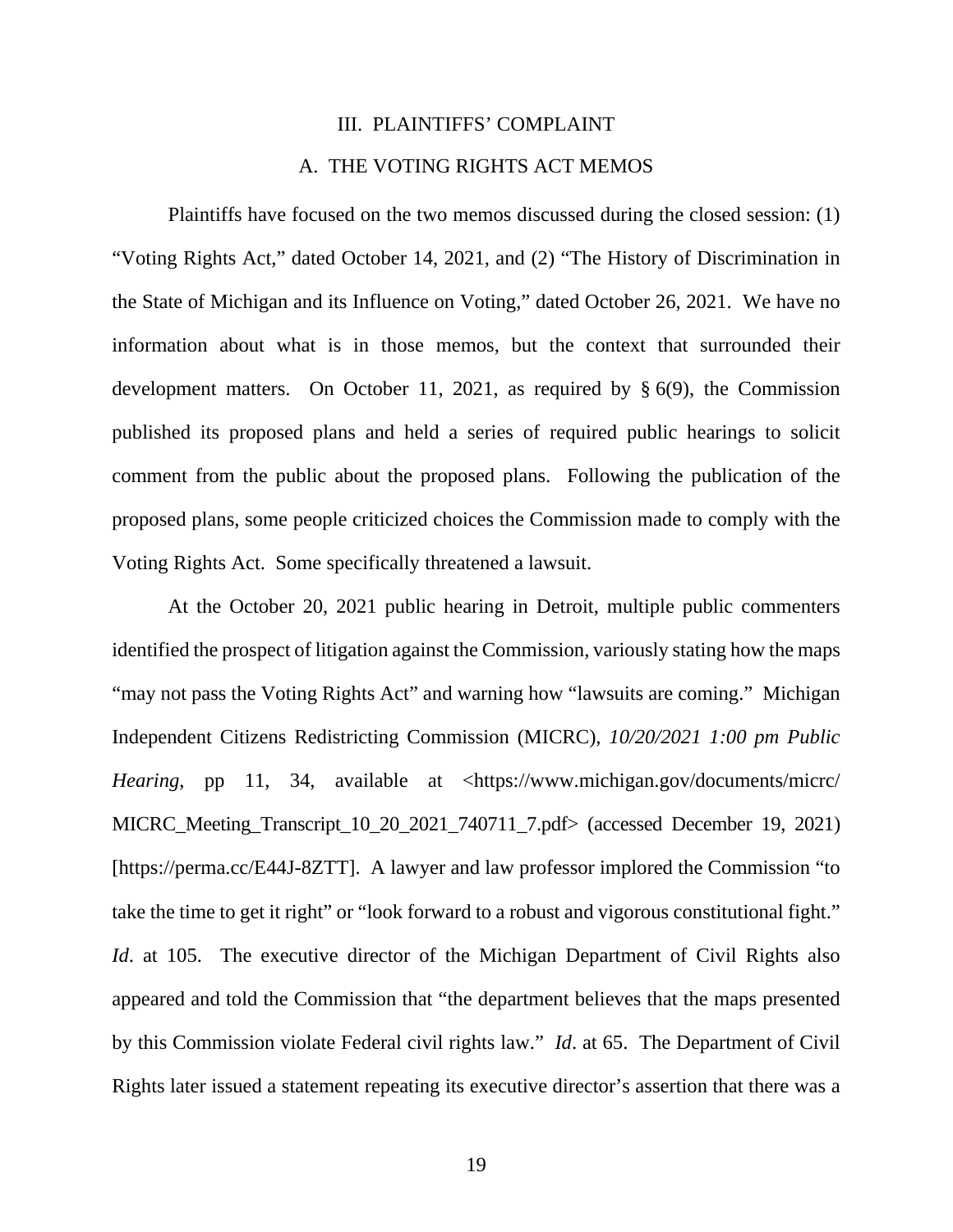need to "rectify the Voting Rights Act violations inherent in the maps under consideration" and submitted its own legal analysis of what the Voting Rights Act required. Michigan Department of Civil Rights, News Release, *MDCR Director John E. Johnson to MICRC: Proposed Electoral Maps "Fail the Test" of Preserving the Voice of Michigan Minorities*, available at <https://www.michigan.gov/mdcr/0,4613,7-138-4952\_4995-570914--,00.html> (accessed December 19, 2021) [https://perma.cc/5KCU-DE5X].

It was this public outcry—and the specific threat of litigation—that led to the Commission's decision to confer with its attorneys and review its attorneys' memos in that closed session on October 27, 2021. The Commission wanted its attorneys' advice about whether its proposed plans could withstand legal scrutiny. MICRC, *10/27/2021 1:00 p.m. Meeting*, p 10, available at <https://www.michigan.gov/documents/micrc/ MICRC\_Meeting\_Transcript\_10\_27\_2021\_741050\_7.pdf> (accessed December 19, 2021) [https://perma.cc/H7VJ-43AF].<sup>12</sup>

This is precisely the type of communication that lawyers give clients in confidence. The majority's rule will mean that the Commission will not have legal representation to mitigate risk and that its foes can prepare legal challenges privately with their counsel while observing all the legal strategy provided to the Commission. The voters wanted the Commission to succeed; they didn't want a different rigged system.

<span id="page-57-0"></span><sup>&</sup>lt;sup>12</sup> At least one commissioner was persuaded that it was appropriate for the Commission to enter into closed session to discuss privileged legal advice because he recognized it is "a common tool used in redistricting" and "was used significantly in Arizona." MICRC, *10/27/2021 1:00 p.m. Meeting*, p 10. Other commissioners reasonably reflected that there was a fear of the unknown and a need to trust counsel's legal advice. *Id*.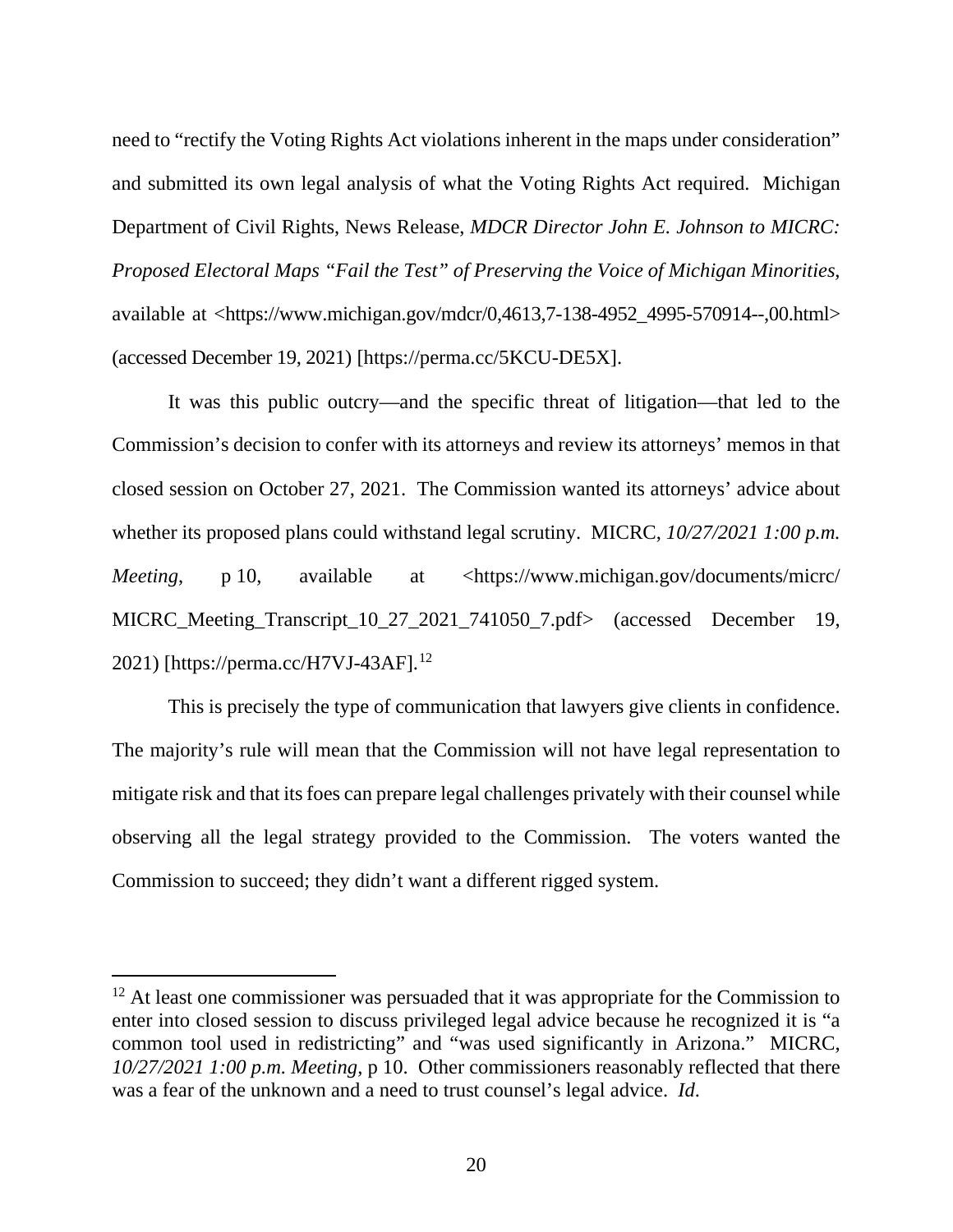I also disagree with the majority's conclusion that Const 1963, art 4, § 6(9), which states that "the commission shall publish the proposed redistricting plans and any data and supporting materials used to develop the plans," requires disclosure of privileged documents.

The interpretative work to understand what "supporting materials" means is simple because the constitutional text is clear. By focusing only on two words, the majority ignores the rest of § 6(9), which explicitly defines what materials the Commission must provide when publishing its proposed plans:

Each of the proposed plans shall include such census data as is necessary to accurately describe the plan and verify the population of each district, and a map and legal description that include the political subdivisions, such as counties, cities, and townships; man-made features, such as streets, roads, highways, and railroads; and natural features, such as waterways, which form the boundaries of the districts.

The Constitution does not say that the "supporting materials" include privileged materials, and the common-law rule is that they would not. Section  $6(14)(b)$ , which sets forth what is required when the Commission is prepared to enter the 45-day comment period before voting to adopt a plan, also specifies what materials the Commission must make public. That provision likewise includes no requirement that the Commission make privileged materials publicly available:

(14) The commission shall follow the following procedure in adopting a plan:

\* \* \*

(b) Before voting to adopt a plan, the commission shall provide public notice of each plan that will be voted on and provide at least 45 days for public comment on the proposed plan or plans. *Each plan that will be voted on shall include such census data as is necessary to accurately describe the*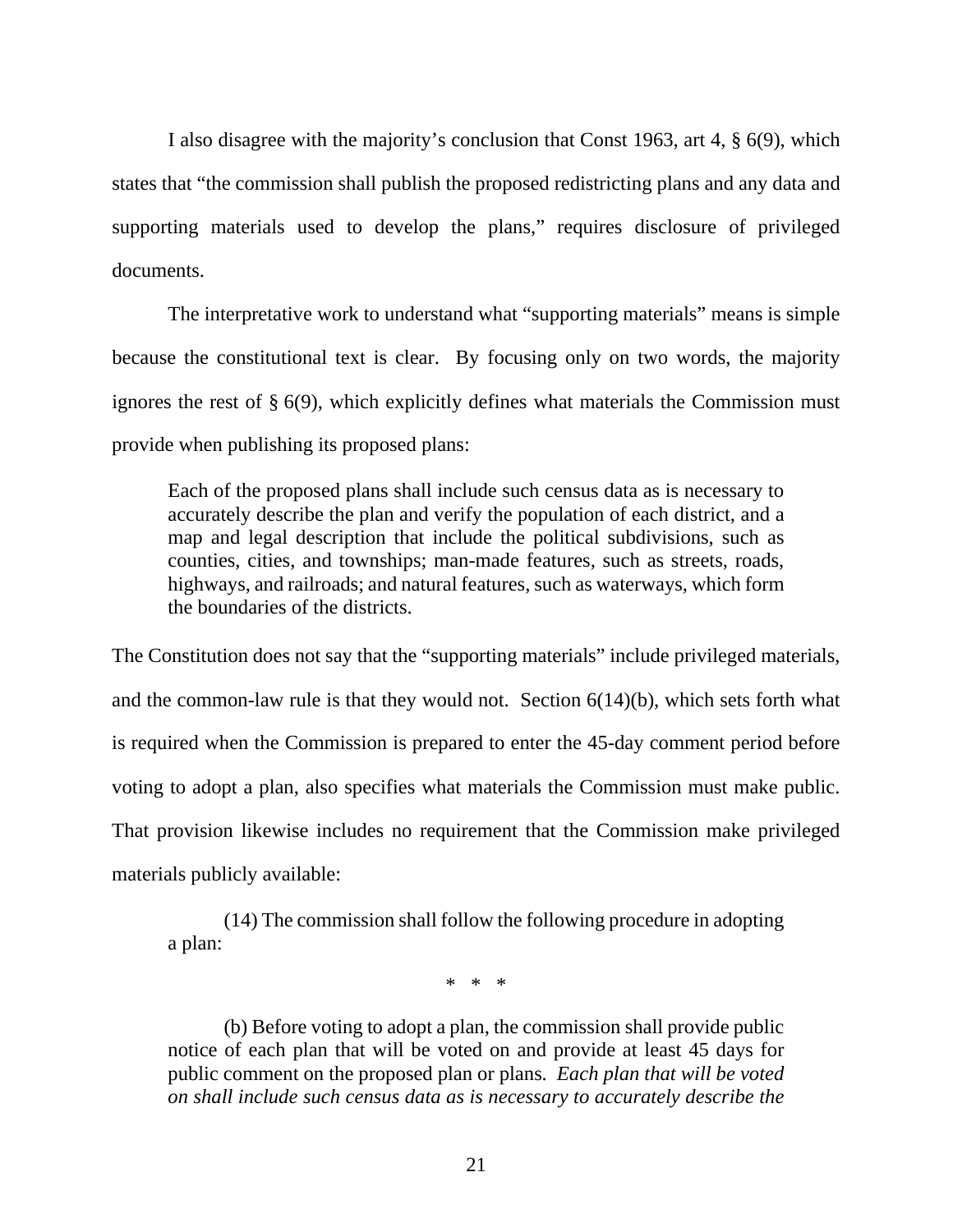*plan and verify the population of each district, and shall include the map and legal description required in part (9) of this section.* [Emphasis added.]

The majority's lack of engagement with the constitutional text is perplexing, and its strained explanation for requiring publication of privileged material reflects its oversight.

## B. THE REMAINING WITHHELD DOCUMENTS AND AUDIO RECORDING

The majority's decision to order disclosure of documents on the basis of their titles and without reviewing them is striking. Like the majority, I have no idea what is in the documents or what was said during the closed session. The Commission has produced a privilege log that explains its rationale for claiming that the privilege applies. While courts are typically not in the business of second-guessing a lawyer's assertion that a document is privileged, courts can conduct *in camera* reviews if there is a concern as to the appropriateness of the asserted privilege. I would take that step here: plaintiffs and the public deserve as much. After that review, I might have agreed that some of the materials were not covered by privilege. The majority does not need this intermediate step because of the surprising categorical nature of its rule.

#### IV. CONCLUSION

The constitutional amendment passed by the voters in 2018 balanced a requirement of openness and transparency with the ability of the Commission to obtain a degree of confidential legal representation necessary to accomplish its aims. The Commission has exercised that right with caution: only a single 75-minute closed session occurred out of hundreds of hours of public meetings (when the maps were drawn in full public-facing view), and only 10 memos have been withheld under the attorney-client and work-product privileges out of the thousands of pages of documents made available that reflect the

22